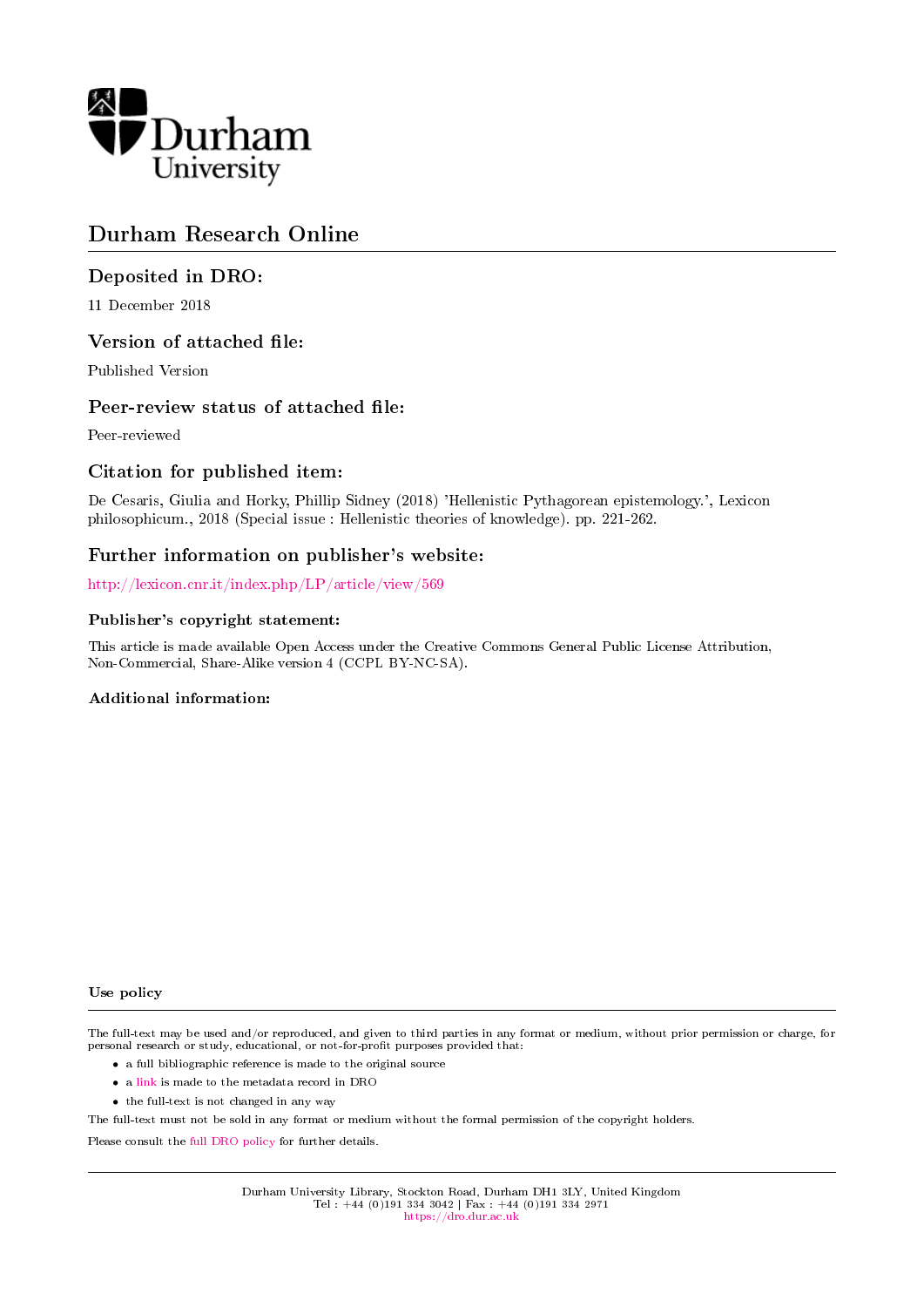# **LEXICON PHILOSOPHICUM**

International Journal for the History of Texts and Ideas



# HELLENISTIC PYTHAGOREAN EPISTEMOLOGY

ABSTRACT: The paper offers a running commentary on ps-Archytas' *On Intellect and Sense Perception*, with the aim to provide a clear description of Hellenistic/post-Hellenistic Pythagorean epistemology. Through an analysis of the process of knowledge and of the faculties that this involves, ps-Archytas presents an original epistemological theory which, although grounded in Aristotelian and Platonic theories, results in a peculiar Pythagorean criteriology that accounts for the acquisition and production of knowledge, as well as for the specific competences of each cognitive faculty.

SOMMARIO: L'articolo offre un commentario dell'opera *Sull'intelletto e la sensazione* dello Pseudo-Archita, con l'obiettivo di chiarire cosa sia l'epistemologia pitagorica in epoca ellenistica/post-ellenistica. Attraverso la descrizione del processo conoscitivo e delle facoltà in esso coinvolte, lo Pseudo-Archita presenta un'originale teoria della conoscenza che, pur affondando le proprie radici in nozioni platoniche e aristoteliche, si traduce in una peculiare criteriologia pitagorica e rende conto tanto dell'acquisizione e della produzione della conoscenza quanto delle specifiche competenze di ciascuna facoltà conoscitiva.

KEYWORDS: Hellenistic Pythagoreanism; Epistemology; Pseudepigrapha; Ps-Archytas; Theory of Knowledge

# 1. *Introduction*

# 1.1. *The Problem of Hellenistic Pythagoreans*

A formidable challenge presents itself to those who would like to know something about Hellenistic Pythagorean epistemology: how, exactly, to

LPh, Special Issue, 2018 ISSN 2283-7833 http://lexicon.cnr.it/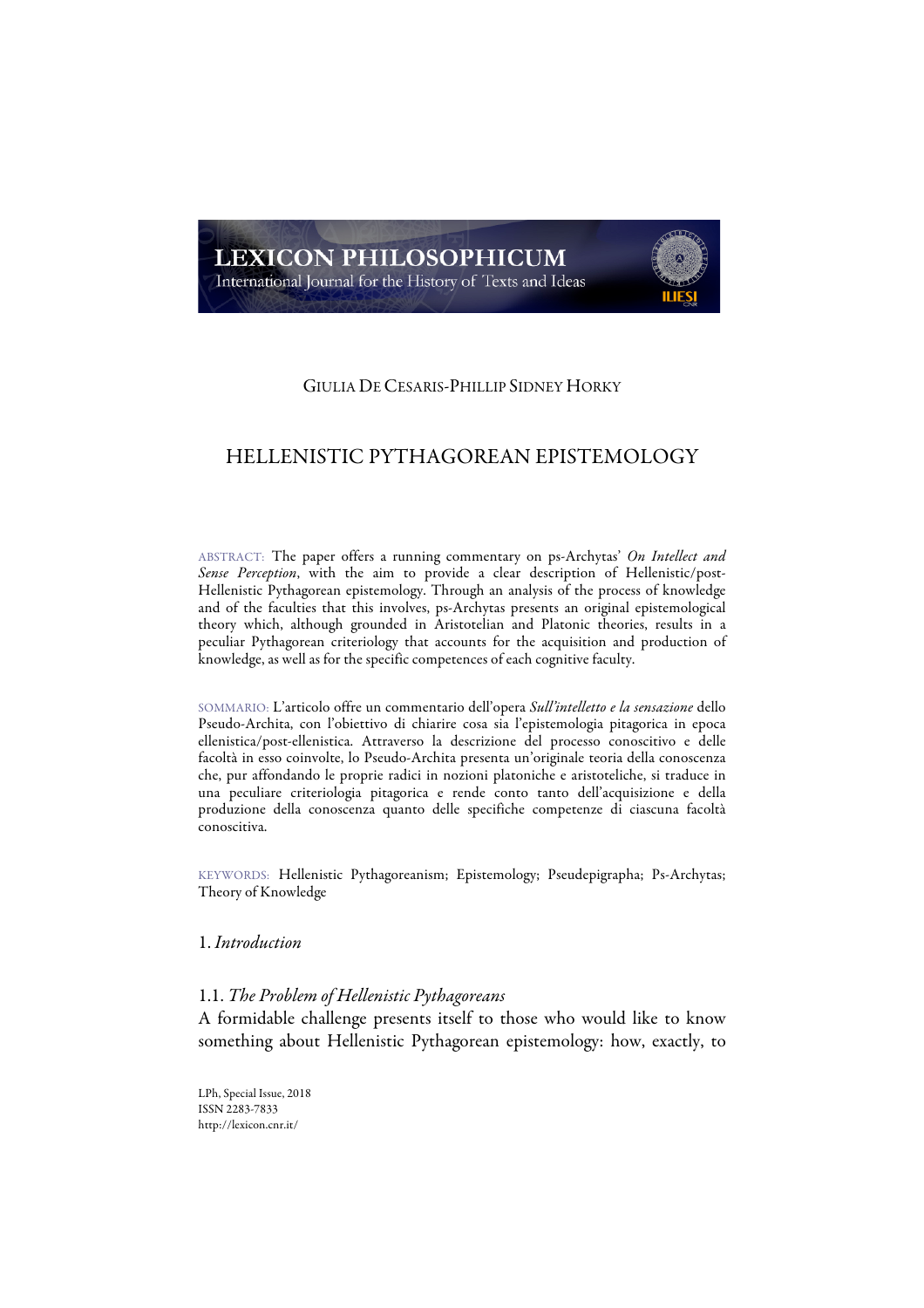define 'Pythagorean' in relation to the Hellenistic period.<sup>1</sup> As we will see, some doxographical accounts whose information can be confidently dated to the post-Hellenistic period, usually associated with the closing of the philosophical schools in Athens in 86 BCE, but prior to the dramatic transformation of Pythagoreanism under the Neoplatonists (especially Iamblichus of Chalcis) in the middle of the 3rd century CE, demonstrate the close connections between Pythagoreanism and Middle Platonism.2 This evidence, while fundamental for constructing a framework for Hellenistic Pythagorean epistemology, is apt to colour our views with a certain hue and cannot be isolated from other sources. Our best evidence is a series of pseudepigraphical treatises ascribed to certain Early Pythagoreans who lived prior to the dissolution of the Pythagorean philosophical communities in the middle of the 4<sup>th</sup> century BCE and written in an affected Doric.<sup>3</sup> Dating these texts is challenging and fraught with difficulties, but the consensus view is that they were likely to have been composed between the  $1<sup>st</sup>$  century BCE and the  $1^{\text{st}}$  century CE.<sup>4</sup> We hold the view that, whoever actually wrote them down, the Pythagorean Pseudepigrapha which take the form of

<sup>&</sup>lt;sup>1</sup> This article is co-authored by Giulia De Cesaris and Phillip Horky, who worked together on the document as a whole. Each author, however, is primarily responsible for these sections: De Cesaris 2.1, 2.2, 2.3, 2.4; Horky 1.1, 1.2, 2.5, 2.6. they are equally responsible for the conclusions in 3. All translations are by Horky, unless otherwise mentioned. The authors would like to thank especially Francesco Verde, Angela Ulacco, Federico Petrucci and Mauro Bonazzi for their help at various stages of this article's development. 2 On post-Hellenistic philosophy, see now G. Boys-Stones, *Platonist Philosophy 80* 

*BC to AD 250: An Introduction and Collection of Sources in Translation*, Cambridge, Cambridge University Press, 2018, p. 1-6.

<sup>&</sup>lt;sup>3</sup> We do not refer to these texts as 'pseudo-Pythagorean', or to their authors as 'pseudo-Pythagoreans', as is now the common approach today. Instead, we refer to the texts as 'Hellenistic/post-Hellenistic Pythagorean', and for their authors we apply the prefix 'pseudo-'. The corpus of pseudepigraphical treatises associated with the Early Pythagoreans we call the 'Pythagorean Pseudepigrapha'. For a short explanation for these terminological choices, see P. S. Horky, "Pseudo-Archytas' Protreptics? *On Wisdom* in its Contexts", in D. Nails-H. Tarrant (eds.), *Second Sailing: Alternative Perspectives on Plato*, Helsinki, Societas Scientiarum Fennica, 2015, p. 21 n. 4.

<sup>4</sup> Cf. A. Ulacco, *Pseudopythagorica Dorica. I trattati di argomento metafisico, logico ed epistemologico attribuiti ad Archita e a Brotino. Introduzione, traduzione, commento*, Boston-Berlin, de Gruyter, 2017, p. 4-7; B. Centrone, *Pseudopythagorica ethica. I trattati morali di Archita, Metopo, Teage, Eurifamo*, Napoli, Bibliopolis, 1990, p. 41-44 (chiefly on the ethical treatises).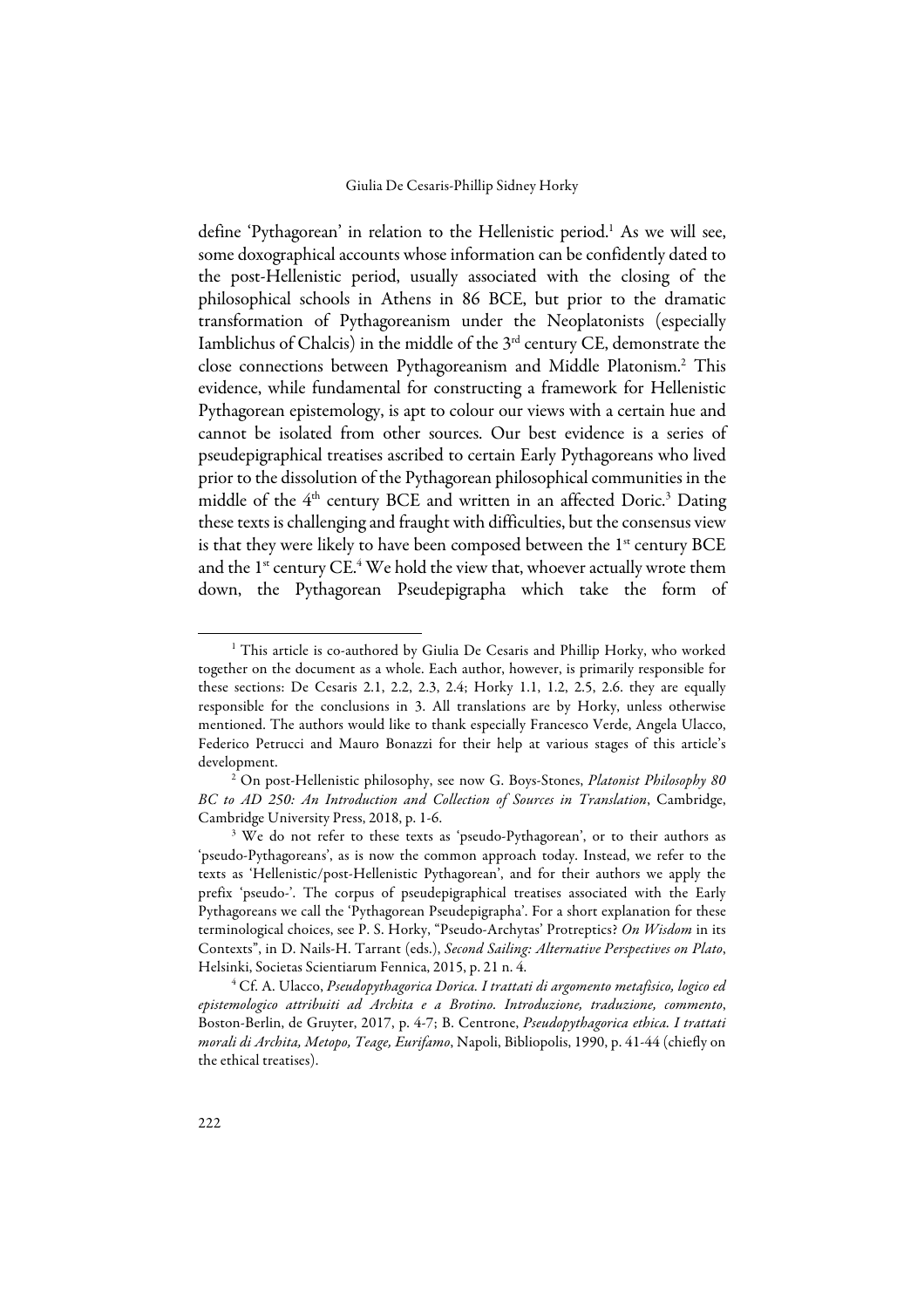philosophical treatises were composed after 150 BCE (at the very earliest), when Critolaus of Phaselus, whose arguments evidence connections to some of the treatises, was head of the Peripatetic school, and prior to 50 CE, when figures such as Philo of Alexandria would appear to demonstrate knowledge of their content.<sup>5</sup> Hence, the texts would appear to lie at the threshold between the Hellenistic and post-Hellenistic periods, and they are most readily to be associated with the philosophical environs of Alexandria, where Eudorus, in particular, describes a kind of Pythagoreanism similar to what is found in the pseudepigrapha.<sup>6</sup>

Two treatises from the collection of Pythagorean Pseudepigrapha arranged and edited by Holger Thesleff<sup>7</sup> were explicitly committed to expounding Pythagorean epistemology: ps-Archytas' *On Intellect and Sense-Perception*<sup>8</sup> (in two fragments, comprising around 87 lines of Greek) and ps-Brontinus' *On Intellect and Discursive Thought*<sup>9</sup> (in one fragment, comprising seven lines of Greek). These texts, together with the fragments of ps-Archytas' *On Principles* and *On Opposites*, have been recently edited and translated into Italian with a commentary by Angela Ulacco,<sup>10</sup> whose book explores in detail both textual references and content-related connections the treatises entertain with other authors. Therefore, our main objective will not be to trace a broad network of references for these texts, but rather to give a discursive and holistic account of its content in the context of certain passages of Greek philosophy that help to elucidate this

 <sup>5</sup> For a recent appraisal, see A. Ulacco, "The Appropriation of Aristotle in the Ps-Pythagorean Treatises", in A. Falcon (ed.), *Brill's Companion to the Reception of Aristotle in Antiquity*, Leiden, Brill, 2016, p. 202-205 and 210-212.

<sup>6</sup> Cf. Ulacco, *Pseudopythagorica Dorica*, p. 6-7; M. Bonazzi, "Pythagoreanising Aristotle: Eudorus and the Systematisation of Platonism", in M. Schofield (ed.), *Aristotle, Plato and Pythagoreanism in the First Century BC. New Directions for Philosophy*, Cambridge, Cambridge University Press, 2013, and Centrone, *Pseudopythagorica ethica*, p. 30-34.7 H. Thesleff (ed.), *The Pythagorean Texts of the Hellenistic Period*, Åbo, Åbo

Akademi, 1965, which remains the standard text of these fragments (generally accepted by Ulacco, *Pseudopythagorica Dorica*).

<sup>8</sup> Title in original Greek: Περὶ νοῦ καὶ αἰσθάσιος. The first fragment is recorded by Stobaeus (*Ecl*., I, 41, 5 Wachsmuth) as having the title Περὶ ἀρχᾶς (*On the First Principle*), but this is probably a mistake based on the fact that the first word of the treatise is ἀρχά. 9 Title in original Greek: Περὶ νοῦ καὶ διανοίας.

<sup>10</sup> Ulacco, *Pseudopythagorica Dorica*.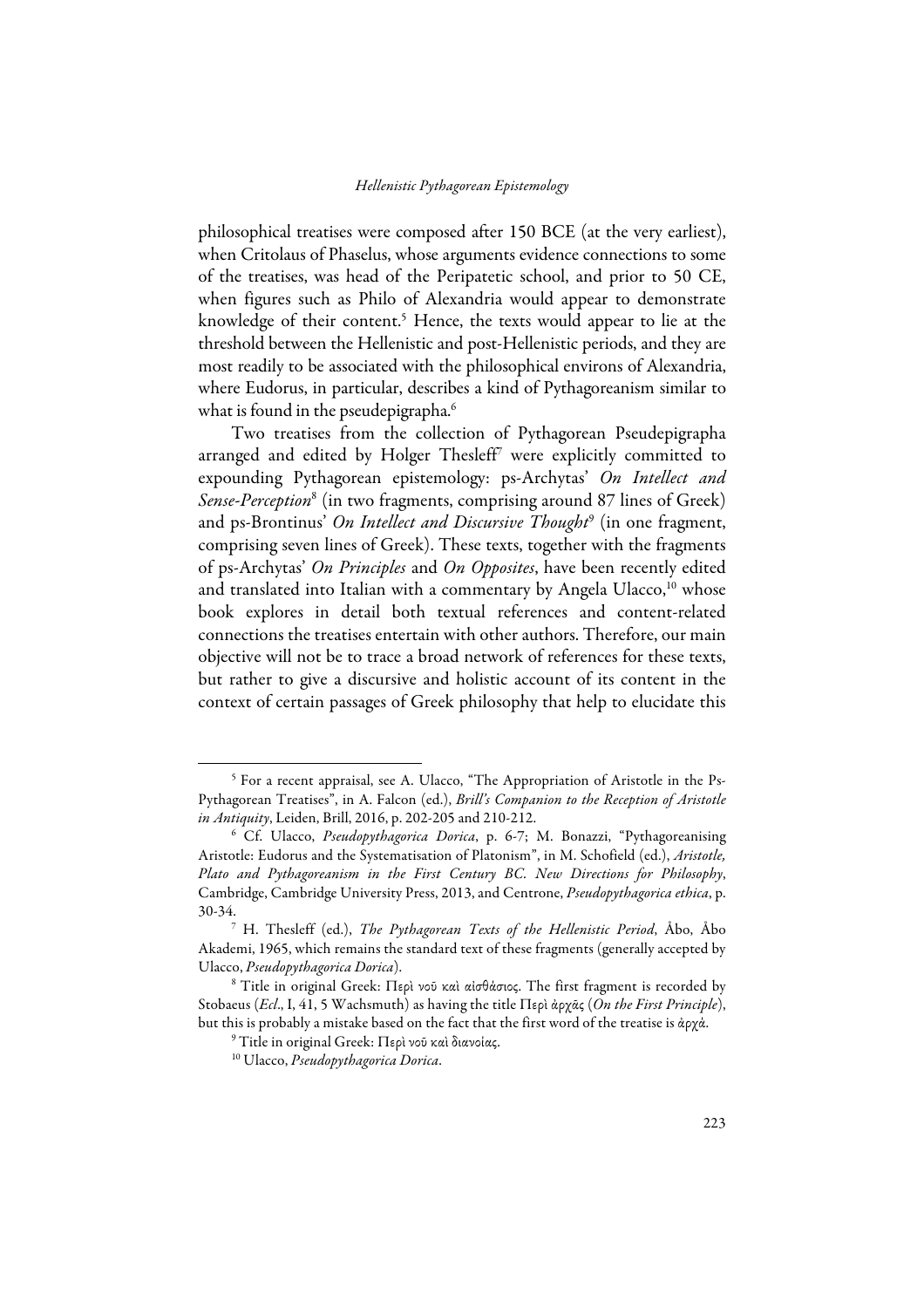content.11 In order to do so, our analysis will provide excerpts of the text together with a running commentary. The purpose is to try to keep the discussion as continuous as possible, with an eye to a clear understanding of how the epistemological process takes place and what elements it involves, by providing some answers regarding the questions raised by the texts. For this reason, the analysis will focus more attentively on the division of the parts of knowledge and the description of the knowledge-process, touching on other issues addressed by the treatises by the way.

We will aim to show that a general coherence can be detected across the whole of ps-Archytas' *On Intellect and Sense-Perception*, with a focus on process and ontological division of knowledge and its faculties. We will see that ps-Archytas formulates an original epistemological theory out of preexisting materials he found in both Plato and Aristotle, and/or in the Academic and Peripatetic traditions that preceded his treatise; that this twoworld theory accommodates both pure intellection and sense-perception, which are seen as reciprocal and co-dependent vis-à-vis the truth within the overall epistemological process; that ps-Archytas develops an original and unparalleled theory of the criterion of being, which involves a complex criterial apparatus for knowledge-acquisition, involving a subject of judgment, and object of judgment, and a paradigm or standard by which to produce the judgment; that this critical apparatus serves to produce philosophical accounts in syllogistic structures involving both inference from particulars and deduction from universals; and that these syllogistic structures, which are diverse, are probative and ultimately corroborative. Additionally, we will see that ps-Archytas shows his 'approval' of Plato's Divided Line (*Resp*., VI, 509d 6-511e 5), in a rhetorical bid to subsume Plato's quadripartition of the segments of knowledge under his own quadripartition of the parts of knowledge. Finally, it will be argued that the lone surviving fragment of ps-Brontinus' *On Intellect and Discursive Thought* functions to bridge the diverse theories of Plato and ps-Archytas on the issue of where διάνοια belongs and how it functions within the knowledge-process.

1.2. *Two Doxographical Reports on Hellenistic Pythagorean Epistemology* It is helpful to take our start from a remarkable account of the second/third century CE Christian 'Hippolytus' (in all likelihood the

<sup>&</sup>lt;sup>11</sup> Many of the contextualising passages we will discuss are mentioned in Ulacco's commentary, but we sometimes arrive at different conclusions than she does.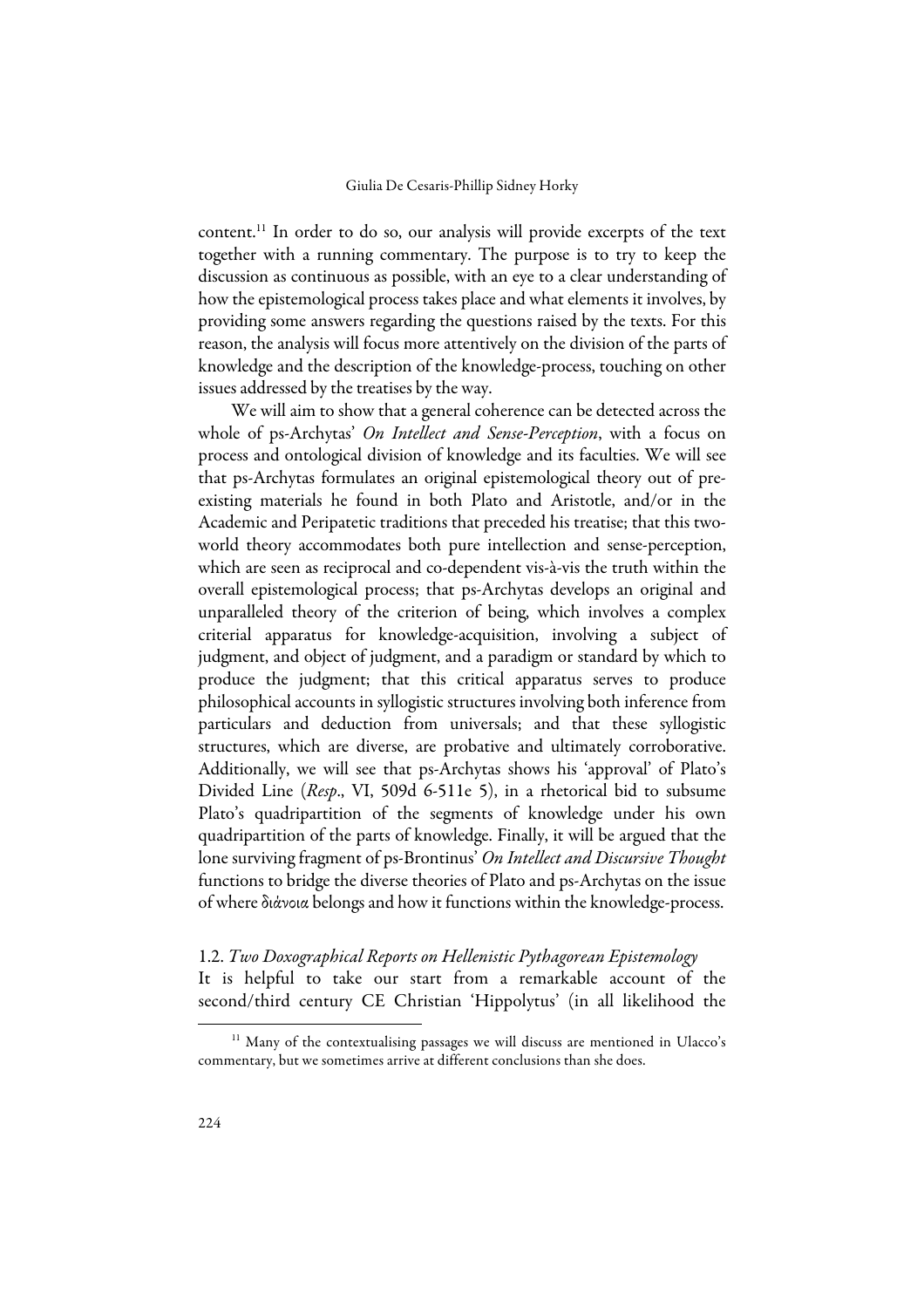heresiologist of Rome), who gives us a sense of the richness of the Hellenistic and/or post-Hellenistic Pythagorean system:

There are, then, two worlds (κόσμοι) according to Pythagoras, one intelligible (νοητός), which has as its principle the monad, and one perceptible (αἰσθητός); [the principle] of the latter is the tetraktys, which has an iota, the "single horn", a perfect number. And according to the Pythagoreans, the iota, the single horn, is the first and most authoritative substance of both the intelligibles <and the perceptibles>, when it is grasped (λαμβανομένη) intelligibly and perceptibly. There are nine classes of incorporeal accident, which cannot exist apart from substance: quality, quantity, relation, where, when, position, possession, action, and affection. Thus the [classes] accidental to substance are nine, which, when they are counted together with it [*sc.*  substance], possess the perfect number, the iota. Hence, as we said, the universe is divided into an intelligible world and a perceptible world, and we too have our reason (λόγος) from the intelligible, in order that we might gaze upon (ἐποπτεύωμεν) the substance of the intelligible, incorporeal, divine things by reason (τῷ λόγῳ); but, he says, we have five sense-perceptions: smell, sight, hearing, taste, and touch, among which we arrive at understanding (γνῶσις) of perceptibles. And in this way, he says, is the perceptible [cosmos] divided from the intelligible cosmos. And we have the ability to realize the fact that we have an instrument of understanding (γνώσεως ὄργανον) for each of them. None of the intelligibles, he says, is able to be understood (γνωστόν) by us through sense-perception; for 'neither eye has seen nor ear heard' this, nor, he says, has any of the other sense-perceptions come to understand [it] (ἔγνω). Nor yet again is it possible for anyone to come to understanding (γνῶσις) of perceptibles by reason, but one must see (ἰδεῖν) that it is white, and taste (γεύσασθαι) that it is sweet, and know (εἰδέναι) that it is either tuneful or tuneless by hearing (ἀκούσαντας); [and telling] whether some smell is pleasant or unpleasant is a function (ἔργον) of the sense of smell, not reason. The situation is the same with touch: for it is not possible to know (εἰδέναι) hard, or soft, or hot, or cold, by listening, but touch is the judgment (κρίσις) of these sorts of things. ('Hipp.', *Refutation of All Heresies*, VI, 23-24 = p. 150, 15-151, 17 Wendland; trans. after Osborne)

'Hippolytus' provides a comprehensive account of Pythagorean epistemology according to a familiar division of the parts of knowledge and their respective relationships to the parts of the universe. Pythagoras is thought to have identified two worlds (κόσμοι), which are represented by their respective principles: the intelligible world, which is governed by the monad, and the perceptible cosmos, which is governed by the tetraktys, an equilateral triangle whose sides are four units long whose units add up to ten. This is what 'Hippolytus'calls 'the iota' and the 'single horn' . The 'iota' is equivalent to the number ten (or, as it is described elsewhere in the Pythagorean tradition, the 'Decad' ), and hence it is reflected in the ten categories – one essential category of substance, and nine categories of accidents. Importantly, the division into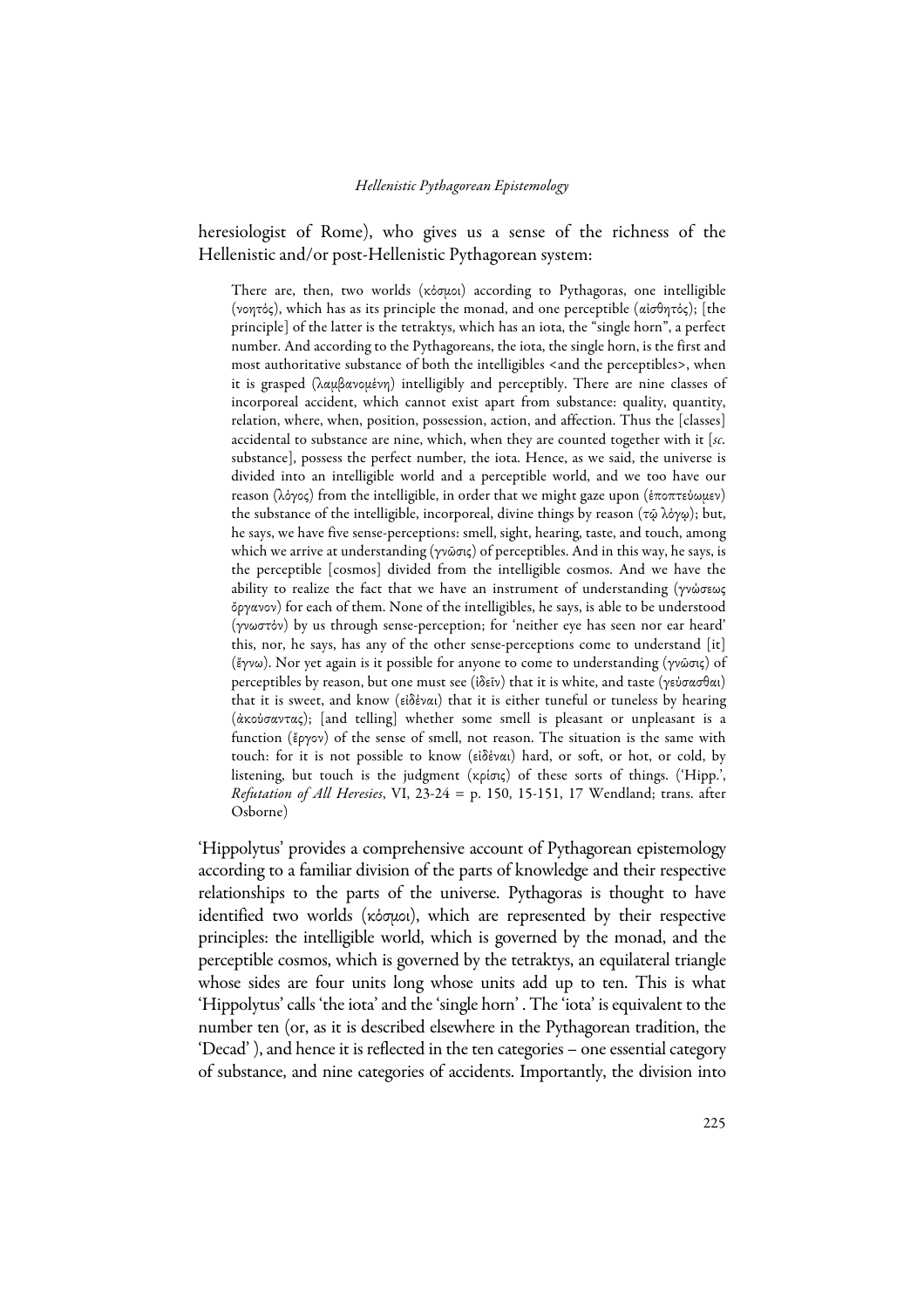intelligible and perceptible worlds correlates to the parts of the mind, in a strict division: the intelligible, incorporeal, divine world, which relates to substance (the first category), can only be accessed through 'reason' (λόγος), whereas the perceptible world can only be accessed through the five sense-perceptive faculties. The former activity is described as 'gazing' (ἐποπτεύωμεν) and implies a sort of divine oversight<sup>12</sup> or a mystical gaze, such as that of the charioteer who once again grasps the Forms in Plato's *Phaedrus* (250c);<sup>13</sup> the latter activity is described as 'understanding' (γνῶσις), with each of the five senseperceptive faculties acting as an 'instrument' (ἔργον) for its respective object of sensation. By virtue of acting as instruments, the sense-perceptive faculties perform judgments (*scil.* κρίσις) of their respective objects.14

'Hippolytus'' account of Pythagorean epistemology here would appear at first glance to be an eclectic collection of materials that corresponds roughly to what one might expect of a Platonist expression of Pythagorean philosophy.15 There are telltale signs of Middle Platonist appropriation, including the appeal to the ten Aristotelian categories, a robust two-worlds commitment (involving a strict division of the intelligible and sensible worlds), and a bit of 'Pythagorean' symbology regarding the Decad and tetraktys thrown in.16 Now compare this Platonising account to another,

<sup>&</sup>lt;sup>12</sup> Cf. Tim. Locr., p. 225, 6-7 Thesleff, where daemons are described as "overseers of human affairs" (ἐπόπταις τῶν ἀνθρωπίνων); similarly among the Stoics (*SVF* II 1102) and ps-Hippodamus (p. 97, 3-4 Thesleff).

 $13$  This is the language of the mysteries (and especially the Eleusinian Mysteries) appropriated to philosophy. For a general account of this in the Eleusinian Mysteries, see G. Petridou, *Divine Epigraphy in Greek Literature and Culture*, Oxford, Oxford University Press, 2016, p. 85-86.

<sup>&</sup>lt;sup>14</sup> Compare *Anonymus Photii* p. 238.21-239.2 Thesleff, where the author asserts that for Pythagoras, Plato, and Aristotle, the five sense-perceptive faculties are each *critical* (κριτική) in their discernment of the qualities associated with each sense-perceptive faculty.

<sup>&</sup>lt;sup>15</sup> Compare Theon of Smyrna 15.15-16, who claims that Plato calls έποπτεία "the treatment of intelligibles, the things that really exist, and what relates to the ideas" (on which, see F. M. Petrucci, *Teone di Smirne. Expositio rerum mathematicarum ad legendum Platonem utilium*, Introduzione, traduzione, commento, Sankt Augustin, Academia Verlag, 2012, p. 302-304, with bibliography). On this, see D. P. Taormina, "Platonismo e Pitagorismo" in R. Chiaradonna (ed.), *Filosofia tardoantica*, Roma, Carocci, 2012, p. 103-127.

<sup>&</sup>lt;sup>16</sup> For good general accounts of Pythagorean metaphysics and epistemology in this period, see B. Centrone, "The pseudo-Pythagorean Writings", in C. Huffman (ed.), *A History of Pythagoreanism*, Cambridge, Cambridge University Press, 2014, p. 321-326 and Ulacco, *Pseudopythagorica Dorica*, p. 10-16. On the relationship between Middle Platonism, especially that found in Alexandria from the 1<sup>st</sup> century BCE-1<sup>st</sup> century CE,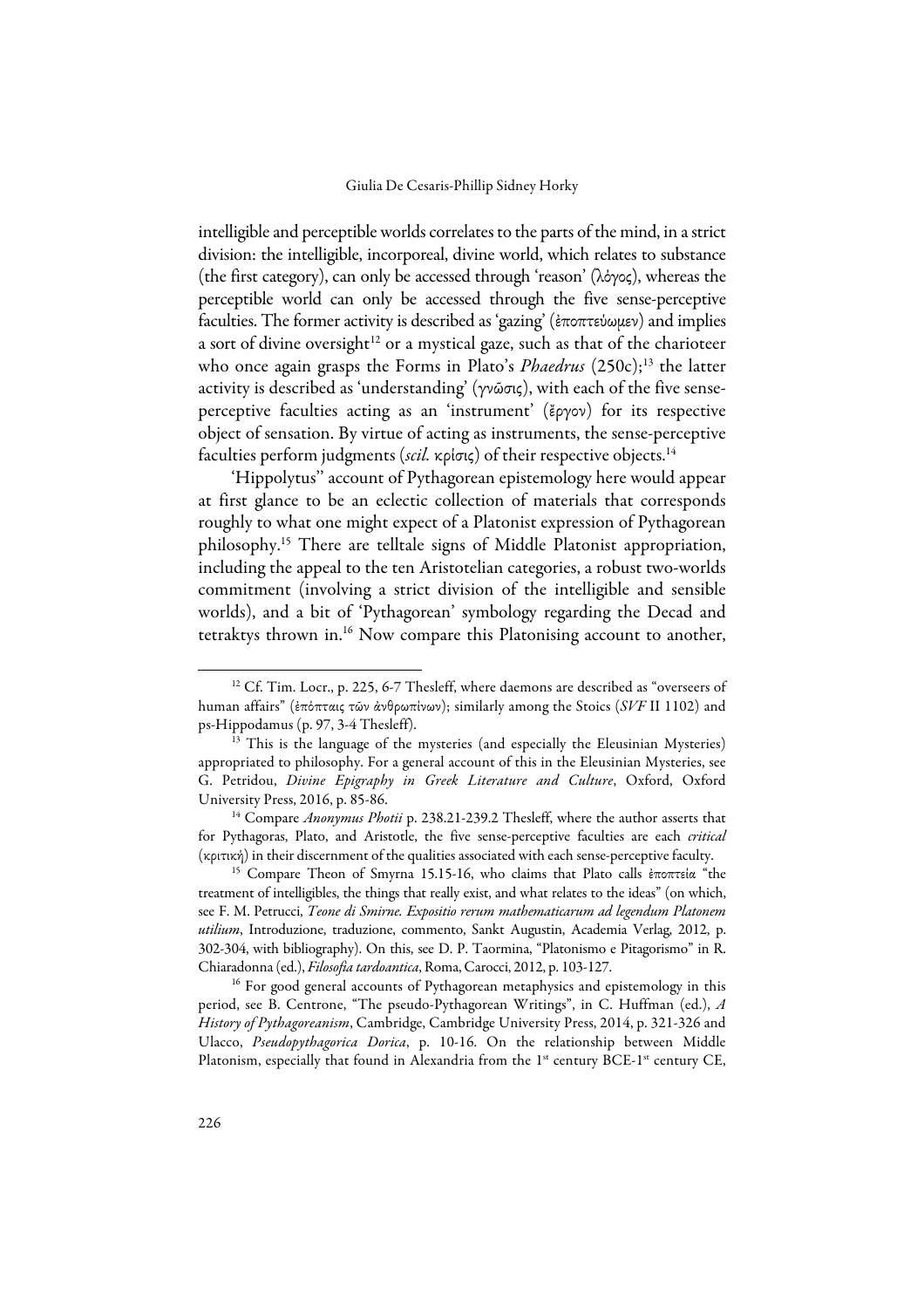preserved by pseudo-Plutarch, and belonging to the doxographical writings of Aëtius of (roughly) the  $1<sup>st</sup>$  century CE:

"And our soul", he [*sc.* Pythagoras] says, "is composed out of the tetrad [*sc.* four]: for it is intellect (νοῦς), knowledge (ἐπιστήμη), opinion (δόξα), and perception (αἴσθησις)", from which all art (τέχνη) and knowledge (ἐπιστήμη) [arise], and we ourselves are rational (λογικοί). Well then, the Monad (ἡ μονάς) [*sc.* unit/one] is the intellect; for the intellect contemplates in respect of unit (κατὰ μονάδα θεωρεῖ). For example, among many men who exist, some are unperceptible (ἀναίσθητοι), ungraspable (ἀπερίληπτοι), and infinite (ἄπειροι) in terms of parts (ἐπὶ μέρους), but we intellect that this Man-himself is one alone (αὐτὸ τοῦτο ἄνθρωπον ἕνα μόνον νοοῦμεν), to which none [of these men] happens to be similar; and we intellect that the Horse[-itself] is one, but there are infinite [horses] in terms of parts. For all these things are Forms and Kinds in respect of units (τὰ εἴδη καὶ γένη κατὰ μονάδας). Hence, in the case of every single one of these, they say that an animal is "rational" or "money-making", giving this definition [to them]. It is by virtue of this, by which we intellect these things, that the unit is intellect. And the Indefinite Dyad (ἡ δυὰς ἡ ἀόριστος) [*sc.* two] is knowledge; rightly so, since every demonstration (ἀπόδειξις) and proof (πίστις) belongs to knowledge, and additionally every syllogism brings a conclusion to what is contested from certain agreed [premises] and readily proves something other [than the agreed premises].<sup>17</sup> Therefore, knowledge is comprehension (κατάληψις), which is why it would be dyadic [*sc.* double]. And opinion, which [arises] out of comprehension, is a triad [*sc.* three]. Correctly so, because opinion is of many things. And the triad is multiple, e.g. "thrice-blessed Danaans". And it is by virtue of this that it [*sc.* opinion] admits of the triad…18 (Aët., *Plac*., I, 3, 8 = *Dox.* 282-283)

Translation and interpretation of this passage are challenging, in no small part because ps-Plutarch's material likely constitutes an epitome of Aëtius' original text. In comparison with 'Hippolytus'' account of Pythagorean epistemology, however, we note several divergences: there is no mention of the ten Aristotelian categories, $19$  nor yet any appeal to the mysticism

 $\overline{a}$ 

and the Pythagorean pseudepigrapha, see M. Bonazzi, "Eudorus of Alexandria and the 'Pythagorean' pseudepigrapha", in G. Cornelli-C. Macris-R. McKirahan (eds.), *On Pythagoreanism*, Berlin, de Gruyter, 2013.

<sup>&</sup>lt;sup>17</sup> This seems to us to be the meaning of πάς συλλογισμὸς ἔκ τινων ὁμολογουμένων τὸ ἀμφισβητούμενον συνάγει καὶ ῥᾳδίως ἀποδείκνυται ἕτερον.

<sup>&</sup>lt;sup>18</sup> One imagines that Aëtius would have also gone onto associate the tetrad with sense-perception (as noted by H. Diels (ed.), *Doxographi Graeci*, Berlin, Reimer, 1879, *ad loc*.), but that this has not survived the transmission.

<sup>&</sup>lt;sup>19</sup> This is not to imply that 'Hippolytus' had no access to Hellenistic/post-Hellenistic Pythagorean texts at all, since the Aristotelian ten categories appear in ps-Archytas' *On the Universal Logos* (e.g. p. 22, 6-31 Thesleff). But the order of categories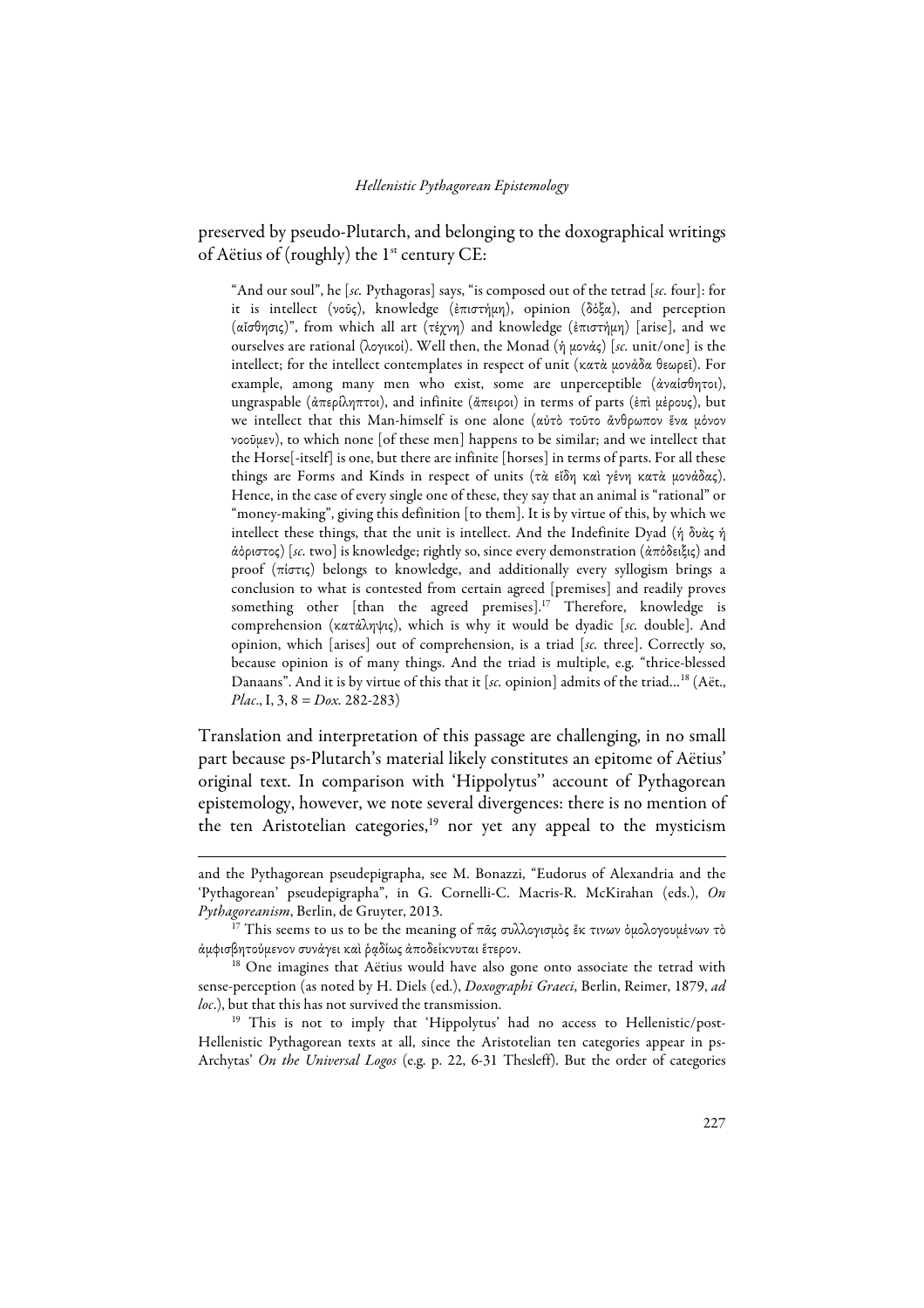indicated by the tetraktys and the mysterious iota; and, more importantly, there is a division of epistemological capacities into four, not two, classes. Hence, Aëtius characterizes Pythagorean epistemology as a quadripartition constituted of intellect (νοῦς), knowledge (ἐπιστήμη), opinion (δόξα), and perception (αἴσθησις).20 What accounts for the diversity of Aëtius' report, we would suggest, is a closeness to actual epistemological texts of ascribed to early Pythagoreans, but almost certainly written down sometimes between the 1<sup>st</sup> century BCE and the 1<sup>st</sup> century CE. As we will see, Aëtius' description of Pythagorean epistemology is especially important because it would appear to be the first attempt at reception and interpretation of the central treatise on epistemology produced by these Pythagoreans on the threshold of the Hellenistic and post-Hellenistic worlds: ps-Archytas' *On Intellect and Sense-Perception*.

## 2. Pseudo-Archytas' *On Intellect and Sense-Perception*

# 2.1. *Preliminary Division of Beings: Some Puzzles*

We begin with the first fragment, which features a surprising 'authorial' signature, as the treatise announces itself to be the work of 'Archytas' (*Archa tas*):

 $\overline{a}$ 

ascribed to Pythagoras by 'Hippolytus' (*Ref*., VI, 24) is different from that of ps-Archytas (especially in categories 5-10), suggesting that 'Hippolytus' did not have access to ps-Archytas' writings. Much closer to ps-Archytas' categories that ascribed by Philo (*Dec*., 30- 31) to "those who spend time on the doctrines of philosophy" (οἱ ἐνδιατρίβοντες τοῖς τῆς φιλοσοφίας δόγμασιν). 20 Contrast the octopartition of the "instruments of understanding" (γνώσεως ὀκτώ

ὄργανα) associated with Pythagoreanism by *Anonymus Photii* (p. 240, 29-241, 5 Thesleff) into sense-perception (αἴσθησις), imagination (φαντασία), opinion (δόξα), art (τέχνη), intelligence (φρόνησις), knowledge (ἐπιστήμη), wisdom (σοφία), intellect (νοῦς): "Among these, what is shared between us and the divine is art, intelligence, knowledge, <wisdom>, and intellect, but what is shared between us and the irrational is sense-perception and imagination, and what is peculiar to us alone is opinion. Sense-perception is a false understanding through a body; imagination is motion in a soul…[lacuna]…art is a productive disposition with reason (and 'with reason' is added because a spider also produces, but it does so without reason); intelligence is a volitional disposition directed towards correctness in practical affairs; knowledge is a disposition <towards understanding> of the things that always remain the same and as such; wisdom is knowledge of the primary causes; and intellect is the principle and fount of all good things".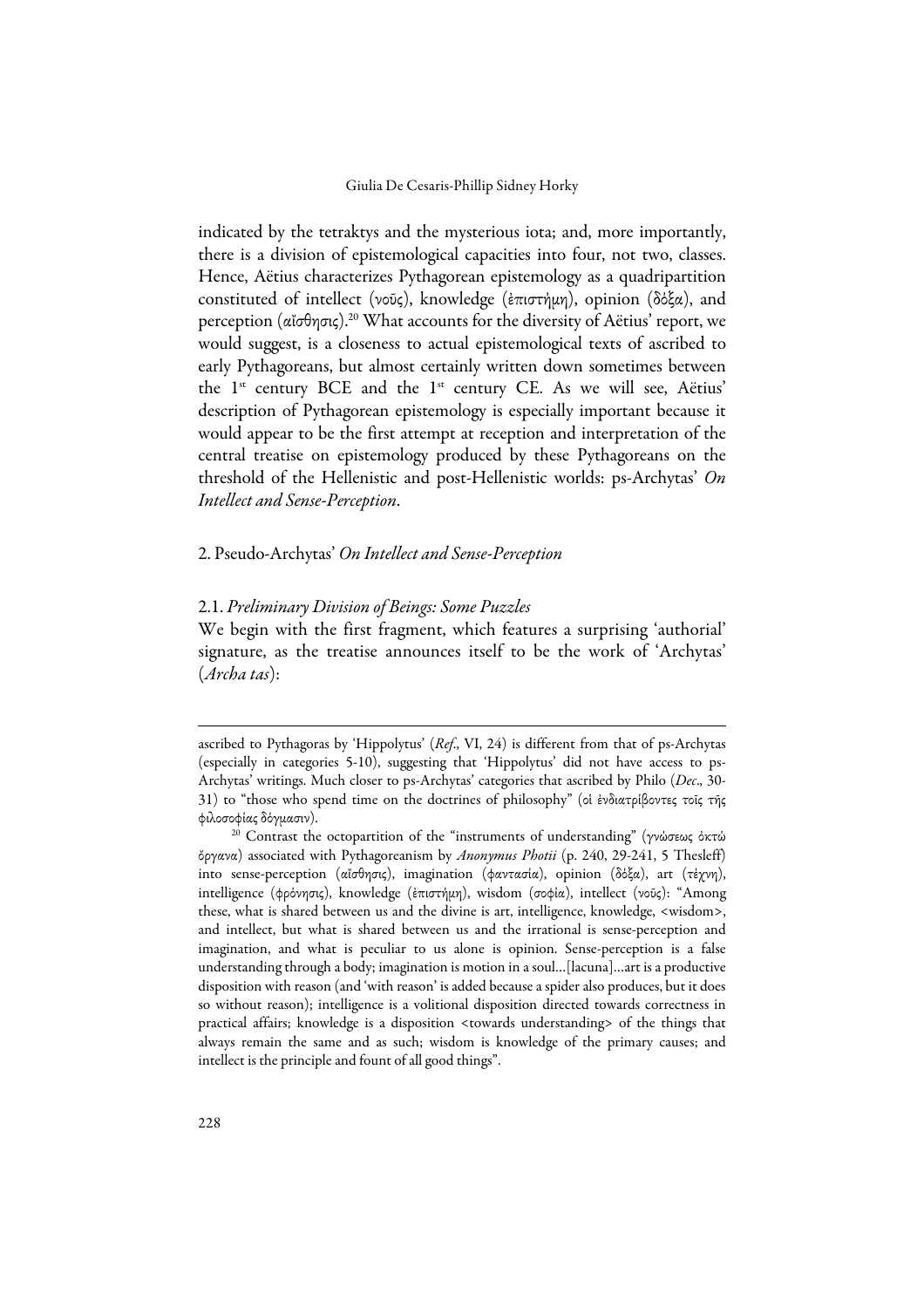The principle of  $(Aρχà τãς)$  the understanding<sup>21</sup> of the things that are (τῶν ἐόντων γνώσις), [is] the things immediately manifest themselves (τὰ αὐτὰ αὐτόθεν<sup>22</sup> φαινόμενα). Indeed, of the things which are immediately manifest, some are intelligible (νοατά), whereas others are perceptible (αἰσθατά). And things which are unmoved are intelligible, whereas things that are moved are perceptible. The criterion (κριτήριον) of intelligible things is the intellect (νοός), whereas the [criterion] of the perceptible things [is] sense-perception (αἴσθασις). Among the things which are *not* immediately manifest, some are knowable (ἐπιστατά), whereas others are opinable (δοξαστά). Indeed, things which are unmoved are knowable, whereas things which are moved are opinable. (ps-Archytas, *On Intellect and Sense-Perception*, Fr. 1 p. 36, 14-19 Thesleff = Stob., *Ecl*., I, 41, 5, p. 282, 23-283, 2 Wachsmuth)

The beginning of the text introduces us to the central topic of the treatise: the understanding (γνώσις) of the things that are (τὰ ἐόντα).23 The principle  $(αρχα)^{24}$  of the understanding of these existents is said to be things which are *immediately manifest* (τὰ αὐτὰ αὐτόθεν φαινόμενα).25 These things are described first with appeal to two verbal adjectives, which connote their understandability: some of them are νοατά, intelligible, while others αἰσθατά, perceptible. Next, the attention is shifted to a clarification of which objects are intelligible and which perceptible, and the further elucidation that follows differentiates them by their susceptibility to motion. Things which are moved, or subject to motion, are perceptible,

 <sup>21</sup> As above, we translate γνῶσις and related terms with 'understanding' *vel sim*., although 'apprehension' is also a possibility.

 $22$  In post-Hellenistic philosophical Greek, this word when combined with words of perception tends to confer a meaning of 'self-evident', whether we are dealing with a Platonist (e.g. Plutarch., *De fac*., 930A) or a Stoic (Mus. Ruf., *Diss. Luc. dig*., I, 16; I, 18; I, 24; 18A, 12). It does not recur anywhere else among the Pythagorean Pseudepigrapha.

<sup>23</sup> Cf. ps-Archytas, *On the Universal Logos*, p. 32, 10-14 Thesleff, where we hear that "all knowledge (ἐπιστήμη), although it takes its beginning from limited things, is able to understand (γνωστική) infinities. The power it has is so great, even if it rationalizes through few things. But the knowledge of the things that are is even greater. For it is able to understand (γνωστική) infinitely the things that exist (τὰ ὄντα), and those that have been, and those that will be". 24 Throughout this article, we will retain the Doricisms of the text.

<sup>25</sup> Ulacco, *Pseudopythagorica Dorica*, p. 112, refers to these as 'autoevident'. The terminology (αὐτόθεν, μὴ αὐτόθεν φαινόμενα) is not common in the Classical or Hellenistic periods, but it is associated by Sextus Empiricus with dogmatic philosophy. For his own part, Sextus (*M*, VIII, 28) considers autoevidence to be a core attribute of 'pre-evident' (πρόδηλα) things, which "immediately fall to the sense-perceptive [faculties] and thought" (τὰ αὐτόθεν ὑποπίπτοντα ταῖς τε αἰσθήσεσι καὶ τῇ διανοίᾳ). Cf. again Ulacco, *Pseudopythagorica Dorica*, p. 112.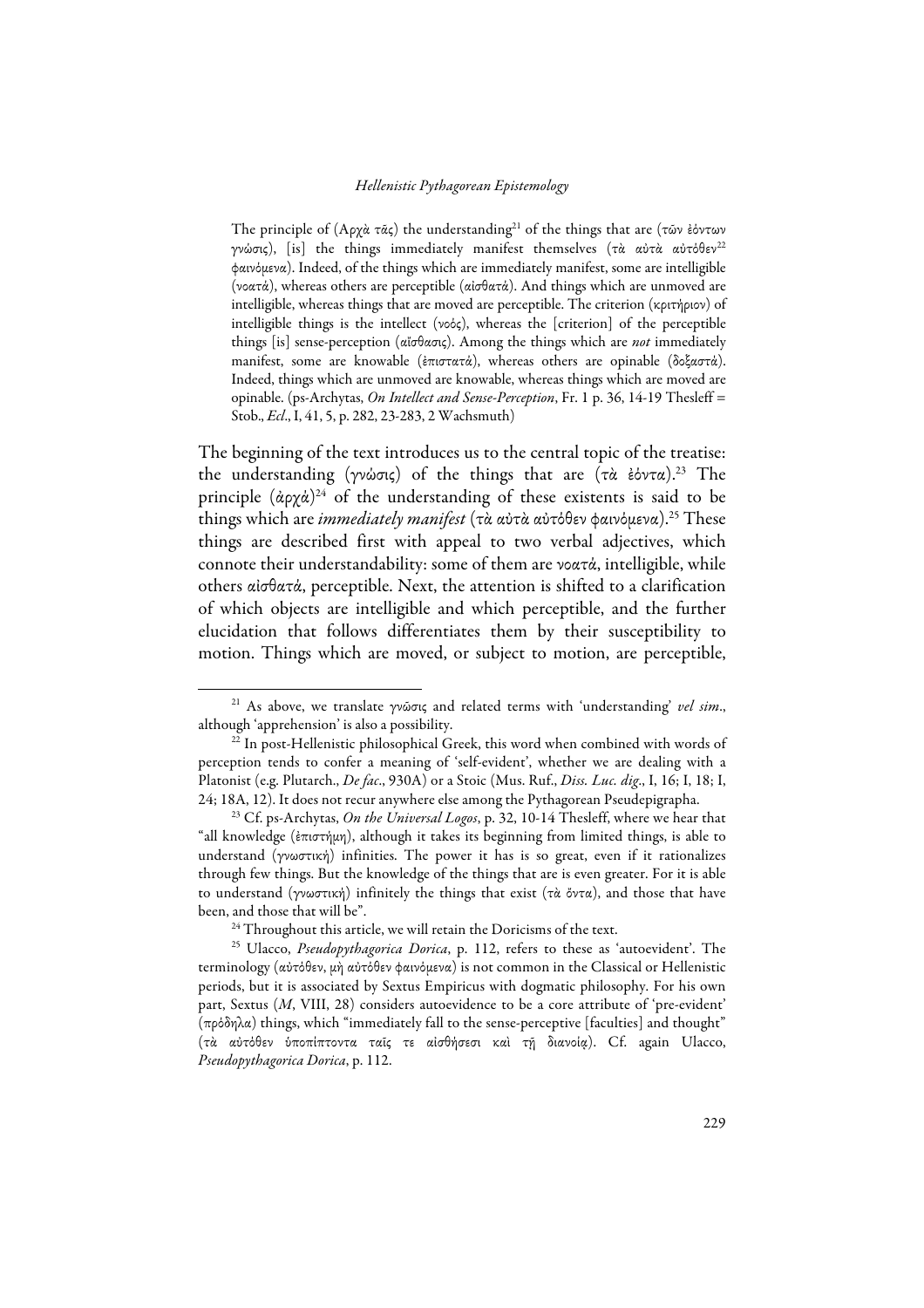while those which are not subject to motion are, on the contrary, intelligible. This is not to say that the apple which is sitting motionless on the table is an intelligible, but rather, that intelligibles are things not subject to motion, in an Aristotelian sense of motion (which can be characterized minimally by change in substance, quality, quantity or place).26 But, apparently, things which are immediately manifest are not the only objects populating this world. Indeed, ps-Archytas offers a description of things which are *not* immediately manifest as well, which, once again, is offered in terms of their knowability and expressed with verbal adjectives. Things which are *not* immediately manifest can be either knowable (ἐπιστατά), or opinable (δοξαστά). Moreover, the same clarification expressed before in relation to objects which could be intelligible or perceptible is offered here: things which are not subject to motion are knowable, while things which are subject to motion are opinable. In the first few lines of the text, ps-Archytas provides us with a sufficient description of the objects populating this world (τὰ ἐόντα), and explains how they can be known, in relation to their ontological capacity for motion/change, and according to their epistemic status as immediately manifest or not. As all kinds of objects are characterised by a gradual selection of verbal adjectives connoting their knowability, a comprehensive division of the objects in existence looks like this:<sup>27</sup>



After having presented a classification of beings in terms of their manifestability and motion, though, curiously enough Archytas leaves aside

 <sup>26</sup> Aristot., *Phys*., III, 1, 200b 33-34.

<sup>&</sup>lt;sup>27</sup> The diagram does not aim to represent an ontological *scala naturae*, but instead to summarise Archytas' epistemological divisions. An analogous scheme is provided by Ulacco, *Pseudopythagorica Dorica*, p. 111. The reason for our new scheme is to be explained by our focus on ps-Archytas' epistemology (rather than his ontology).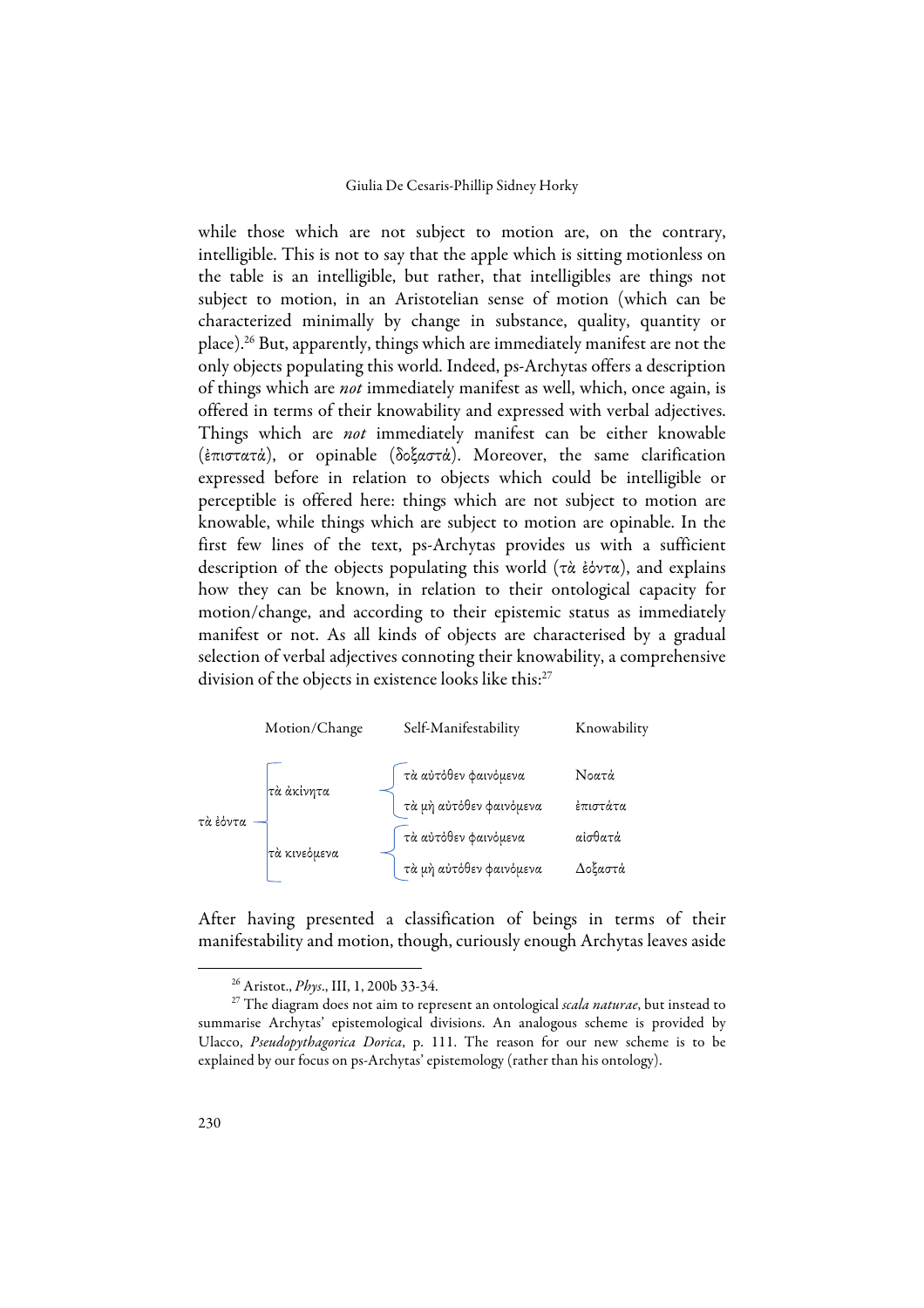things which are *not immediately* (μὴ αὐτόθεν) manifest and concentrates only on those which are (αὐτόθεν). Indeed, a criterion is introduced only for the latter: the criterion of intelligible things $28$  is the intellect, and that of perceptible things is sense-perception; there is no mention of a criterion for knowable or opinable things.29 It is not immediately clear what specific connotation the word κριτήριον has.30 Indeed, although having cognitive faculties indicated as criteria *vel sim*. is generally in line with standard Hellenistic conceptualizations of the epistemological theories of Plato, Aristotle and Epicurus, at least in most places,<sup>31</sup> it is not directly obvious why, for ps-Archytas, things which are not immediately (μὴ αὐτόθεν) manifest are not assigned respective criteria as well. For, even though they are not immediately manifest, none of them is described as impossible to

 <sup>28</sup> Note here that ps-Archytas switches to the plural to refer to intelligible *things*. It must be underlined that the decision to employ a neuter singular or a neuter plural is significant throughout. The same can be said for the use of the article, which highlights when the focus of the discussion is the epistemological status of the objects, rather than

their ontological connotation. 29 Note that ps-Archytas avoids collapsing the four species into two. Contrast with Alcinous (*Didask*., 4, p. 154, 10-34 = 13A Boys-Stones, part; transl. Boys-Stones), who claims of λόγος that it "is also a judge (κριτής), through which the truth is judged (κρίνεται). And reason is twofold: there is one sort which is completely firm and unshakeable, and other which is reliable in its grasp of things (κατὰ τὴν τῶν πραγμάτων γνῶσιν). Of these, the former is possible for god but impossible for man; the second is possible for man as well. And this too [i.e. the second kind of reason] is double: there is reason concerned with intelligible objects (περὶ τά νοητά) and reason concerned with perceptible objects (περὶ τὰ αἰσθητά). Of these, the one concerned with intelligibles is 'knowledge' (ἐπιστήμη) or 'epistemic reason'; the one concerned with perceptibles is 'opinionative reason' or 'opinion' (δόξα). So epistemic reason is secure and permanent, since it is concerned with secure and permanent objects but persuasive, 'opinionative' reason contains a great deal of [mere] likelihood because its objects are not permanent. The principles of knowledge (ἀρχαὶ ἐπιστήμης), i.e. knowledge regarding intelligibles, and of opinion, i.e. opinion regarding perceptibles, are intellection and perception (νόησίς τε καὶ αἴσθησις)".

<sup>30</sup> It is not the same function as Archytas' notion of calculation (λογισμός) as the "standard and hindrance" (κανὼν καὶ κωλυτήρ), which prevents unjust people from committing injustices (Fr. 3 Huffman). See C. A. Huffman, *Archytas of Tarentum: Pythagorean, Philosopher and Mathematician King*, Cambridge, Cambridge University Press, 2005, p. 218-223. 31 As Ulacco (*Pseudopythagorica Dorica*, p. 112-116) underlines. See also G. Striker,

<sup>&</sup>quot;Kριτήριον τῆς ἀληθείας", in Ead. (ed.), *Essays on Hellenistic Epistemology and Ethics*, Cambridge, Cambridge University Press, 1996, p. 22-76.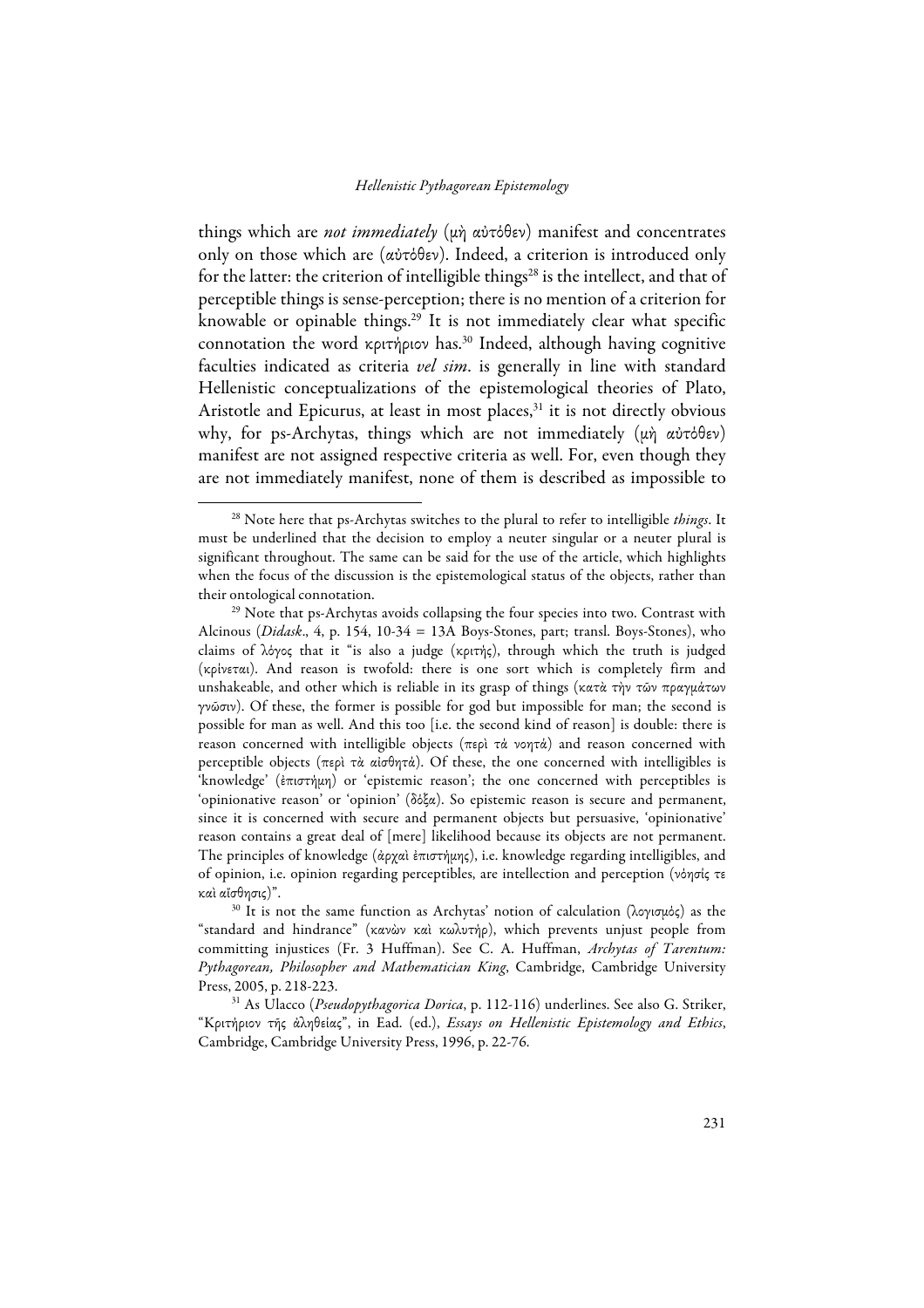understand. If we might doubt that a definitive class of things which are δοξαστά exists in any full sense, the same cannot be said of things which are ἐπιστάτα, at least if we take the term itself as indicating those things that are the objects of a science. Moreover, things to which a criterion is assigned are described, at the beginning, as immediately manifest. While it is not difficult to understand how something can be immediately manifest to our senses, it is more challenging to figure out how intelligible things can be described as immediately manifest, or autoevident.

Accordingly, how should we understand their autoevidentiary quality? The text implies that things which are immediately manifest are so in relation to *specific* cognitive faculties – intelligible objects to the intellect on the one hand, and perceptible objects to sense-perception on the other hand. At the moment, the text leaves aside the question of those things that are *not* immediately manifest – it will return to the issue later on, on p. 38, 14 Thesleff. In any case, the first section of the text, although quite clear and systematic at first glance, reveals itself to be puzzling for the following reasons:

a. Although the principle/beginning of the understanding of the things that are is described as those things which are immediately manifest themselves, things which are *not* immediately manifest would also appear to be nonetheless understandable (in a stronger sense (ἐπιστάτα) when they are not subject to motion, and in a weaker sense (δοξαστά) if they are).

b. Some things which are *not* immediately manifest, although not associated with a criterion, are nonetheless said to be knowable (ἐπιστάτα). Accordingly, we might wonder whether they are knowable by virtue of some other faculty that is non-discriminatory? Or has ps-Archytas deliberately ignored the issue of how certain knowable objects can be understood without judgments?

c. Things which *are* immediately manifest are so in relation to their appropriate cognitive faculties which act as their respective criteria (intellect for intelligible things, sense-perception for perceptible things). But once again it is not clear what the intellective and sense-perceptive faculties are assessing precisely, nor yet of how they are expected to act as judges for their objects.

In order to try to find some answers to these questions, let us take a look at what follows.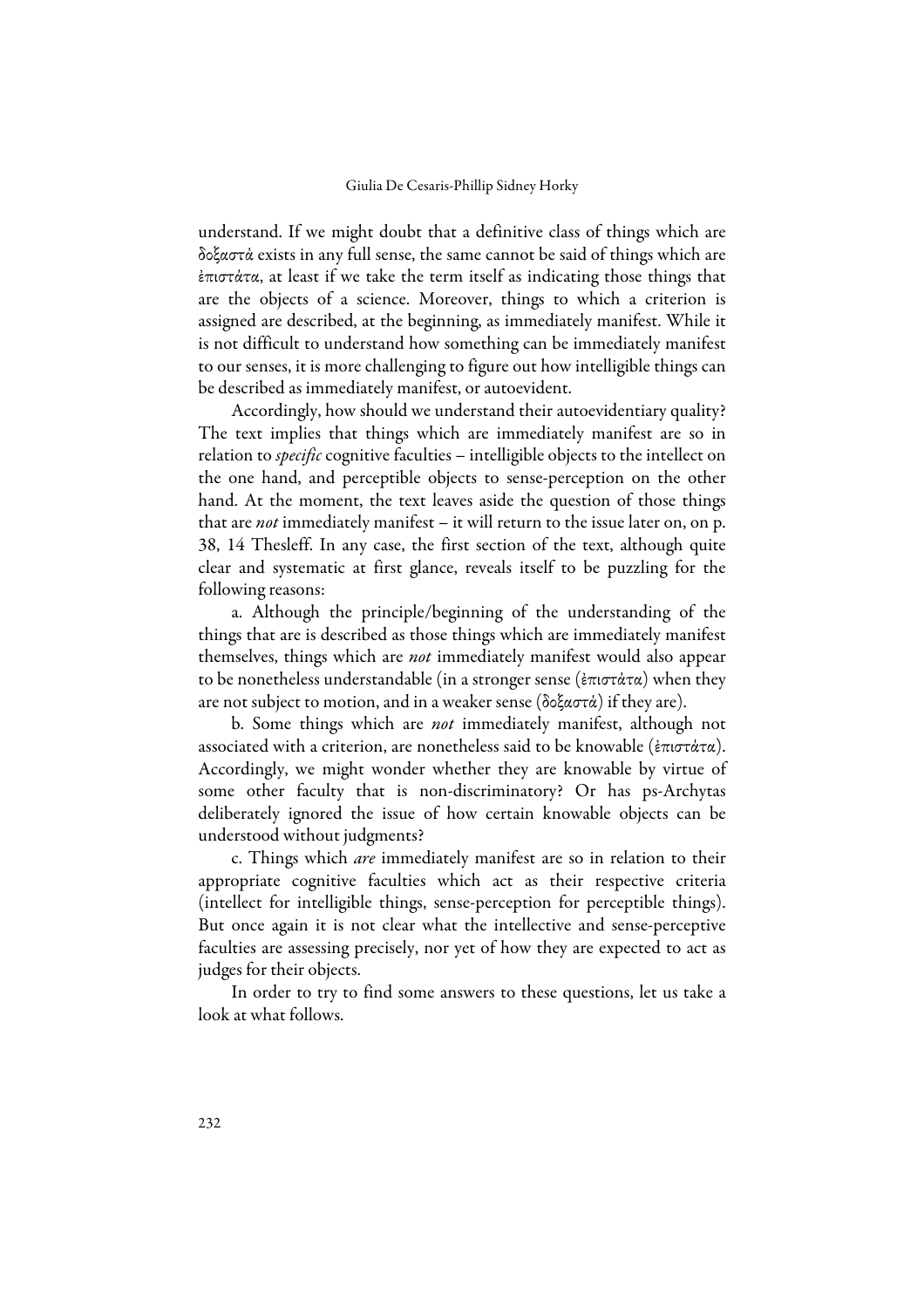# 2.2. *Ps-Archytas on the Criterion*

In the next portion of *On Intellect and Sense-Perception*, ps-Archytas specifies in what sense the two cognitive faculties whose objects are immediately manifest act as 'judges' of their respective objects:

It is necessary to consider (νοᾶσαι) these three things: what judges (τὸ κρῖνον), what is judged (τὸ κρινόμενον), and that by virtue of which32 there is a judgement (ποθ' ὅπερ κρίνεται). [It is necessary to consider] too that what judges is the intellect and senseperception; what is judged is the account (λόγος); and that by virtue of which there is a judgement is what is immediately manifest (τὸ αὐτόθεν φαινόμενον). Of this [*sc.*  what is immediately manifest], one [species] is intelligible, and the other is perceptible. The intellect determines (ἐπικρίνει) the account, sometimes by applying [it] to the intelligible, and sometimes to the perceptible. For, indeed, whenever the account (λόγος) is sought with regard to intelligible things, it applies to the intelligible, whereas whenever [it is sought] with regard to perceptible things, it applies to the perceptible. (ps-Archytas, *On Intellect and Sense-Perception*, Fr. 1 p. 36, 19-25 Thesleff = Stob., *Ecl*., I, 41, 5, p. 283, 2-10 Wachsmuth)

This section helps us to understand the epistemological process and the role intellect and sense-perception play as criteria of their respective objects. Indeed, we are told that the process of understanding existents involves three elements: that which judges, i.e. intellect and senseperception; that which is judged, i.e. the λόγος (which we translate with 'account'); and that in relation to, or by virtue of which (ποθ' ὅπερ) there is a judgement, i.e. the thing which is immediately manifest. Hence, we gain some clarification here: it is not, as we might have originally thought, the immediately manifest object that is judged; rather, it is the λόγος that is judged in relation to the immediately manifest object.

We learn how two cognitive faculties, intellect and sense-perception, function as criteria: each 'judges' a λόγος as appropriate to the immediately manifest object of its understanding. Objects that are not immediately manifest, i.e. knowable and opinable objects, are not liable to judgment – an interesting aspect of ps-Archytas' epistemological theory that can be explained, as we will see later on, by the fact that they are ends, and not principles, of knowledge. In the initial lines, it seemed that both intellect and sense-perception play parallel roles in the procedure of understanding the things that are; there is no concern with scepticism about, for example, sense-perceptive judgments that arise and their role in contributing to

<sup>&</sup>lt;sup>32</sup> Or: "relative to which".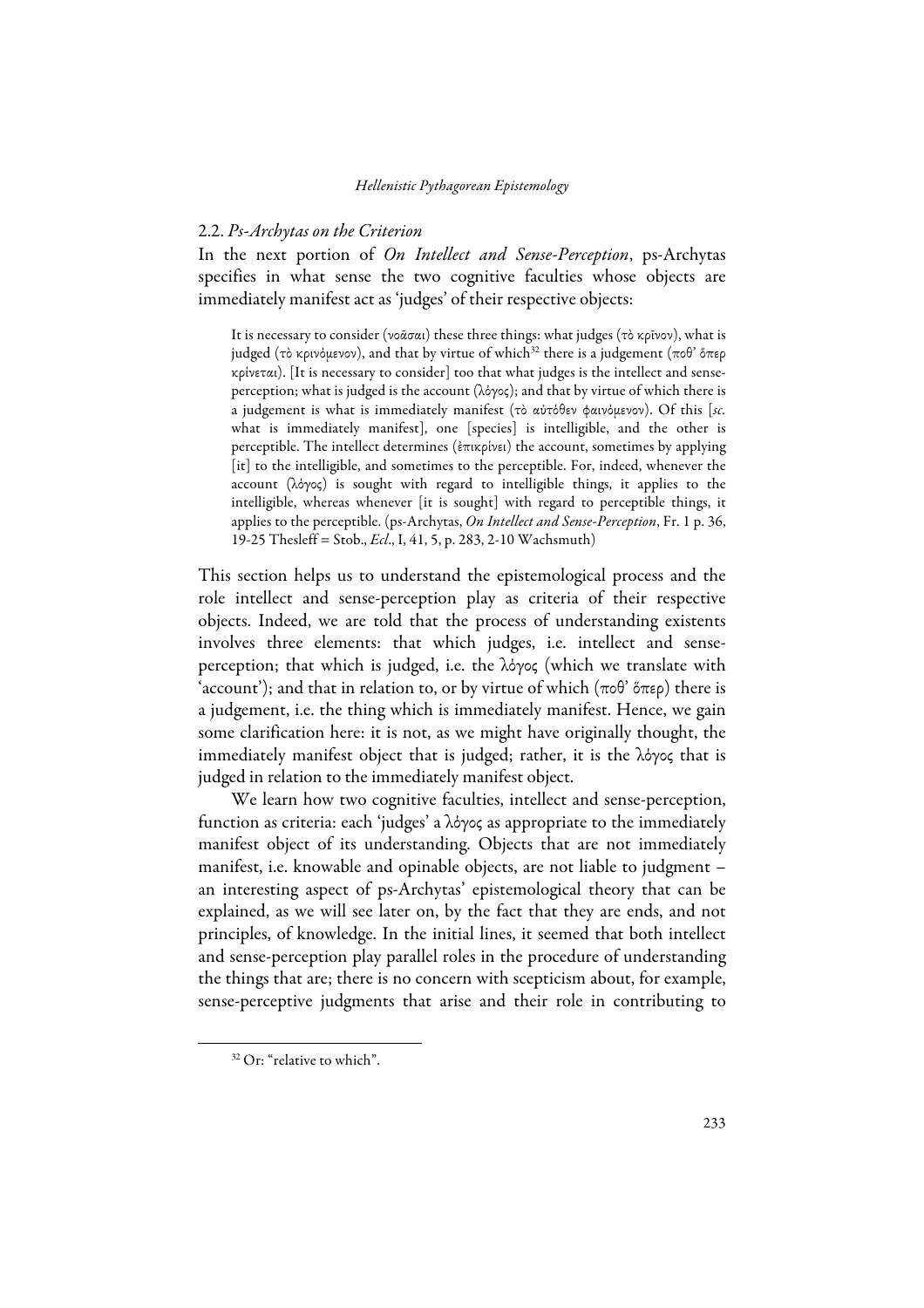knowledge.33 In the lines that follow, intellect is assigned a more specific task: to *make a determination* (ἐπικρίνει) of the λόγος, sometimes by applying it to the intelligible, and sometimes by applying it to the perceptible. We should not forget that ps-Archytas had differentiated the domains of intellection of sense-perception. Indeed, intellect was said to be the criterion for things which are intelligible, while sense-perception for those which are perceptible. This is important because although the process here described might be thought to be unified, by which we mean it might be assumed to involve both faculties at one and the same time, it is more likely that ps-Archytas is providing a description of two different cognitive processes: on the one hand, the assessment of λόγοι about things which are intelligible, whose criterion is the intellect; on the other hand, the assessment of λόγοι about things which are perceptible, and whose criterion is sense-perception. If this is right, it means that the content of sense-perception is also characterised as somehow propositional, since it is the task of sense-perception as well to determine an account in relation to a thing that needs to be articulated according to the process of understanding. The further clarification, that "whenever the account is sought with regard to intelligible things, it applies to the intelligible, whereas whenever [it is sought] with regard to perceptible things, it applies to the perceptible", indicates that (at least) two different types of λόγος are determined, in relation to their peculiar objects. But ps-Archytas acknowledges the intellect alone as that which determines the account. What does this imply?

Two difficulties arise in regard to this asymmetry. The first is related to the assessment of perceptible objects. Why is it the responsibility of the intellect, and not of the sense-perceptive faculty, to determine the account in relation to perceptibles? One possibility might be that the information provided by sense-perception is confused and not yet propositionally

 <sup>33</sup> Compare with Ptolemy's *On the Kriterion and Hegemonikon*, 10, 1-6, where senseperception conveys truth about the affections it undergoes (i.e. sense-perceptions are true), but it sometimes makes a false report about the cause of this fact (τὸ διαθὲν δ'ὅτι τοιοῦτον, ἑνίοτε ψεύδεται). See M. Schiefsky, "The Epistemology of Ptolemy's *On The Criterion*", in M.-K. Lee, *Strategies of Argument: Essays in Ancient Ethics, Epistemology, and Logic*, Oxford, Oxford University Press, 2014, p. 320. In particular, perceptual faculties never err with respect to their proper objects (i.e. Aristotelian special sensibles). See J. Feke, *Ptolemy's Philosophy: Mathematics as a Way of Life*, Princeton-Oxford, Princeton University Press, 2018, p. 21-22.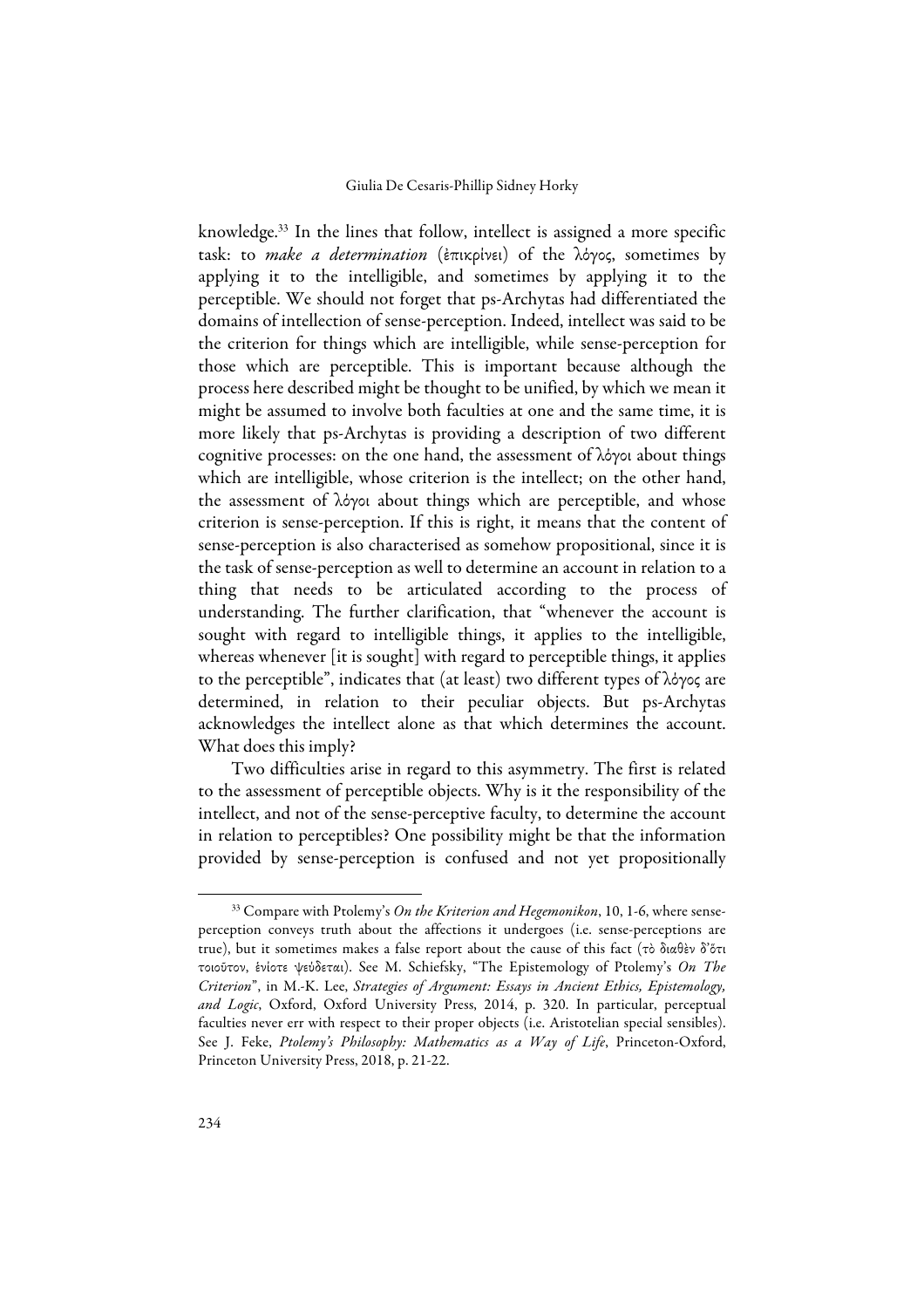organised. If this is the case, it would be responsibility of the intellect to organise its content into an account (λόγος) and thereby 'determine' it, so to speak; but it would still be up to sense-perception to judge whether the account really applies to the thing perceived. Yet a similar difficulty arises in relation to intelligible objects. Indeed, if it is the intellect which determines (ἐπικρίνει) the account, how can it be the same intellect which *judges* it (τὸ κρῖνον)? So understood, the passage might imply a certain circularity in the process of understanding. A possible answer to this difficulty might be found if we infer that there is a real difference between the activities implied by the two verbs ἐπικρίνω and κρίνω and understand the verb ἐπικρίνω as describing a sort of selection of the appropriateness of the account, performed by the intellect. $34$  In this case, the intellect's responsibility would involve making sure the account is fitting for the objects it relates to. Or, to put it more schematically:

1. Intellect and sense-perception are understood to be criteria for, respectively, the account that deals with intelligibles, and the account that deals with perceptibles. Hence, the account itself has at least two different and possible articulations, depending on the immediately manifest objects it expresses something about. This means that the account itself should be appropriate either to the intelligible or to the perceptible in some way; otherwise the latter specification could be superfluous.

2. Moreover, if it is the intellect which determines (ἐπικρίνει) the account that relates to intelligibles, it is unclear what it means to say that it judges (τὸ κρῖνον) it too. Might this process involve some circularity? Doubts arise, too, regarding the intellect's relationship to sense-perception. If this, too, has the task of judging an account that deals with perceptibles, how does it exercise its (peculiar) function?

3. Finally, there seems to be an implicit comparison being assumed in the comparison of λόγοι that are judged for the immediately manifest

 <sup>34</sup> See Ulacco, *Pseudopythagorica Dorica*, p. 119-120, where she briefly discusses the use of this verb in Plato, Aristotle, and Arius Didymus' account of Peripatetic epistemology. The last witness is the most interesting: he claims of Aristotle that "the criteria of the knowledge of these things – of intelligibles and perceptibles – are the intellect and sense-perception, respectively. For neither could sense-perception determine (ἐπικρίνειν) the universal, nor intellect the particular". On this passage and its relevance for understanding Theophrastus' theory of the criterion, see P. Huby, "Theophrastus and the Criterion", in P. Huby-G. Neal (eds.), *The Criterion of Truth*, Liverpool, Liverpool University Press, 1989, p. 108-110.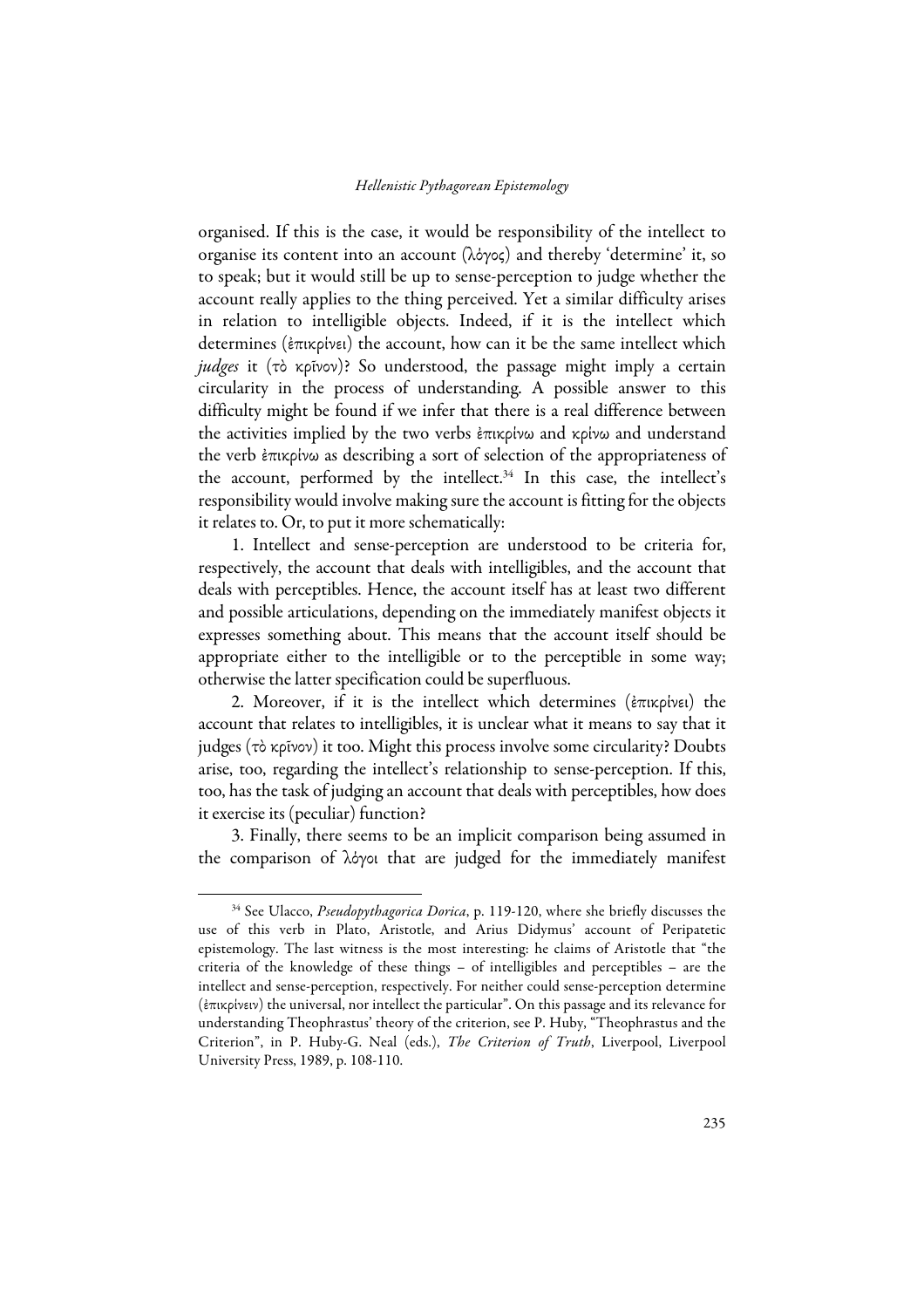intelligibles (by the intellect) and the λόγοι that are judged for the immediately manifest perceptibles (by the sense-perceptive faculty). What are the content and form of these λόγοι?

## 2.3. *The Process of Knowledge-Acquisition*

These puzzles are at least partially resolved in the section that follows, where ps-Archytas provides some examples to supplement what he has previously left not fully explained, and deals directly with the specific task of each of the elements involved in the process of knowledge:

And hence, artificial diagrams (ψευδογραφίαι) in geometry are made manifest according to figures and numbers; while in physics, and in politics, accounts of cause (αἰτιολογίαι) and of likelihood (εἰκοτολογίαι) <sup>35</sup> [are made manifest] according to generation and [political] affairs (κατὰ γένεσιν καὶ πράξιας), respectively. For, indeed, reason (λόγος), when it applies to the intelligible, recognizes the fact that harmony happens in a double account (ἐν διπλόῳ λόγῳ). But [reason] confirms the fact that the double account is concordant (συμφωνεῖ) through perception. And concerning the objects of mechanics, accounts apply to intelligibles by reference to figures and numbers and proportions, whereas finished products apply to perceptible things. For these things are studied with matter and motion. And in general, it is impossible [for us] to understand the "why" (τὸ διὰ τι) in each thing if we do not already know (προειδότας) each thing, "what it is" (τί ἐστιν). Each of the things that are, "what it is", is judged by the intellect; while "the fact that it exists" (ὅτι ἐστίν) or "that it is in in this way" (ὅτι οὕτως ἔχει) by reason (λόγῳ) and sense-perception (αἰσθάσει): by reason, whenever we indicate through a syllogism the proof (δεῖξίν σαμάνωμεν διὰ συλλογισμῶ) for something which subsists by necessity (τινος...ὑπάρχοντος ἐξ ἀνάγκας); by sense-perception, whenever we confirm (ἐπιμαρτυρώμεθα) the account (λόγος) through sense-perception. (ps-Archytas, *On Intellect and Sense-Perception*, Fr. 1, p. 36, 25-37, 12 Thesleff = Stob., *Ecl*., I, 41, 5, p. 283, 10-284, 2 Wachsmuth)

This report requires quite a lot of unpacking, and some speculation about how we are to supply the missing premises; and yet, when we take it together with the elements gathered from the other portions of the text, it would appear to provide us with enough material to reconstruct each step of the process of knowledge-acquisition, in relation both to immediately manifest intelligibles (τὰ αὐτόθεν φαινόμενα νοατά) and immediately

<sup>&</sup>lt;sup>35</sup> It is possible that the term εἰκοτολογία belongs originally to Theophrastus (see Procl., *In Plat. Tim.*, II, 120, 29-121, 7 Diehl = 159 FHS&G), although its use by Theophrastus would appear to refer to meteorology, and not to politics, as is the case with ps-Archytas.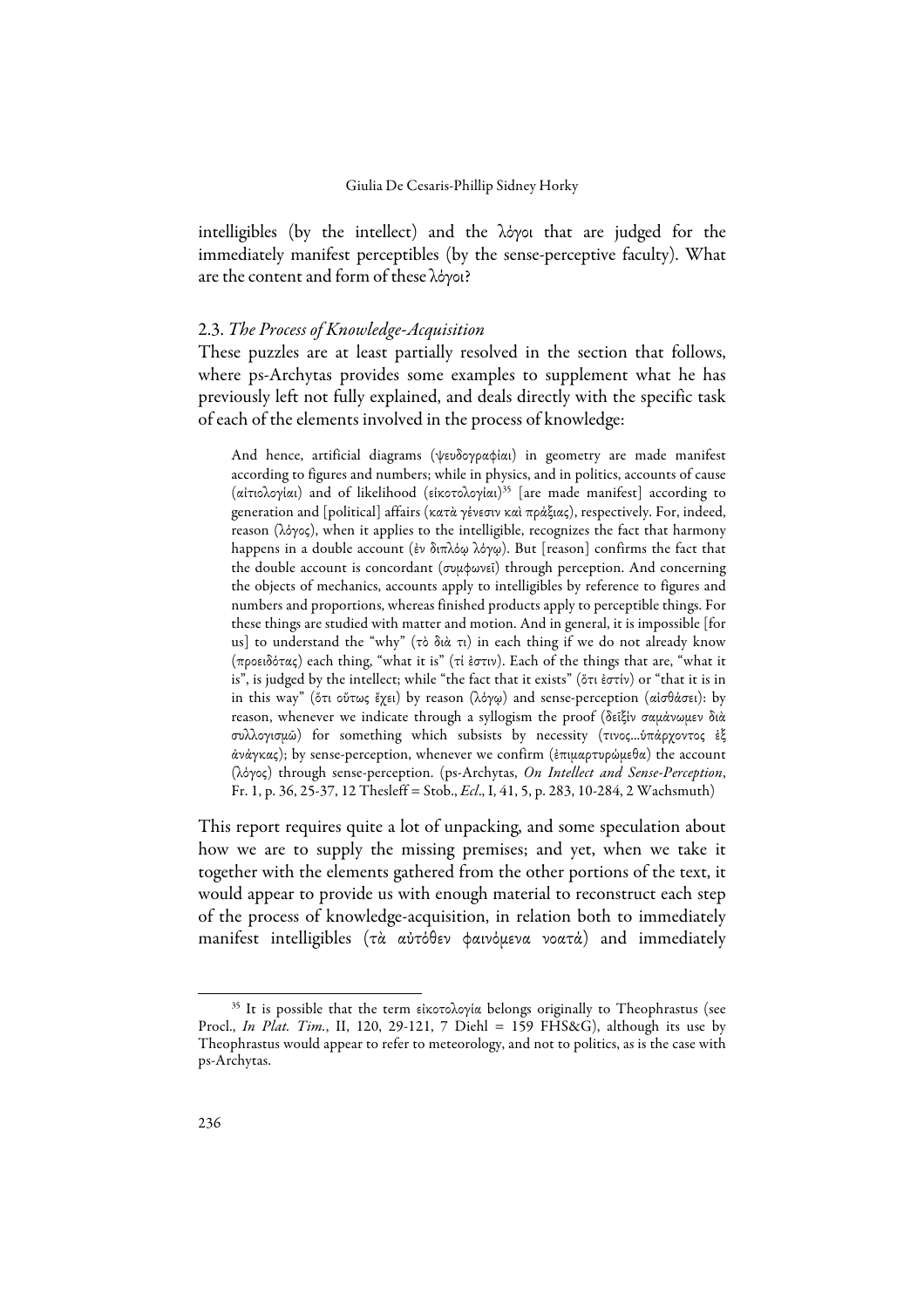manifest perceptibles (τὰ αὐτόθεν φαινόμενα αἰσθατά).36 The process is easiest to grasp in relation to the perceptibles, and hence our analysis will firstly describe the process of αἴσθασις, and secondly that of νοός.

*Step 1*: The first step of the process involves sense-perception and the acquisition of data. By way of the sense organs, sense-perception obtains the material related to the immediately manifest thing under examination. As we have seen, the data obtained seems to consist of a propositional content about the fact, expressed with a predicative content<sup>37</sup> which describes the τὸ ὅτι ἐστιν "the fact that it exists", or the ὅτι οὕτως ἔχει, "the fact that it is in this way" of the manifest object (φαινόμενον). For example, the data sense-perception is said to 'judge' (κρίνεται) could be constituted of a predicative statement of the kind, "this coffee is hot". It is important here to note that, at this stage, sense-perception deals exclusively with individuals. Indeed, what is always involved in this step of the process is the acquisition of data related to an immediate and individual object, and not a complex set of propositions, each of which involves universal predications.

*Step 2*: Once the data has been attained, it is time for the intellect (νοός) to play its role. Indeed, the νοός undertakes a primary sortition of the material received<sup>38</sup> by determining (ἐπικρίνει) the account (λόγος) appropriate to the object (whether intelligible or perceptible). It seems plausible, that, at this stage, multi-step reasoning is involved, most likely of a syllogistic kind. To develop the example provided for step 1, νοός would here articulate the information provided by sense perception in the following way:

- a) This coffee is hot.
- b) Hot things burn.
- c) This coffee burns.

 <sup>36</sup> It is not obvious that ps-Archytas is ready to describe *non*-immediately manifest objects at this stage.

<sup>&</sup>lt;sup>37</sup> Our main intention here is to differentiate the content obtained here from something like an image, which might not feature propositional content. It is interesting here, that, in a very recent article, Corcilius also characterises the content of the World-Soul's cognition of the sensibles as propositional (note that Corcilius also underscores that Plato "does not endow the world soul with sense-perception"), K. Corcilius, "Ideal Intellectual Cognition in *Tim*. 37a2-c5", *Oxford Studies in Ancient Philosophy*, 54 (1), 2018, p. 51-105.<br><sup>38</sup> See lines 22-23.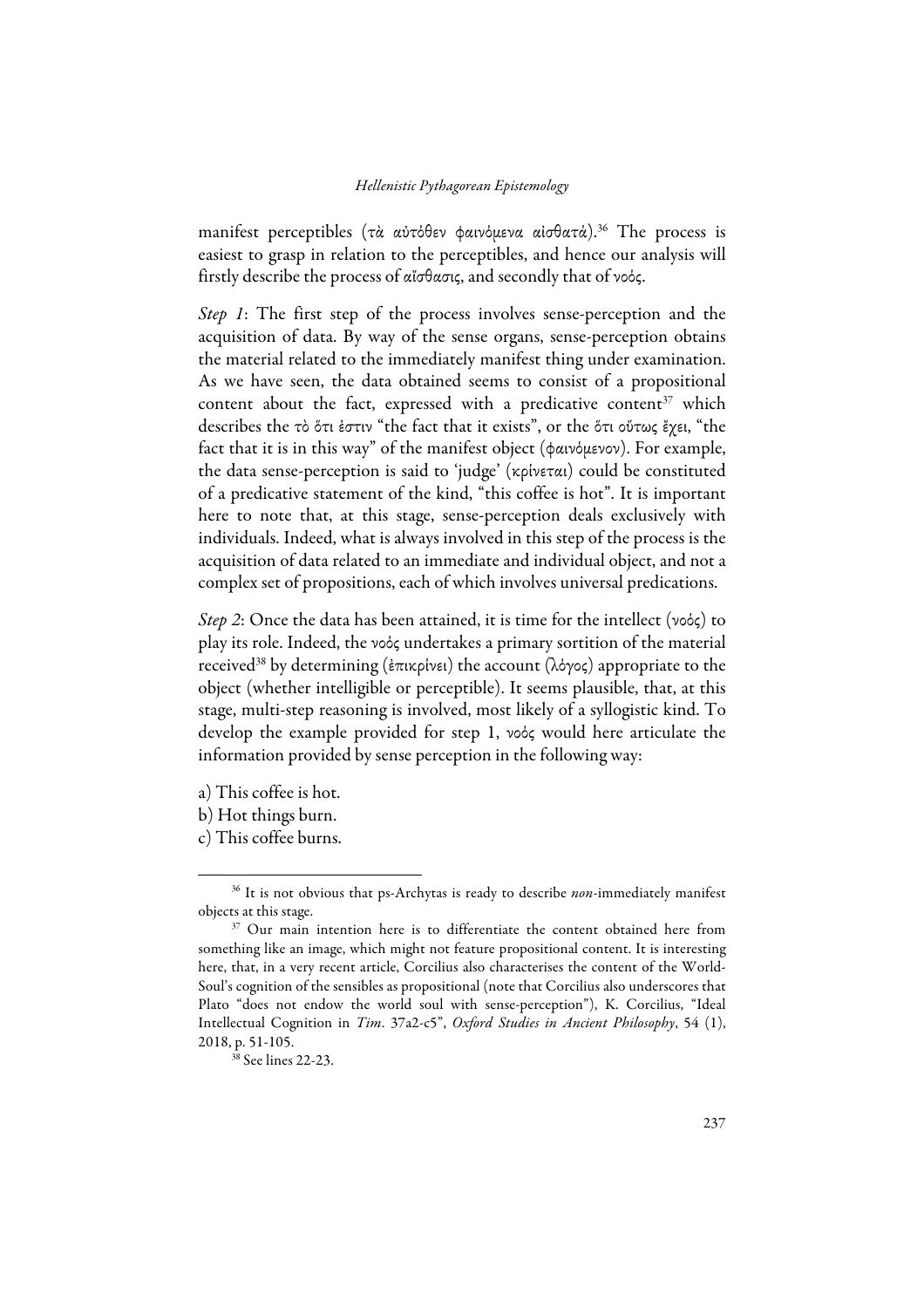It must be noted, here, that contrary to what we saw above for senseperception, the intellect *can* make universal statements (e.g. 'hot things burn') and draw inferences from them. If this is right, sense-perception would be required *only* for the initial acquisition of data related to the individual, but its data would not be necessary for further steps in the production of knowledge: one understanding alone would be enough for the intellect to draw universal inferences and produce new knowledge. Hence, we are now provided with an account (λόγος) of an immediately manifest sensible, in the form of a syllogism.

*Step 3*: In the last step of the process of knowledge-acquisition, senseperception is now required to test the results obtained by approving of the arrangement of the account determined by the νοός. To follow on the same example, sense-perception now needs to *verify* whether the coffee really burns, and if this corresponds to the object just perceived. If, for example, it is the case that the (previously hot) coffee goes  $\text{cold},^{39}$  this would necessitate a new beginning of the process. Indeed, the data provided by sense-perception would offer a new and different content, which would similarly require a new determination of the account by the intellect. One important consequence of this last step is that sense-perception would appear to be infallible. Indeed, it is interesting to note how the verb ἐπιμαρτύρομαι evidences a validation of the λόγος that has been advanced by the intellect.<sup>40</sup> Accordingly, this would imply that mistakes are directly

<sup>&</sup>lt;sup>39</sup> We do not want to imply a chronological interpretation of the process, but just to account for the possibility that sense-perceptions may be subject to change, as, for example, in the case one sees something from a distance, and then 'corrects' what sight has seen at first, once we get closer to the object. 40 The term ἐπιμαρτύρομαι is employed by Epicurus to refer to the confirmation of

the truth of sense-perceptions (cf. Epicur., *Hrdt*., 50-51 and Sext. Emp., *M*, VII, 203-216 = 247 Usener). On this usage, see the comments of F. Verde in *Epicuro, Epistola a Erodoto*, Introd. di E. Spinelli, trad. e comm. di F. Verde, Roma, Carocci, 2010, p. 136- 137. For Ptolemy, by contrast, sense-perception is like a messenger whose report is not always accurate, which is one reason why it needs intellect as a counterpart. Cf. Schiefsky, "Epistemology of Ptolemy", p. 320-322. This may be related to the double use of φαντασία in Ptolemy's *On the Kriterion and Hegemonikon*, which has a "dual technical meaning for Ptolemy: (1) a sense impression, and (2) the transmission of sense impression(s) to the intellect" (Feke, *Ptolemy*, p. 63-64).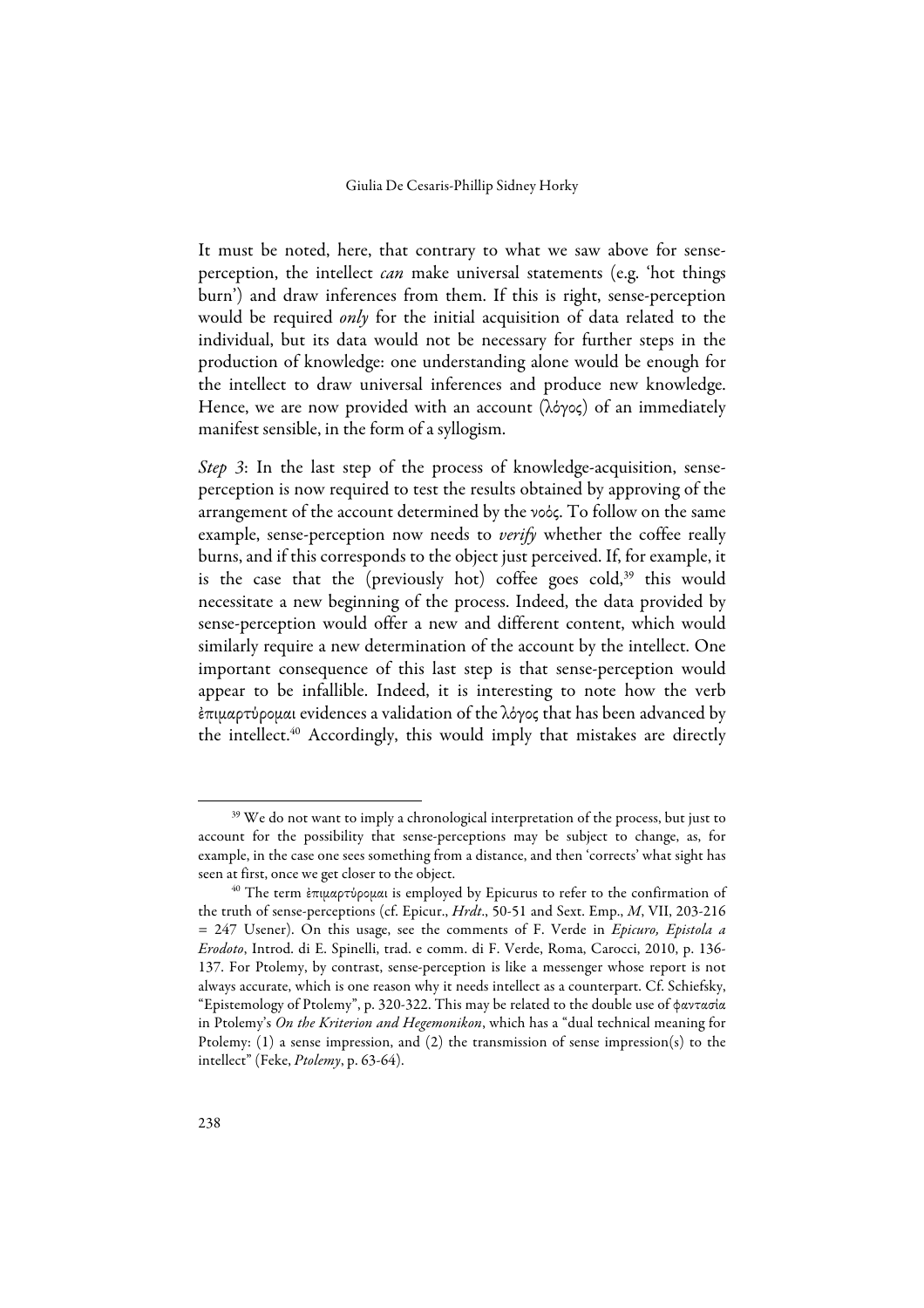attributable to our capacity for (syllogistic) reasoning, and not to our senseperceptive faculties or their activities.<sup>41</sup>

Such would appear to be ps-Archytas' approach to the generation of accounts that start from individuals and say something about how we grasp immediately perceptible objects. However, it is important to recall that ps-Archytas is attempting to describe not one, but two types of account: the latter type, which comprises accounts that deal with immediate intelligibles, is more difficult to reconstruct from the text as it stands. But there are some suggestions. The description appears to assume a certain kind of parallel process, when grasping immediate intelligibles, to that involved in the understanding of immediate perceptibles: the intellect judges immediate intelligibles, whereas the sense-perceptive faculty judges immediate perceptibles. At some point, however, the rational capacity that focuses on these intelligibles (νοός) would appear to shift, or transition, into an activity that engages in some way with the perceptibles, and we think this shift is indicated by another change in terminology, from νοός to λόγος. Similar associations can be noted, for example, in the writings of Philo of Alexandria, whose epistemology is worth comparing to ps-Archytas' throughout.<sup>42</sup> The shift would occur when the rational capacity ceases to study immediate intelligibles themselves and begins to situate the immediate intelligibles within a broader syllogistic process. To be wholly anachronistic (but perhaps the metaphor helps to make sense of what ps-Archytas is saying), νοός 'descends' to the perceptibles and places the immediate intelligibles in a syllogistic framework; $43$  and when it does this, νοός becomes, or at least takes on the role of, λόγος as 'rationality'.44

<sup>&</sup>lt;sup>41</sup> Here it is useful to compare with Sextus Empiricus' account of Peripatetic epistemology  $(M, VII, 226 = 14H$  Sharples, trans. after Sharples): "It appears from what has been said that the primary criteria for the knowledge of things are sense-perception and intellect (πρῶτα κριτήρια τῆς τῶν πραγμάτων γνώσεως ἥ τε αἴσθησις καὶ ὁ νοῦς), the former having the role of an instrument and the latter [that of] a craftsman. For as we cannot differentiate between straight and crooked things without a rule, so intellect is not naturally able to judge things without sense-perception".

<sup>&</sup>lt;sup>42</sup> Cf. Philo, *Her*., 183-185 and 234-236, where λόγος is the means through which νοῦς and αἴσθησις interact (although Philo imagines that divine λόγος intercedes from the outside).

<sup>&</sup>lt;sup>43</sup> In interpreting ps-Archytas' Divided Line (see below), Iamblichus, who probably knew this portion of *On Intellect and Sense-Perception* (although he does not quote it directly), says that "the λόγος, which occupies the mean between the two extreme points –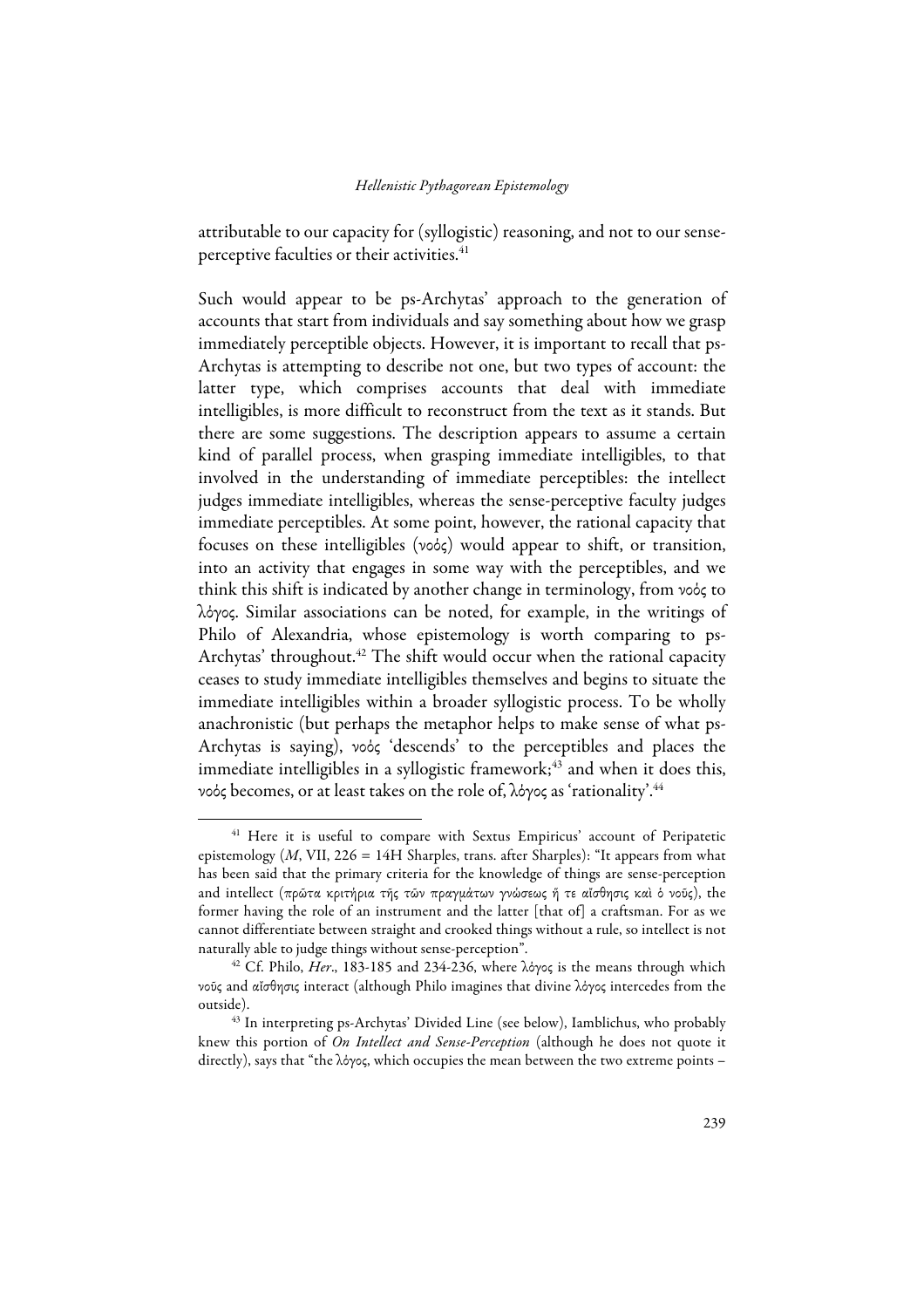Now, in the case of accounts that proceed from an immediate sensible, the νοός would appear to intercede when it supplies the universal premise "hot things burn" in *Step 2*; and this makes sense, since ps-Archytas is clear that νοός deals with the "what it is" (τί ἐστιν), or *definitions*, of the things that are. But in the case of accounts that proceed from an immediate intelligible, we are told that their judgment is undertaken by reason (λόγος), "whenever we provide through syllogism the proof for something which subsists by necessity". Hence, we tentatively reconstruct the process that involves immediate intelligibles in this way:

*Step 1<sup>\*</sup>*: The first step would consist in the intellect acquiring its own data. This time, though, the νοός directs itself towards νοατά, rather than perceptibles. What are these immediate intelligibles? Ps-Archytas tells us that what the intellect judges is the "τί ἐστιν", the "what it is", or, better, the *definition* of each of the things that are.<sup>45</sup> By drawing a parallel with what we saw above with sense perception, we can plausibly presume that the starting point for the proof involving intelligibles is indeed the definition of a thing.

*Step 2<sup>\*</sup>*: Once the definition has been advanced, the second step involves a syllogistic type of reasoning (λόγος), which supplies a proof for things

 $45$  It is possible that ps-Archytas is referring to the essence, rather than the definition, of a thing. But since ps-Archytas would appear to be concerned with situating the τί ἐστιν as a statement that functions within a syllogistic framework, his notion here probably conforms to Aristotle's distinction between a definition and an essence at *Topics*, I, 5, 102a 4-5: "a definition is a statement which signifies the essence (ἔστι δ' ὅρος μὲν λόγος ὁ τὸ τί ἦν εἶναι σημαίνων). It is asserted either as a statement in place of a term (ἀποδίδοται δὲ ἢ λόγος ἀντ' ὀνόματος), or a statement in place of a statement (λόγος ἀντὶ λόγου)".

 $\overline{a}$ 

the intelligibles and the perceptibles – touches both, since it is established in an order of completion relative to the intellect and sense-perception (as these are its first principles) and brought to completion by them" (*Comm. Math*., 8, p. 38, 2-6 Festa-Klein). 44 It is important to note that λόγος is expressly *not* given as the instrument employed

by νοός to acquire knowledge, as perhaps one might expect. To be sure, our account is obviously problematic if νοός is supposed to be, like its objects, not susceptible to alteration. And our interpretation, which implies that νοός is *potentially* λόγος, but need not become λόγος, features its own problems too (especially since it is not expressly stated in the text this way). To be fair to our proposed interpretation here, such a problem is at the heart of the epistemology of the two figures who exercised the greatest influence over ps-Archytas, Plato and Aristotle, and scholars continue to argue about how the intellect is supposed to retain its identity while being similarly respondent to sense-perception.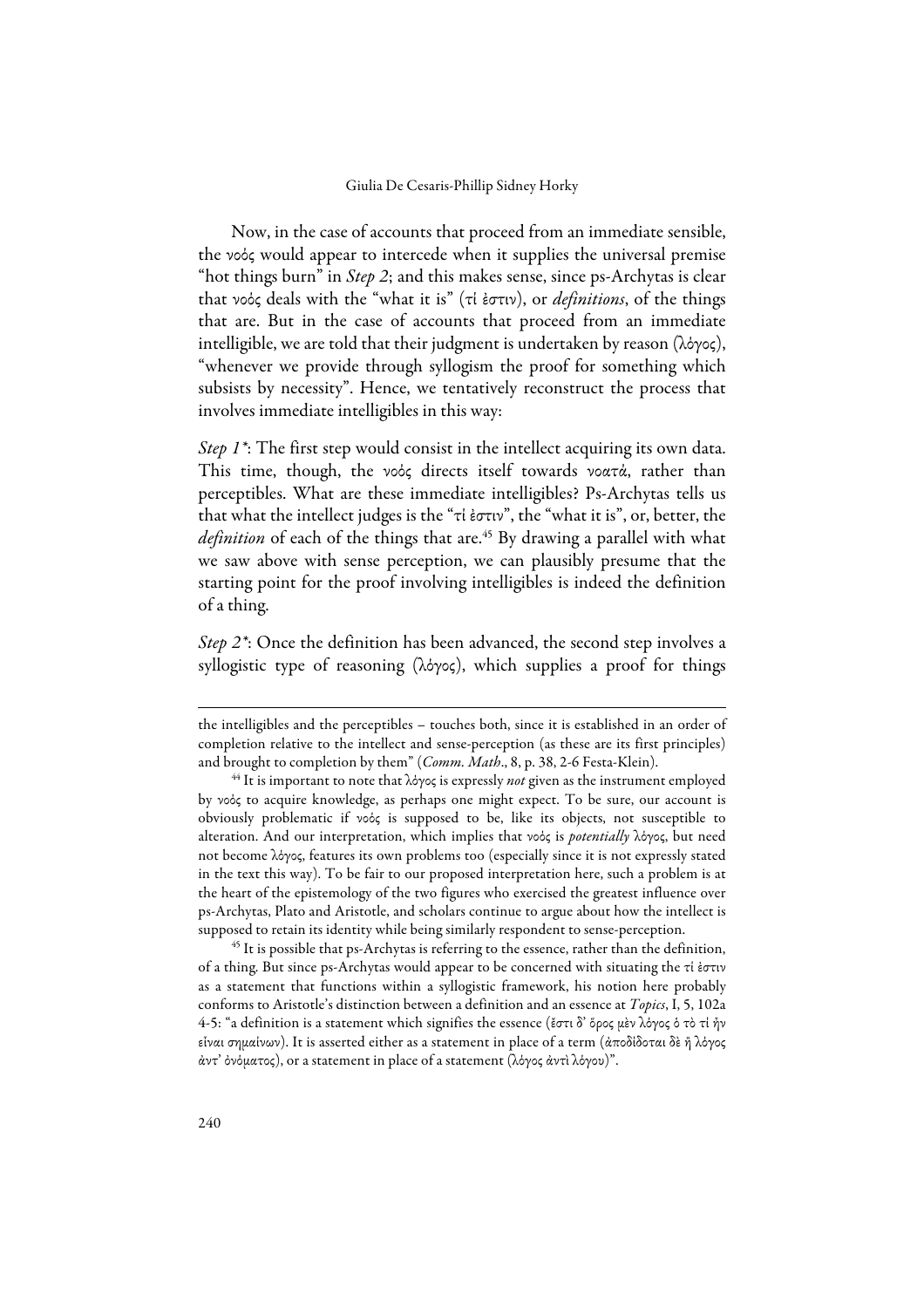which subsist by necessity.<sup>46</sup> While in the case of sense-perception, the premise was directly related to a particular perceptible object, in this circumstance all the steps of the syllogistic reasoning involve universals. 'Rationality' or 'reason' (λόγος) is here stated to supply a proof for something that subsists by necessity, which makes it possible for us to obtain the 'why' (τὸ διά τι).<sup>47</sup> To give an example that would seem to comply with ps-Archytas' description of a proof involving intelligibles:

a) All men are animals.

b) All animals are mortal.

c) All men are mortal.

*Step 3\**: The final step, would, once again, involve the intellect (νόος), which is expected to judge on the validity of the inferences drawn that lead to a new operating definition that is of wider universality.

One last thing remains to be explained. Ps-Archytas tells us that "reason (λόγος), when it applies to the intelligible, recognizes the fact that harmony happens in a double account (ἐν διπλόῳ λόγῳ)". But reason also "confirms the fact that the double account is concordant (συμφωνεῖ) through perception". What, exactly, is this *double account*? And how are we to make sense of it? In

 <sup>46</sup> An interesting parallel can be found in Aristotle's account of Socrates' method at Aristot., *Metaph*., XIII, 4, 1078b 24-29. In that context, Aristotle acknowledges to Socrates with his own conception of science conceived as demonstrative syllogisms based on definitions (see E. Berti, "Socrate e la la scienza dei contrari secondo Aristotele", *Elenchos*, 29 (2) 2008, p. 303-315). Indeed, Socrates there is said to ἐζήτει τὸ τί ἐστιν. συλλογίζεσθαι γὰρ ἐζήτει, ἀρχὴ δὲ τῶν συλλογισμῶν τὸ τί ἐστιν; "and he naturally inquired into the essence of things; for he was trying to reason logically, and the starting-point of all

logical reason is the essence" (transl. Tredennick). 47 Compare with Aristot., *APo*, I, 13, 78b 34-79a 8: "The reason why (τὸ διότι) is superior to the fact (διαφέρει τοῦ ὅτι) in another way, in that each is studied by means of a different science. Such is the case with things that are related to one another in such a way that one is subordinate to the other, e.g. optics to geometry, mechanics to stereometry, harmonics to arithmetic, and star-gazing to astronomy […]. In these cases it is for those who concern themselves with perception to have knowledge of the facts (τὸ ὅτι εἰδέναι), whereas it is for the mathematicians to have knowledge of the reason why (τὸ δὲ διότι εἰδέναι). For the latter grasp demonstrations of the causes (τῶν αἰτίων τὰς ἀποδείξεις), and they often do not know the facts [τὸ ὅτι], just as people who study the universal often do not know some of the particular instances for lack of observing them" (transl. P. S. Horky, *Plato and Pythagoreanism*, Oxford, Oxford University Press, 2013, p. 17).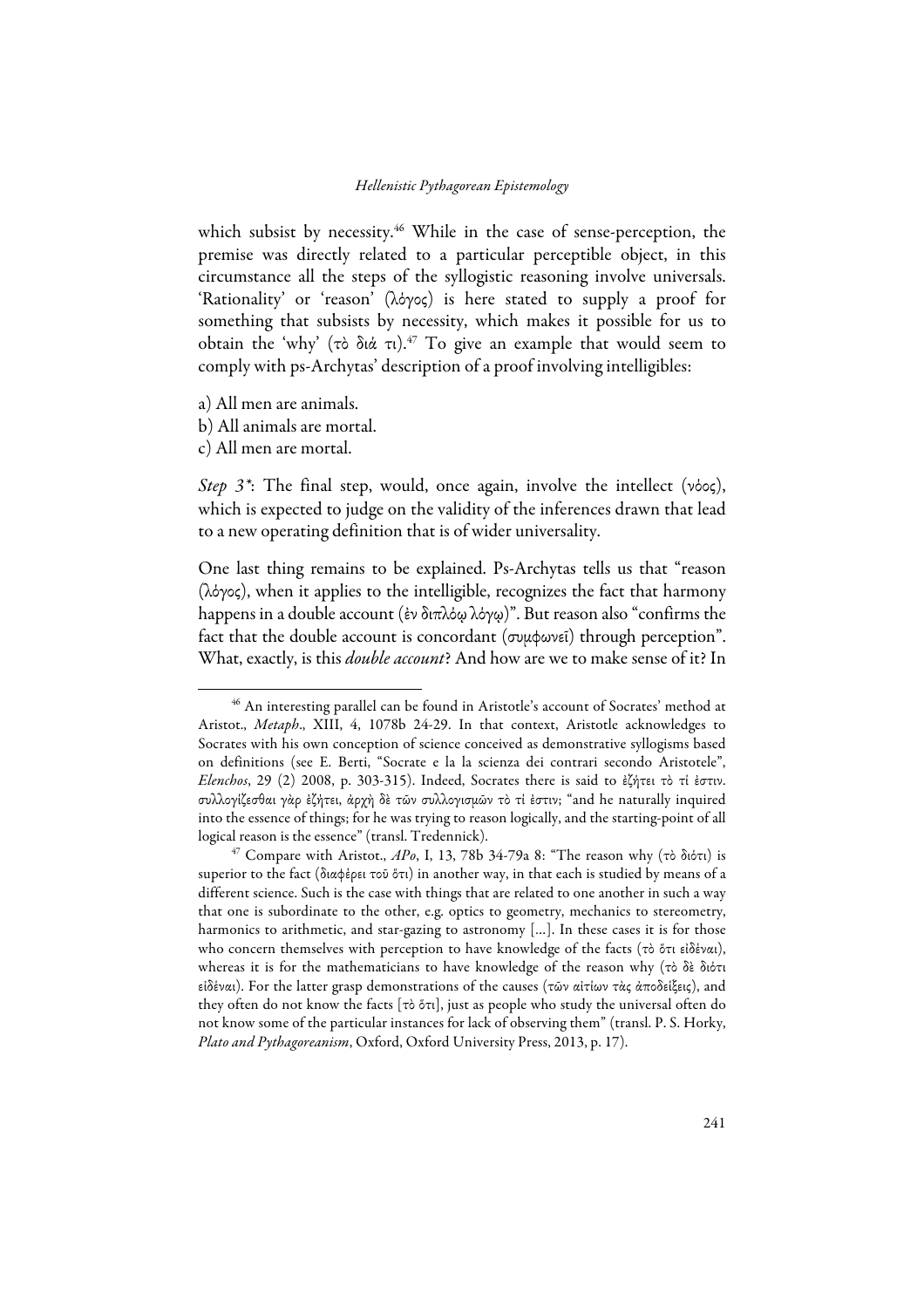order to gain clarification on this aspect of the process of knowledgeacquisition, it may be helpful to appeal to a visual representation:

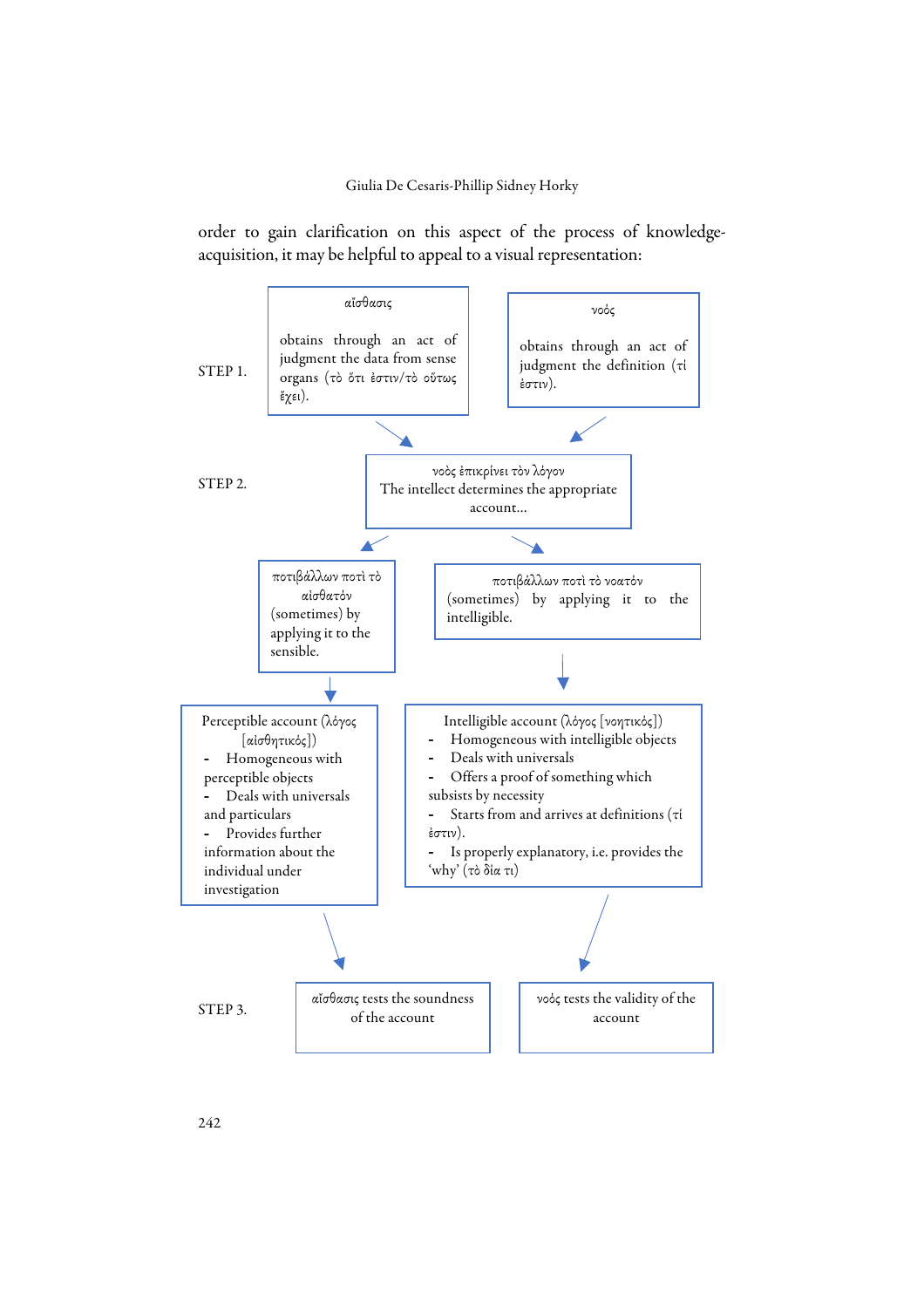Up to this point, we have been dealing with two different kinds of account, each homogeneous with those peculiar objects it deals with. But let us take a closer look at *Step 2*, and at the examples we provided before:

| λόγος in relation to αίσθατά                                           | λόγος in relation to νοατά                                                                      |
|------------------------------------------------------------------------|-------------------------------------------------------------------------------------------------|
| a) This coffee is hot.<br>b) Hot things burn.<br>c) This coffee burns. | a) All men are animals.<br>b) All animals are mortal.<br>All men are mortal.<br>$\mathcal{C}$ ) |

While the account related to intelligible objects (λόγος νοητικός) deals exclusively with universals, the account related to perceptible objects (λόγος αἰσθητικός) deals with *both* universals and particulars. Indeed, in order to perform an inference when studying a perceptible object, and, so to say, to pass from premise a) to the conclusion c), we must supply a universal premise, such as "hot things burn". On the one hand, this accounts for the need of only one premise related to individual objects for inferential reasoning to be activated; on the other hand, this also tells us that in order for us to provide an account (λόγος) of something which is perceptible, the νοός must itself also be activated, so that we can obtain a meaningful understanding of the perceptible object in question. Hence, in both the cases of the intelligible and the perceptible accounts, which, when taken together, are assumed to exhaust the study of all objects in existence (τὰ ἐόντα), νοός is required in order for us to make *any* epistemic claim whatsoever (whether dealing with αίσθατά or νοατά). In the first case, sense-perception needs to test whether the final λόγος still corresponds of the object we are perceiving, and to attest (ἐπιμαρτύρομαι) that this is the case; but in the case of intelligible objects, where an account is sought with reference to something which subsists by necessity (e.g. axiomatic or mathematical proofs), it will be reason (λόγος) that validates the knowledge-acquisition by appeal to specific types of demonstrations.<sup>48</sup>

 <sup>48</sup> Compare here, with M. Bonazzi, "La teoria della conoscenza nel medioplatonismo", *Rivista di storia della filosofia*, 80 (2), 2015, p. 348-350, the account of the *Anonymous Commentator on the Theaetetus*, II, 11-III, 28 Bastianini-Sedley (13B Boys-Stones; transl. Boys-Stones): "Some Platonists thought that the dialogue [*sc. Theaetetus*] is about the criterion, since it is rich in investigation of this. This is not right. Rather, it is about simple and incomposite knowledge (περὶ ἐπιστήμης...ἁ[πλ]ῆς καὶ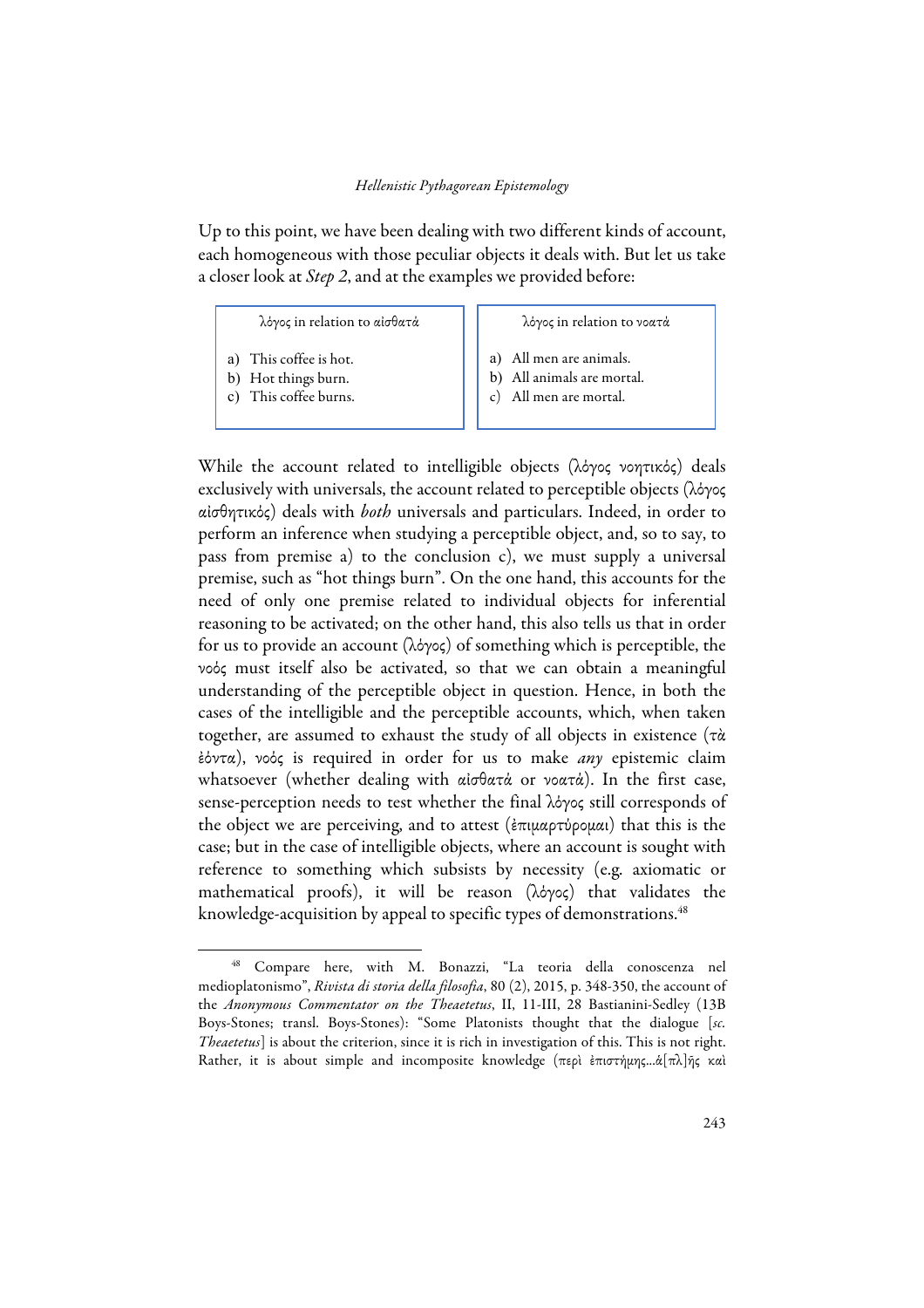Given this description of the process of knowledge-acquisition, we can now also test the examples provided. Indeed, they confirm our suppositions about the double applicability of the account (λόγος): in geometry, just as in physics and in politics, the account presented should always be appropriate to the objects it applies to. For this reason, λόγοι that address objects of geometry will become clear according to shapes and numbers, in coherence with the domain they express something about: that is to say, they will obtain in diagrams. Something similar happens for λόγοι that deal with the study of nature and with politics: their manifestation will be expressed in, respectively, natural growth and development, and political actions – as appropriate to the world of nature and of politics. Moreover, even the selection of the domains is significant. If we compare the domains with the different degrees of γνῶσις presented at the beginning of the text, we can reasonably relate geometrical λόγοι to objects which are ἐπιστατά, accounts of cause in nature to objects which are αἰσθατά, and accounts of likelihood in politics to those which are δοξαστά. Indeed, if this identification of the domains is right, geometrical objects belong to the class of ἐπιστατά, which were described as not *immediately* manifest. One explanation for this would be that in order to represent (or to provide a λόγος of) geometrical objects, one needs to *construct* diagrams, like Socrates and Meno's slave constructing<sup>49</sup> the square (Meno, 82b-84a): prior to drawing the square, it does not as such exist to sense-perception; but once it has been drawn, it is complete and therefore not liable to change or

 $\overline{a}$ 

ἀσ[υ]νθέτου): for this purpose it has to look into the question of the criterion. By 'criterion' I mean that through which we judge, as a tool (τὸ [δ]ι' οὗ κρίνομεν, ὡς ὀρ[γ]άνου). For we need something by which to judge things: then, as long as this is accurate, the steadfast acceptance of well-made judgments gives us knowledge…Knowledge is right reason bound "by an explanation of the reasoning" [*Men*. 98a] – for we know things when we know what they are, but also why they are (ὅταν μὴ μόνον εἰδῶμεν ὅτι ἐστιν ἀλλὰ καὶ δία τί). But there were those who valued the senses highly because they possess something striking, attributing accuracy to them as well. Because of this, he [*sc.* Plato] is first going to put their supposition to the test; then he will pass on to (μεταβήσεται) right opinion, and after this to right opinion with reason (ἐπὶ δόξαν ὀρθὴν μετὰ λόγου). Then he will cease the investigation – for he would only need to add the bond of explanation for his account of this kind of knowledge to be complete".

<sup>&</sup>lt;sup>49</sup> It would appear that Socrates draws it, because he describes his act with ἐπιδείξωμαι (*Men*., 82b 2); similarly, when he pursues the demonstration, he adds diagonals with ἀναγραψώμεθα (ibid., 83b 1).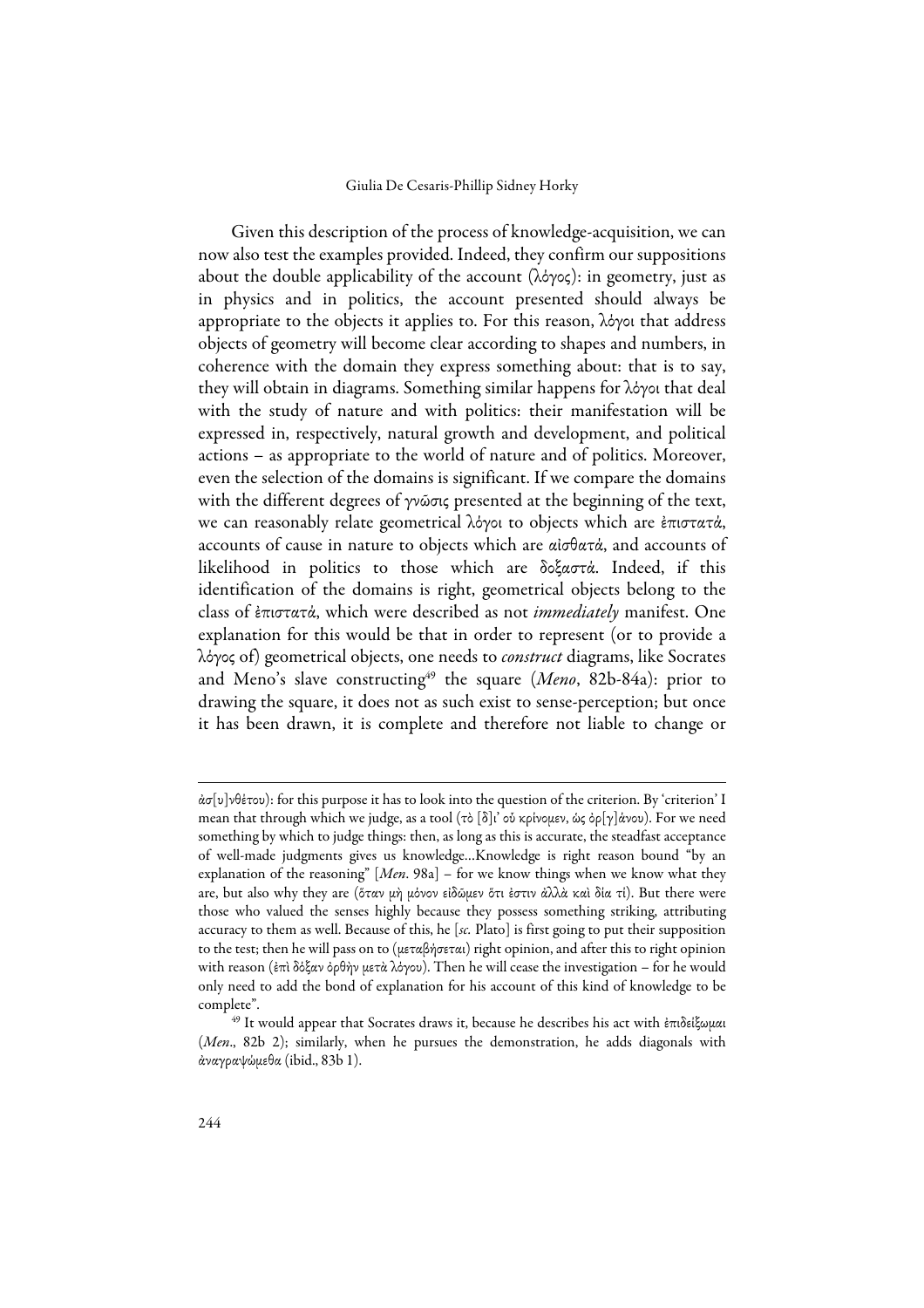alteration (ἀκίνητον).<sup>50</sup> By contrast, both the objects of nature and civic affairs would belong to that class of objects which are liable to change or alteration (τὰ κινεόμενα); but while objects of nature are αἰσθατά because they are immediately manifest to the cognitive faculty to which they belong (i.e. sense-perception), political affairs would correspond to those objects which are *not* immediately manifest to our cognitive faculties and, therefore, can only be opinable. Moreover, as the λόγοι are always homogeneous to the objects they address, the same epistemic status granted to the objects grasped will be likewise granted to their accounts. Lastly, the examples also tell us something about the purpose of accounts in relation to different kinds of objects, and about their limitations as well. From the description presented, the study of nature (φυσιολογία) would pursue natural causes (αἰτίαι), while the study of politics (πολιτική) concerns itself with likelihoods (εἰκότα), presumably in political oratory. Interesting too in the case of geometricals is the choice of the word ψευδογραφίαι, which does obviously bear any negative meaning, but is only meant to express the 'artificiality' of diagrams – it does not seem to cast doubt on the truth of sense perception of perceptible objects, but rather it explains the ontological status of their graphic representation.

As it is noticeable from the examples analysed so far, the only domain which is not exemplified is that of νοατά: are these to be identified with Forms, or genera and species, or numbers, or proportions, or perfect geometricals, or all/some of the above, or something else? One answer might be inferred from what ps-Archytas says about mechanics, in a passage that occurs after the explanation of the process of recognition of the double λόγος. Indeed, the science of mechanics, whose application and products concern perceptible bodies directly, but whose laws and rules employ mathematical and geometrical terms, might be thought to be emblematic of the account that must appeal to both intelligibles and sense-perceptibles.<sup>51</sup> Indeed, in

<sup>&</sup>lt;sup>50</sup> To be sure, the square might exist as such in our thoughts, but ps-Archytas would appear to concern himself mostly with whether it, *qua* geometric object, is grasped by our

sense-perceptive faculties. See below about how little ps-Archytas says about intelligibles. 51 This middle status of mechanics (as well as of optics and harmony) is highlighted by Aristotle as well in the *Posterior Analytics*. Indeed, at *APo*, I, 9, 76a 24, mechanics is listed as one of the exceptions to the impossibility of applying a demonstration to a different genus, since geometrical proofs actually apply to the propositions of mechanics (or optics). In the same book, another passage (ibid., I, 13, 78b 37-79a 7) is particularly interesting in relation to the next section of ps-Archytas' text as it confirms the choice of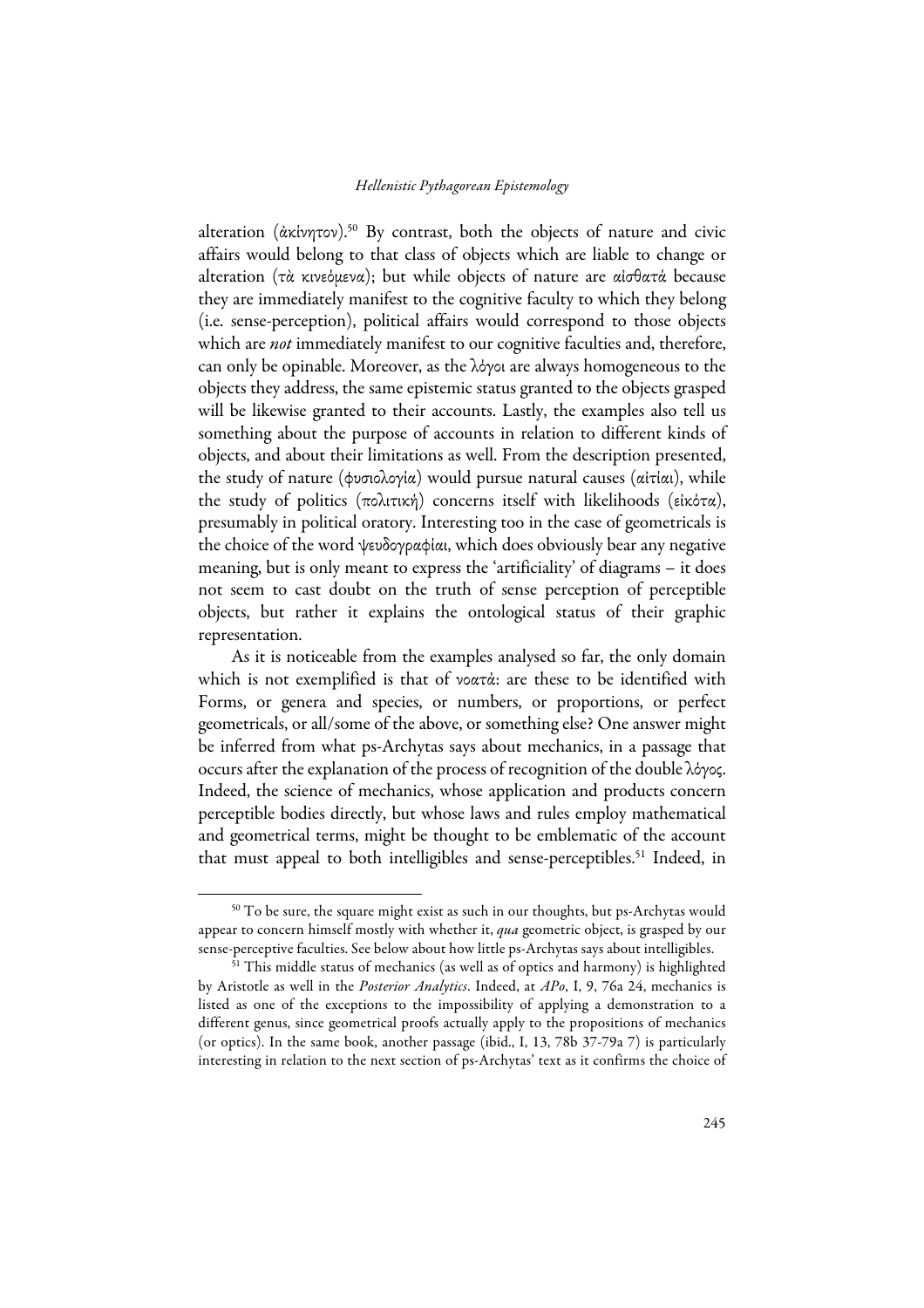mechanics, accounts, on the one hand, are grounded in intelligibles because they are exemplified by reference to (ideal) figures, numbers and proportions; whereas, on the other hand, its finished products (e.g. machines) can only be evaluated in reference to objects of sense perception, which are subject to motion and enmattered.

## 2.4. *Body and Soul: Different Domains and Different Objects*

Astonishingly, everything discussed above only refers to the first fragment of ps-Archytas' *On Intellect and Sense-Perception*. From here forward, we will discuss the much longer second fragment, which tends to be less compressed than the first fragment and consequently causes less consternation for interpreters. Initially, we see ps-Archytas place his epistemological theory in a broader relation to his physics and metaphysics:

Sense-perception comes to be (γίγνεται) in the body, but intellect [comes to be] in the soul. For the former is (ὑπάρχει) a principle (ἀρχά) of perceptible things, and the latter of intelligible things. For a measure (μέτρον) of plurality is number, of length a foot, of weight and its distribution a balance, of uprightness and straightness a level and a ruler, respectively – an upright joiner's square (ὀρθὰ γωνία).<sup>52</sup> In the same way, too, sensation is a measure of sensible things, whereas intellect is a principle and measure of intelligible things. And intellect is a principle of intelligible things and of things that are primary by nature (φύσει πρώτα), whereas sense-perception is [a principle] of things near us.<sup>53</sup> For the former is a principle of the soul, whereas the latter is [a principle] of the body. And the intellect is judge of the most honourable things (τῶν τιμιαιτάτων κριτάς), whereas sense-perception [is judge of] the things that are of the greatest use to us (χρησιμωτάτων). For perception is constituted for the sake of the body and for servicing it (ἕνεκε λειτουργίας), whereas intellect is

 $\overline{a}$ 

mechanics by the fact that it exemplifies a middle position which is in contact with both the intelligible and the sensible realms.

 $52$  It must be noted that the examples provided are precisely those that appear, in the same order, in Ptolemy's *On the Kriterion and Hegemonikon* (1, 5). But unlike ps-Archytas, Ptolemy provides a complete description of each of the five items required for a cognitive judgment (i.e. the object of judgment (τὸ κρινόμενον), the instrument by which it is judged (τὸ δι' οὗ κρίνεται), the agent of judgement (τὸ κρῖνον), the means by which it is judged (τὸ ῷ κρίνεται), and the goal at which the judgement is directed (οὗ ἔνεκεν ἡ κρίσις)) in relation to a set of five items required for a judgment in a lawcourt. 53 There is a lacuna here, and the text, αἴσθασις ἁμῖν, is ungrammatical. Usener added

<sup>&</sup>lt;δευτέρων τε φύσι καὶ τῶν παρ'>, whereas Thesleff (followed by Ulacco, *Pseudopythagorica Dorica*) simplified to <τῶν παρ'>. The latter is to be preferred.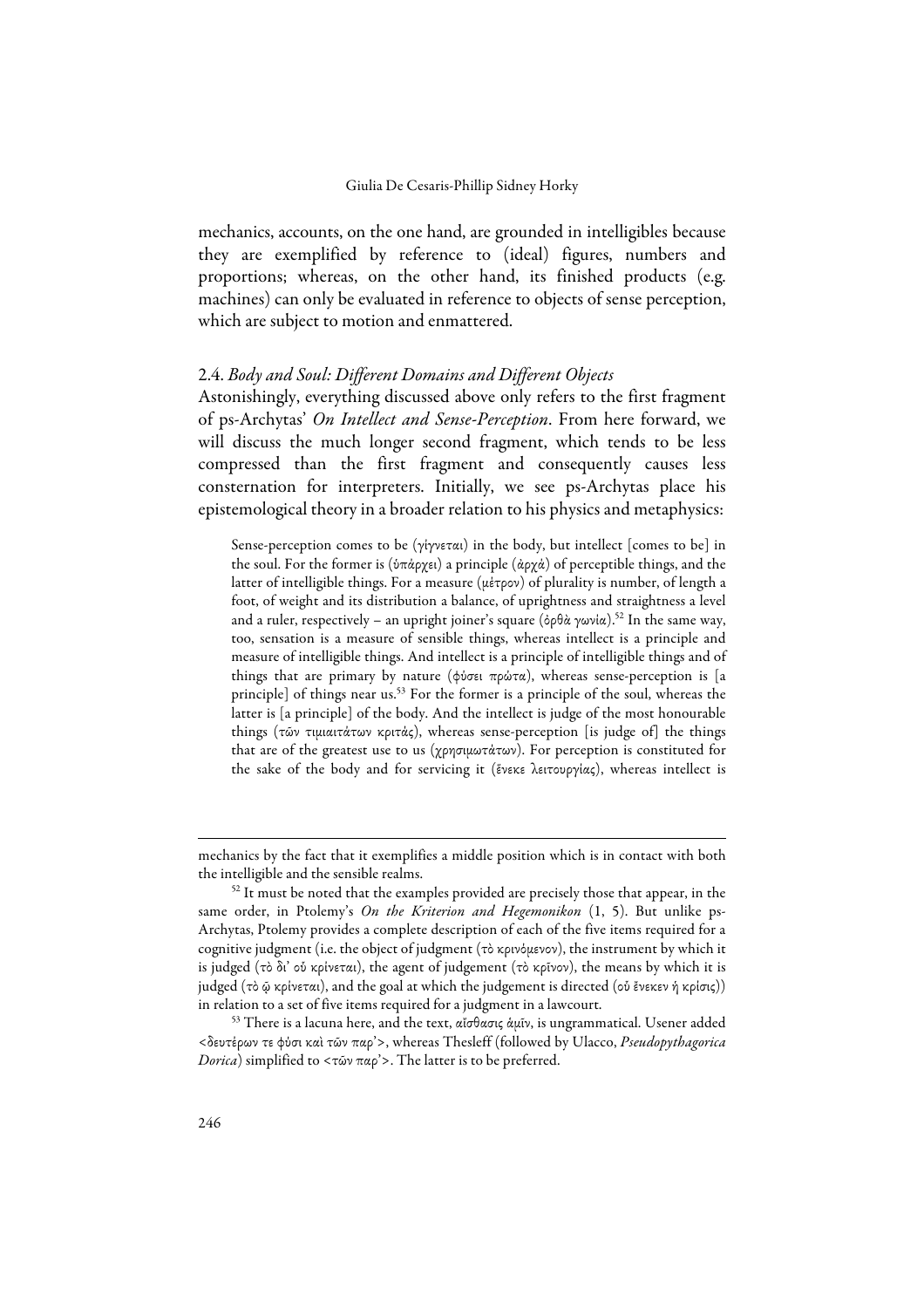constituted for the sake of the soul and its sagacity (πολυφραδμοσύνας).54 Moreover, the intellect is a principle of knowledge (ἐπιστήμη), and sense-perception of opinion (δόξα); for the latter [*sc.* opinion] obtains its actuality (ἐνέργεια) from the sensibles, and the former [*sc.* knowledge] [obtains its actuality] from the intelligibles. Among things,55 perceptibles happen to share of (τυγχάνοντι κοινανέοντα) motion and alteration, whereas intelligibles [happen to share of] rest and eternity. (ps-Archytas, *On Intellect and Sense-Perception*, Fr. 2, p. 37, 15-38, 1 Thesleff = Stob., *Ecl*., I, 48, 6, p. 315, 3-316, 2 Wachsmuth)

Τhis section does not provide us with especially crucial information about the process of knowledge-acquisition, but rather it serves to contextualise intellect and sense-perception in relation to the soul and the body. Nonetheless, it helps to clarify some details. Intellect and sense perception are now asserted to be principles, respectively, of intelligible things and of perceptible things.56 The examples of units of measurement help us to understand what this means; just as number is measure (μέτρον) of plurality, foot of length, etc., so too sense-perception is measure of perceptible things and intellect of intelligible ones. This is perfectly consistent with what ps-Archytas had said in Fragment 1 when he asserted that the intellect is the criterion (κριτήριον), or standard, for intellectual objects (and similarly for sense-perception and its objects). Being correlate with the objects they measure, the two faculties are established in relation to their respective objects: intelligible things are primary by nature, the most honourable, and they partake in rest and eternity; on the contrary, perceptible things are closer to us, of greater use, and they partake in motion and alteration. Up to this point, this seems perfectly in line with a typical Platonic or Platonist two-worlds scheme. But there is a more *active* way in which intellect and sense-perception engage with their respective objects: first, they are considered *judges* (κριταί; cf. τὸ κρῖνον in fragment 1) of their respective objects; and second, they are asserted to be also principles, respectively, of the soul and of the body, and, accordingly, of knowledge and opinion. This would appear to be an extension of the way in which they were considered criteria previously. Sense-perception helps

<sup>&</sup>lt;sup>54</sup> This is a very rare word that shows ps-Archytas' sometime penchant for poeticism (cf. Ulacco, ibid., p. 130). Ulacco renders 'avvedutezza', or 'foresight'; an alternative might be something like 'oversight'. 55 If this is how to take τῶν πραγμάτων.

<sup>56</sup> The verb 'is' here, ὑπάρχει, might be thought to indicate a substantial or persistent relationship here.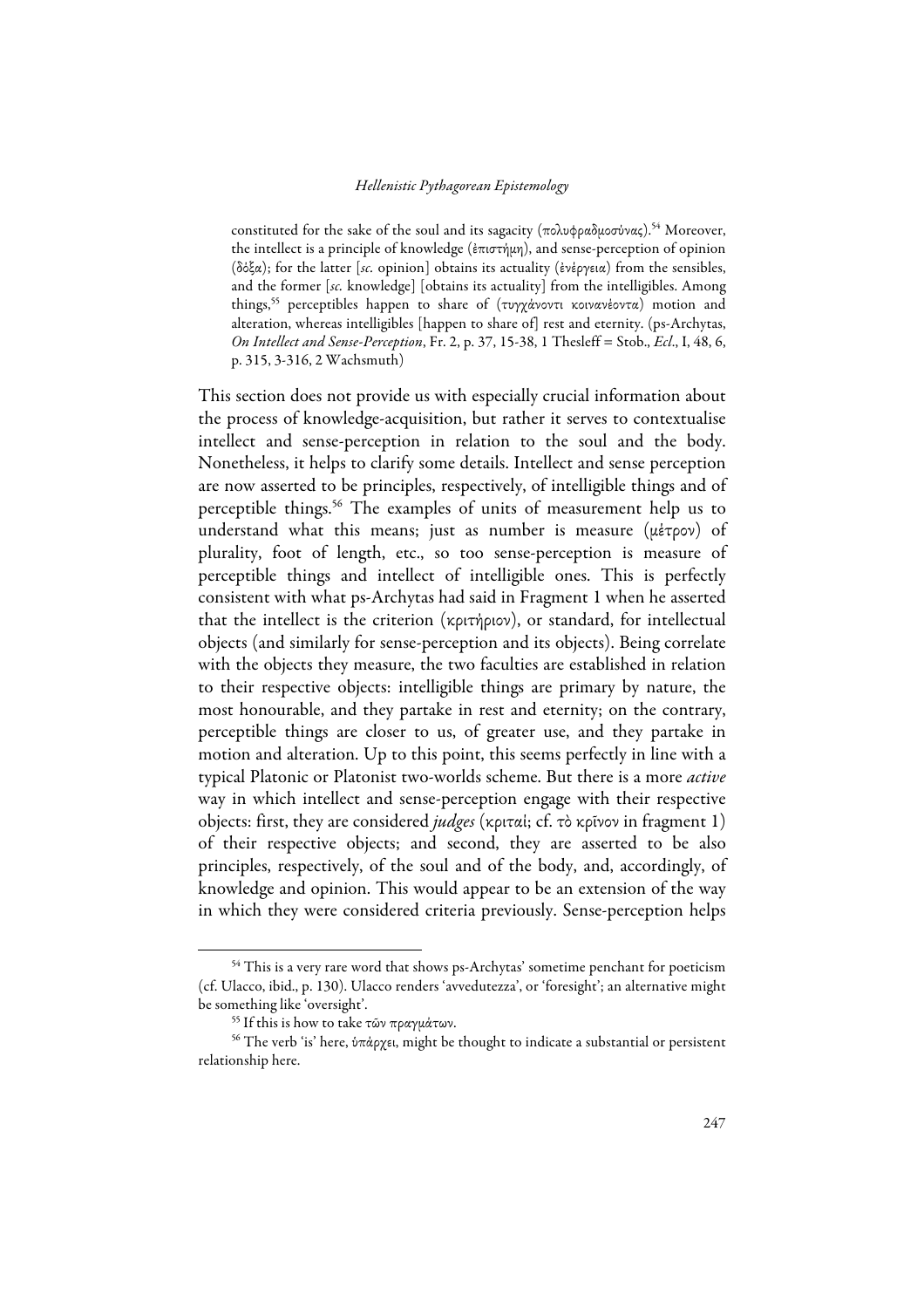us to grasp them by appeal to itself as criterion or standard of judgment. In this way, it can be considered a principle and judge of corporeal objects, as it serves and guides us in forming standardized judgements about things which are of the greatest use to our bodies. Also, by being the criterion for the measurement of perceptible things, it is also the principle of the degree of knowledge which corresponds to perceptible objects, namely opinion (δόξα).57 The same can be said for intellect in relation to intelligible objects, and for the benefit of the soul: by virtue of being the principle of intelligible objects, the intellect is also the principle of knowledge (ἐπιστήμη). In each case, the 'actuality' or 'operation' (ἐνέργεια) of the degree of knowledge corresponds specifically to its proper objects.<sup>58</sup>

## 2.5. *The Quadripartite Division of Knowledge*

This constellation of notions of judgment and the degrees of knowledge mentioned above leads ps-Archytas to ruminate a bit more on the precise relationship between intellect and sense-perception:

Both sense-perception and intellect are analogous (παραπλησίως ἔχοντι) <sup>59</sup> [to one another]: for sense-perception is of what is perceived, and what is perceived is both put into motion and alters, and it never stays at rest in the same place; therefore, [what is perceived] *becomes* more and less, better and worse, to the eye.<sup>60</sup> But intellect is of the intelligible, and the intelligible is essentially (ἐξ οὐσίας) unmoved; therefore, the intelligible *is* neither more nor less, better nor worse, to the mind.<sup>61</sup> Just as the intellect beholds (βλέπει) what is primary, i.e. the paradigm, so sense-perception [beholds] what is secondary, i.e. the image. For the intellect [beholds] the heaven absolutely, whereas sense-perception [beholds] the sphere of the sun, and the

 <sup>57</sup> We will soon learn how this association relates to Plato's Divided Line in the *Republic*. See below.

<sup>58</sup> Contrast Ptolemy (*On the Kriterion and Hegemonikon*, 8, 3), who claims that the intellect receives sense-perceptions from the sensory faculty and 'applies' (ἐπισυνάπτει) them to the operations of thought and judgment.

<sup>59</sup> This formulation of analogy is distinctive and appears later on in this text (see below) and in the fragment of ps-Brontinus' *On Intellect and Discursive Thought* (p. 55, 22-29 Thesleff), where it is used to compare intelligibles and objects of discursive thought (τὰ διανοητά).

<sup>60</sup> Literally, "more and less, better and worse, to see" (ὁρῆν). Ulacco, *Pseudopythagorica Dorica*, p. 105, opts for "è possibile vederlo diventare…", but this does not faithfully represent the Greek, which has γίνεται ὁρῆν. The infinitive should be rendered as an infinitive of purpose (see H. W. Smyth, *Greek Grammar*, Cambridge, MA, Harvard University Press, 1956, 2008-2010). 61 Literally, "more nor less, better nor worse, to think" (νοεῖν). See the previous note.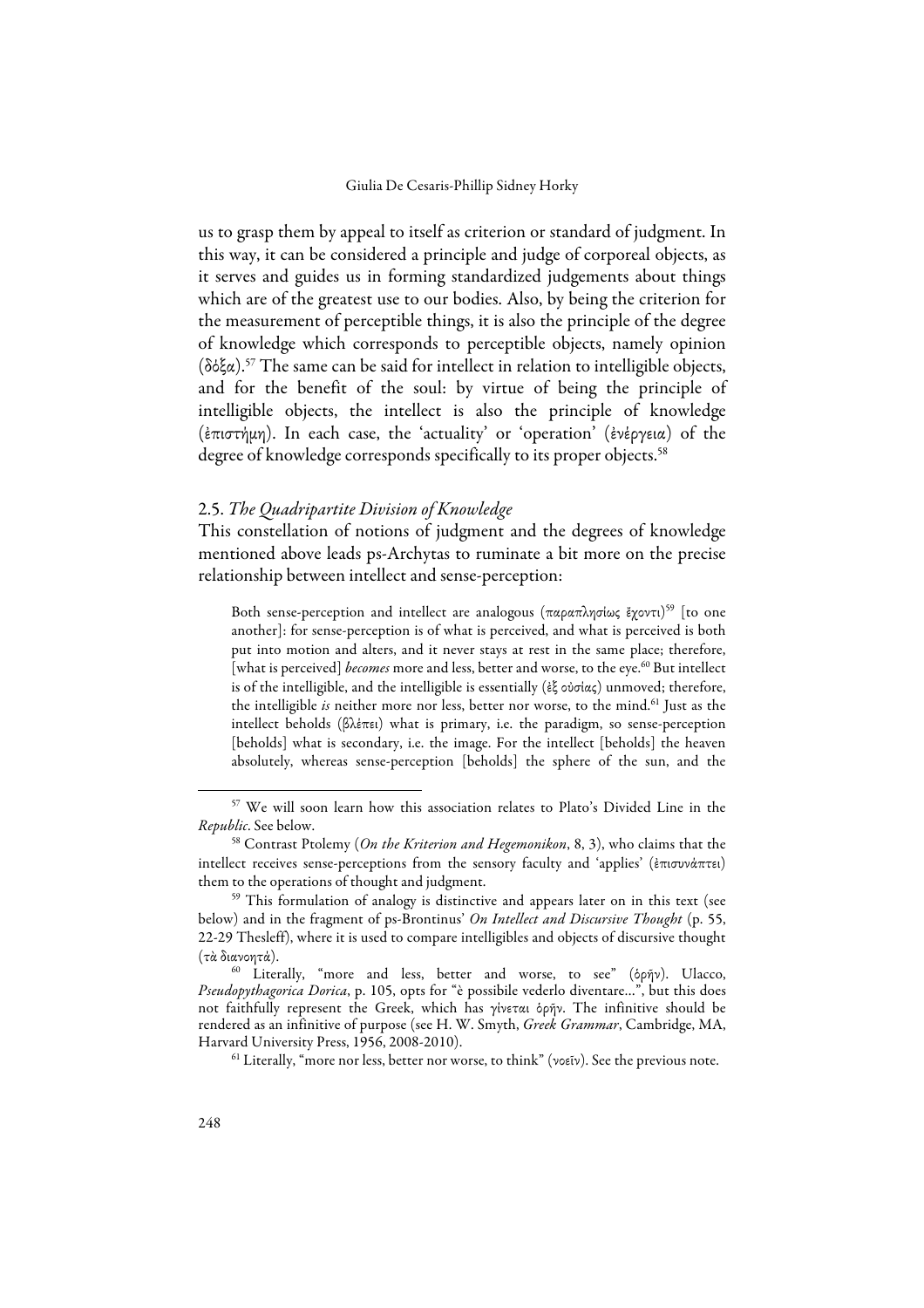[spheres? works?] of the craftsmen (τὰς χειροτεχνατῶν). (ps-Archytas, *On Intellect and Sense-Perception*, Fr. 2, p. 38, 1-9 Thesleff = Stob., *Ecl*., I, 48, 6, p. 316, 2-13 Wachsmuth)

From this passage forward, ps-Archytas becomes more explicit in his Platonic borrowings.62 He has consistently maintained that the objects of intellect and sense-perception are different, and here he explains further what it is that each faculty 'beholds' (βλέπει) or 'looks to': the intellect sees the paradigm or what remains the same, an example of which is the heavens themselves (i.e. the heavens as a unified and consistent system that retains its identity); and the sense-perceptive faculty beholds the images or copies of that celestial sphere, examples of which are the solar circuit and, one might infer from the text, the handiworks of craftsmen (τὰς χειροτεχνατῶν). It is unclear whether these handiworks are something like the mortal body parts, e.g. heads and eyes, that the gods, who themselves imitate the Demiurge's activities, create in the account of *Timaeus* (44d-45b) as imitations of the perfect shape of the cosmos, or whether they are the actual objects that craftsmen make, e.g. tables, which are imitations of the Form of Table (although we are inclined to the former interpretation).

And what is more, the intellect is partless and indivisible (ἀμερὴς καὶ ἀδιαίρετος), just like a unit or a point, and similarly (παραπλησίως) the intelligible – for the Form (τὸ εἶδος) is neither a limit nor a boundary of the body (οὔτε πέρας σώματός ἐστιν οὔτε όρος), but only an imprint of being, insofar as it is existent<sup>63</sup> (τύπωσις τῶ ὄντος, ἦ ὄν ἐστιν), whereas sense-perception is partitive and divisible. For among the things that are, some are perceptible, others opinable, others knowable, and others intelligible. And bodies, which feature a certain resistance (ἀντιτυπία), are perceptible; those things which share of Forms (τὰ μετέχοντα τῶν εἰδέων), like images, are opinable, for

 <sup>62</sup> Cf. Ulacco, *Pseudopythagorica Dorica*, p. 131-132.

<sup>&</sup>lt;sup>63</sup> This is a very challenging phrase, which has the tenor of a definition of Form for the Hellenistic Pythagoreans, to interpret. Ulacco, ibid*.*, p. 105, opts for "in quanto è ciò che è" or "insofar as it is what is". Centrone, "The pseudo-Pythagorean Writings", p. 325, describes Form here as 'an 'impression/imprinting' (τύπωσις) of things *qua* things-thatare', but one problem with this interpretation is that in the phrase ᾗ ὄν ἐστιν, whatever the subject of the adjective ὄν is, it is singular and not plural. Our interpretation takes the phrase ὄν ἐστιν periphrastically, with the grammatically unnecessary ἐστιν as emphatic (see Smyth, *Greek Grammar*, 1857). This definition is, to our knowledge, unique within the Pythagorean tradition. Compare Aëtius' account of Pythagoras' understanding of forms and ideas (*Plac*., I, 10, 11, *Dox.* 309): "Pythagoras posited that things called 'forms' and the ideas (τὰ λέγομενα εἴδη καὶ τὰς ἰδέας) in numbers, in their harmonies, and in so-called geometrical objects, are inseparable from bodies (ἀχώριστα τῶν σωμάτων)".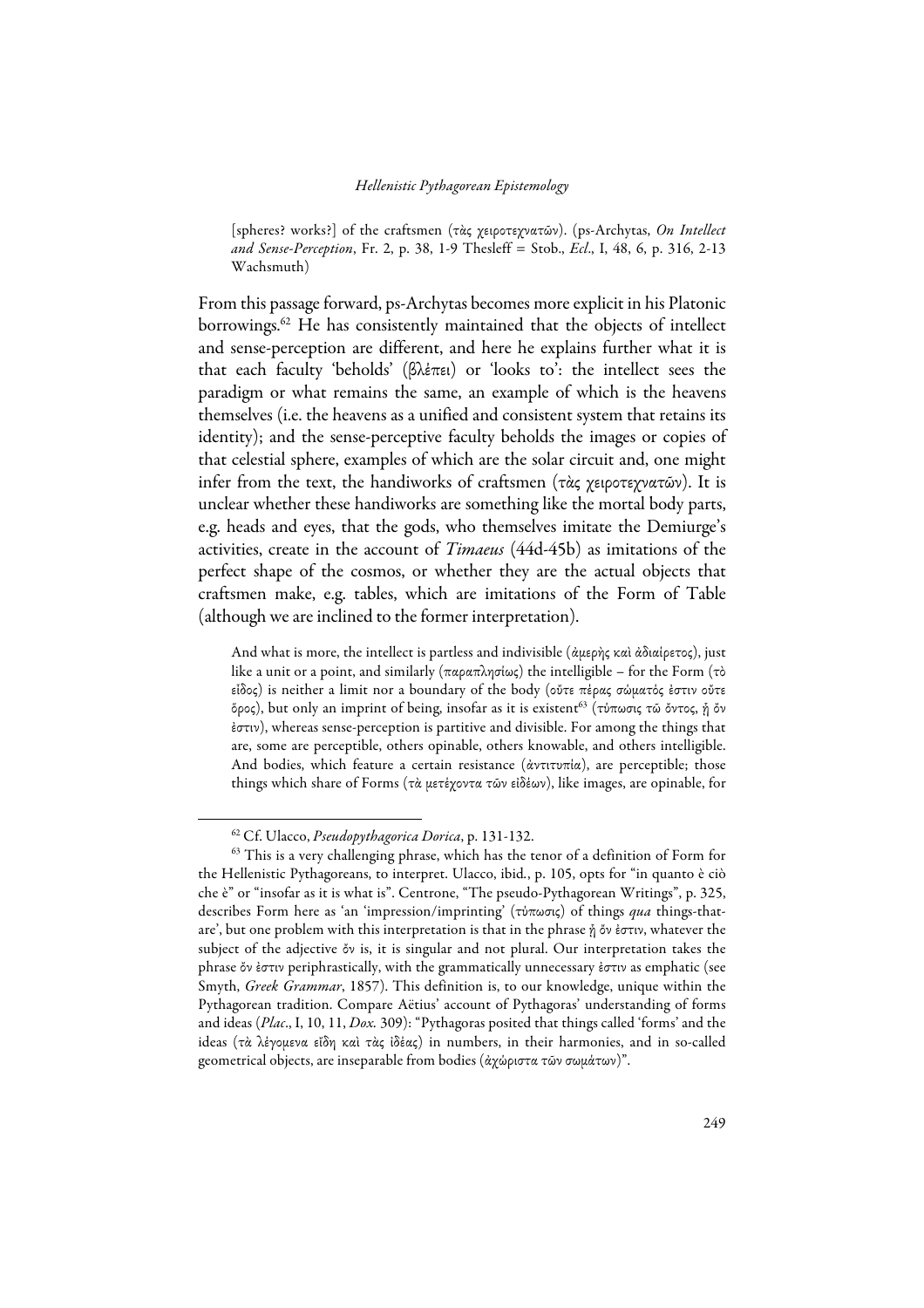example a particular man [shares of the Form] of man, and a particular triangle [shares in the Form] of triangle; those things which are by necessity (τὰ συμβεβήκοτα ἐξ ἀνάγκας) accidental to the Forms are knowable, e.g., those things which [are by necessity accidental] to shapes in geometry; and those things which are the Formsthemselves and the principles (αὐτὰ τὰ εἴδεα καὶ αἱ ἀρχαί) of knowable things are intelligible, e.g., the Circle-itself, the Triangle-itself, and the Sphere-itself. Moreover, in our very selves, with reference to the soul, there happen to be four types of understanding (γνώσεις): intellect, knowledge, opinion, sense-perception. Two of these are principles of λόγος, *viz*. intellect and sense-perception, whereas two are [its] ends, *viz*. knowledge and opinion. What is similar is always able to understand what it is similar to (τὸ δ' ὅμοιον ἀεὶ τῶ ὅμοίω γνωστικόν). Therefore,<sup>64</sup> it is clear that, in our very selves, the intellect is what is able to understand the intelligibles, just as knowledge [is what is able to understand] knowables, opinion opinables, and senseperception perceptibles. (ps-Archytas, *On Intellect and Sense-Perception*, Fr. 2, p. 38, 9-24 Thesleff = Stob., *Ecl*., I, 48, 6, p. 316, 13-317, 13 Wachsmuth)

Here, ps-Archytas provides a fascinating discussion of how to conceptualize intellect and sense-perception and their respective objects. Intellect is indivisible and does not feature parts, 'just like' (καθάπερ) a unit and a point, a sentiment that cannot, to our knowledge, be traced directly back to any of Plato's works.<sup>65</sup> Instead, the ideas expressed here would appear to have originated in the writings of Aristotle. In *On the Soul*, Aristotle himself refers to his lost dialogue *On Philosophy*, where he ascribes a peculiar epistemological view to Plato and his school:

In the same way, Plato too in the *Timaeus* fashions the soul out of the elements; for [he holds that] what is similar is understood by what it is similar to (γινώσκεσθαι τῷ ὁμοίῳ τὸ ὅμοιον), and that things exist out of the elements. A similar division is expounded too in the dialogue *On Philosophy*: the Animal-itself [is fashioned] out of the Idea-itself of the One and of the primary length, width, and depth (αὐτὸ τὸ ζῷον ἐξ αὐτῆς τῆς τοῦ ἑνὸς ἰδέας καὶ τοῦ πρώτου μήκους καὶ πλάτους καὶ βάθους), and everything else in a similar way. Moreover, and in different terms: the One is intellect, the Dyad is knowledge (for it [strives] in a single direction for unity (μοναχῶς γὰρ ἐφ' ἕν), the number of the plane is opinion, and the number of the solid

 <sup>64</sup> This is the beginning of the section quoted by Iamblichus (*Comm. Math*., 8, p. 36, 3-10 Festa-Klein).

<sup>&</sup>lt;sup>65</sup> In *Metaphysics*  $\Delta$  (6, 1016b 20-26), while attempting to define the One according to its essence, Aristotle asserts that it is a principle of the understandability (ἀρχὴ τοῦ γνωστοῦ) for each thing. It is at this point that Aristotle describes the kind of One "which is indivisible in quantity and *qua* quantity" as the unit and the point. They both share in being indivisible in any direction or dimension, but they are differentiated only by position: the unit does not have position, whereas the point does. This sort of distinction might be thought to underlie what ps-Archytas is saying.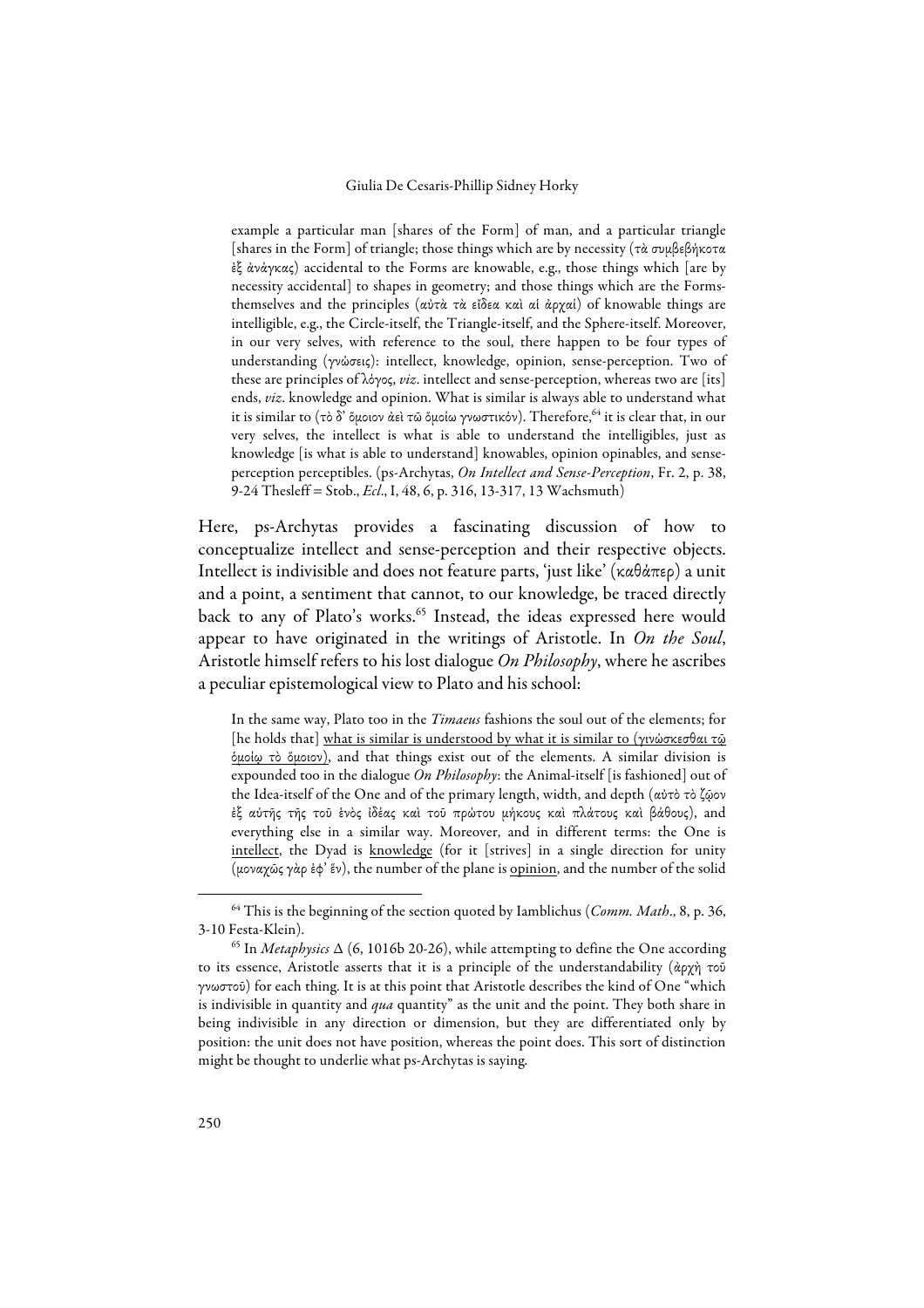is sense-perception. The numbers were called the "Forms-themselves" and the "principles", and they [are fashioned] out of the elements; and things are judged (κρίνεται) some by the intellect, others by knowledge, others by opinion, and others by sense-perception. And these numbers are Forms of things. (Aristotle, *On the Soul*, I, 2, 404b 16-27; emphasis our own)

Here, ps-Archytas seems to be adapting what he found in Aristotle's lost *On Philosophy*, but in the near total loss of that work, it is almost impossible to know what exactly the modifications are.<sup>66</sup> Be that as it may, it is clear that both ps-Archytas and the Platonist account of Aristotle from *On Philosophy* commit to a four-fold division of beings (τὰ ἐόντα), familiar from Aëtius' description of Pythagorean epistemology above, according to their knowability within ourselves, with ps-Archytas' account pursuing these lines:

| Faculty                               | Epistemic<br>Functions | <i>Objects</i>               | Ontological<br>Classifications                                       | Examples                                                           |
|---------------------------------------|------------------------|------------------------------|----------------------------------------------------------------------|--------------------------------------------------------------------|
| Intellect<br>$(v\circ\circ\varsigma)$ | Principle<br>(ἀρχή)    | Intelligibles<br>(τὰ νοατά)  | Forms/(Ultimate)<br>Principles<br>(αὐτὰ τὰ εἴδεα καὶ αἱ<br>άρχαί)    | Man-itself,<br>Triangle-itself,<br>Circle-itself,<br>Sphere-itself |
| Knowledge<br>(ἐπιστάμα)               | End<br>(τέλος)         | Knowables<br>(τὰ ἐπιστατά)   | Necessary Accidents<br>(τὰ τοῖς εἴδεσι<br>συμβεβηκότα έξ<br>άνάγκας) | Accidents to<br>Geometrical<br>Shapes                              |
| Opinion<br>$(\delta$ όξα)             | End<br>(τέλος)         | Opinables<br>(τὰ δοξαστά)    | Particulars<br>(τὰ μετέχοντα τῶν<br>εἰδέων ὡς αἱ εἰκόνες)            | Particular Man,<br>Particular<br>Triangle                          |
| Sense-<br>Perception<br>(αἴσθασις)    | Principle<br>(άρχή)    | Perceptibles<br>(τὰ αἰσθατά) | Bodies/[Immediate<br>Principles<br>(τὰ σώματα)                       | (none specified)                                                   |

 <sup>66</sup> This is not the place to discuss whether the ideas expressed here reflect the philosophical views of Plato or one of his students (cf. Ulacco, *Pseudopythagorica Dorica*, p. 145-146); it is also not the place to discuss the extent to which ps-Archytas borrowed from Aristotle's *On Philosophy*, although this comparison alone demonstrates the potential for such an analysis. We have underlined the passages that show strong similarities.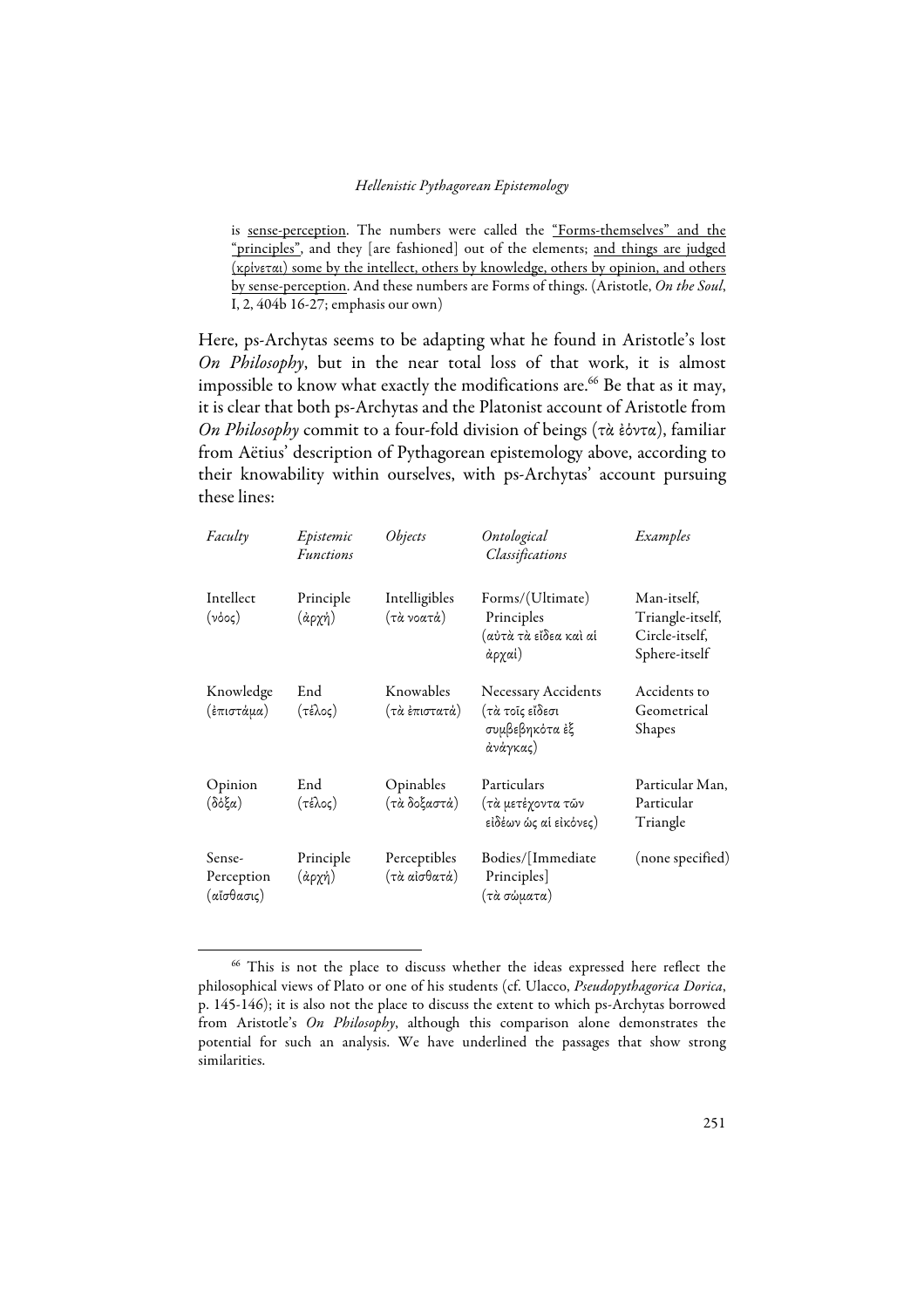What is interesting here for our purposes is the relationship between the ontological classification of the objects and the examples given (or implied). Intelligibles, which function as ultimate principles for knowledge, are understood to be Forms that are not expressly subject to any kind of motion or division, and examples given are Form-mathematicals (e.g. Circle-itself) and genera (e.g. Man-itself); knowables, which are the ends of intellective activity, are accidents that obtain necessarily to geometrical shapes – one thinks ps-Archytas is referring to properties that are necessary for identifying an object, such as the property of "having the sum of its angles equal to two right angles", in the case of a triangle; $67$  opinables, which are the ends of sense-perceptive activity, are particulars like "this man Socrates" or "this triangle here"; and perceptibles, which are the principles of the formation of opinions, are individual bodies which feature extension and articulation, but perhaps haven't yet been assigned in any way to a category (i.e. they haven't obtained any content as such).

What, we might ask, is the relationship between these objects of knowledge? How do the epistemic functions relate to the knowledgeprocess? These questions are addressed at the coda to this section:

Therefore, it is necessary for thought (διάνοια) to pass (μεταβαίνεν) from perceptibles to opinables, from opinables to knowables, and from these to intelligibles. The truth (ἁ ἀλάθεια), once it has been contemplated (θεωρουμένα) through them, make these things consonant (σύμφωνα). (ps-Archytas, *On Intellect and Sense-Perception*, Fr. 2, p. 38, 24-39, 3 Thesleff = Iambl., *On the General Mathematical Science*, 8, p. 36, 10-14 Festa-Klein)

Ps-Archytas concludes this section by describing, for the first time in his treatise, the vehicle by which the four cognitive faculties are able to communicate: this is 'thought', or perhaps 'discursive thought' (διάνοια). The communication implied by διάνοια is a sort of inferential analysis upwards (μεταβαίνεν) through the various levels of understanding.<sup>68</sup> There

 <sup>67</sup> Cf. Ulacco, *Pseudopythagorica Dorica*, p. 143, who refers to a passage of Aristotle (*Metaph.*, V, 30, 1025a 30-34) where he describes a type of accident (συμβεβηκός) "that belongs to each thing in itself (καθ' αὑτό), but not in its essence (ἐν τῇ οὐσίᾳ)", which can be eternal.

 $68$  To be clear, we believe that this process moves upwards from the ontological point of view, but it need not have any vertical component in reference to epistemology. In general, compare with Philo, *On Dreams*, I, 185-187 (= 13J Boys-Stones; transl. Boys-Stones): "The intelligible cosmos, constituted by the forms within his agent by God's patronage, can only be grasped by inference from this perceptible and visible cosmos: one cannot get an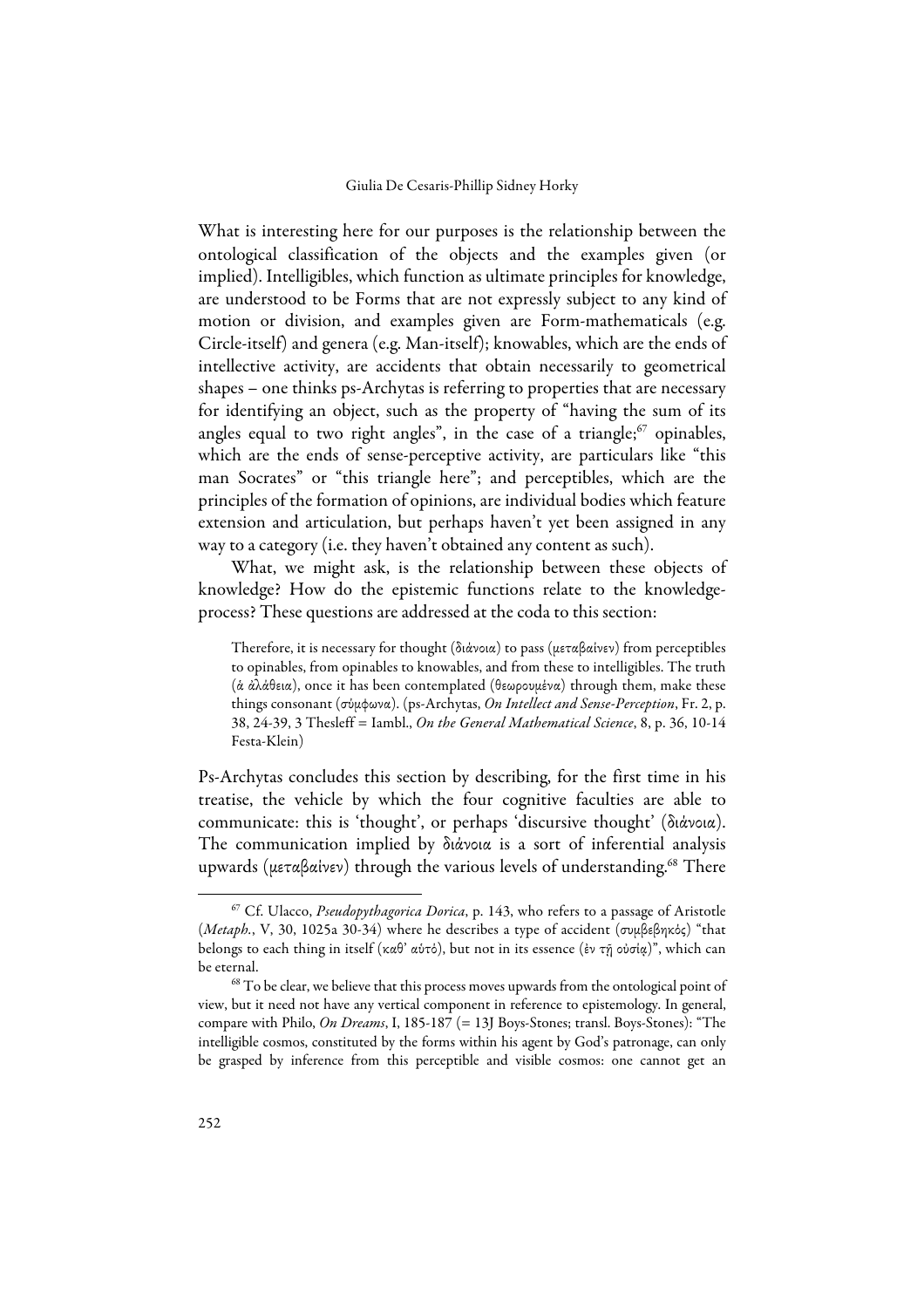is no explicit reference to 'imagination' (φαντασία), which is remarkable given the contexts for Hellenistic psychology and possible models for ps-Archytas' text within the Pythagorean tradition.<sup>69</sup> Unfortunately, with regard to 'truth', it is difficult to know what ps-Archytas is saying here, especially since the text is not secure.<sup>70</sup> The activity of a synoptic contemplation of the truth of the statements that inform the λόγοι, which takes the form of assessing their validity and soundness, is what harmonizes the statements with reality. We are reminded of another text of ps-Archytas, *On Wisdom*, which concludes with a similar sentiment:

Therefore, whoever is able to reduce (ἀναλῦσαι) all the genera under one and the same principle and, again, synthesize and calculate (συνθεῖναι τε καὶ συναριθμήσασθαι) them, he seems to me to be the wisest and absolutely truest (σοφῶτατος καὶ παναληθέστατος). And yet he will also discover a good lookout position, from which he will be able to behold (κατοψεῖσθαι) god and all things that have been assigned to his column and order; and furnishing himself with this charioteer's path, he will set out and arrive at the end of the course, connecting the beginnings with the conclusions (τὰς ἀρχὰς τοῖς πέρασι συνάψαντα), and finding out why (ἐπιγνόντα διότι) god is the beginning, end, and middle of all things-that-are defined in accordance with justice and right reason. (ps-Archytas, *On Wisdom*, Fr. 5, p. 44, 31-45, 4 Thesleff)

Once ps-Archytas' "wisest and absolutely truest" philosopher reaches the ecstatic heights of epoptic vision, he understands not only the validity of the connections drawn between the initial premises and final conclusions; he also understands *why* (διότι) the beginning, end, and middle parts of the true syllogism are divine.<sup>71</sup>

 $\overline{a}$ 

intellectual grasp of any of the incorporeal things that exist except by taking one's start from bodies". On διάνοια in Plato and Aristotle, see, inter alia, M. Duncombe, "Thought as Internal Speech in Plato and Aristotle", *Logical Analysis and History of Philosophy*, 19, 2016, p. 105-125.

<sup>69</sup> Φαντασία only appears once in the writings of ps-Archytas (*On the Good and Happy Man*, Fr. 8, p. 12, 16 Thesleff), where it refers to arrogant musicians who, abandoning the truth, seek to control people who are inexperienced in music through their "certain false fantasy" (φαντασίᾳ τινὶ ψευδεῖ). Hence, φαντασία would not appear to play any significant role in ps-Archytas' epistemology. Contrast *Anonymus Photii* (p. 241, 1 Thesleff), who described φαντασία as one of the eight instruments of understanding, which he defined as "motion in the soul" (see n. 20 above).

<sup>70</sup> We adopt Thesleff's conjecture (ποιεῖ ἁ θεωρουμένα) for the Mss. ποιητά θεωρουμένα.

<sup>71</sup> On this fragment, see Horky, "Pseudo-Archytas' Protreptics?", p. 36-39.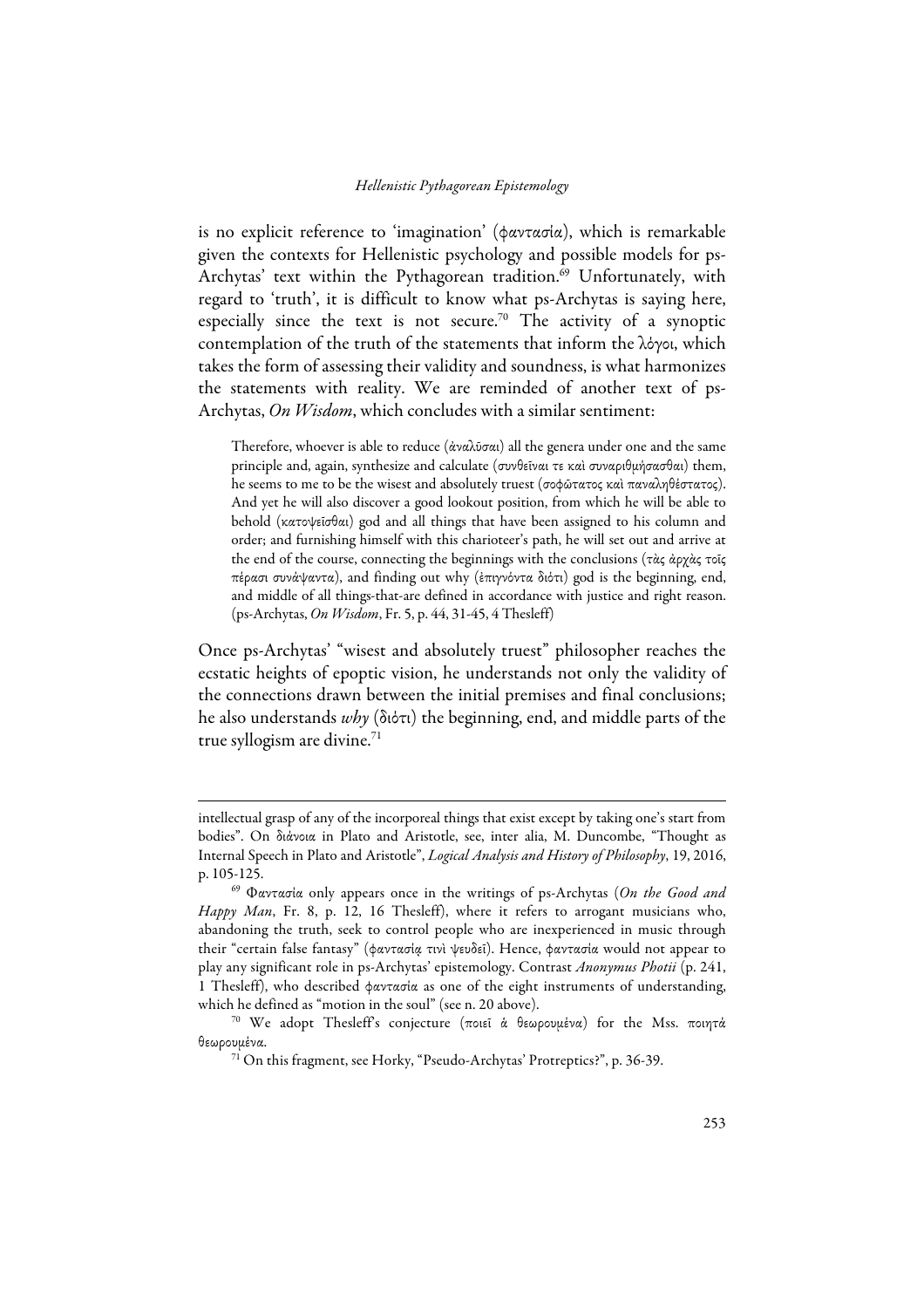## 2.6. *Ps-Archytas' Divided Line*

The treatise as it survives closes with a reflection upon Plato's Divided Line (*Resp*., VI, 509d 6-511e 5). This passage is notable in terms of its reception of Plato and its relationship to other Middle Platonist interpretations:

After these things have been differentiated, it is necessary to consider (νοῆσαι) the following. For as one divides a line by cutting it into, and once again those equal sections by cutting them [into two] according to the same proportion (ἀνὰ τὸν αὐτὸν λόγον), so too must one divide the intelligible as against the visible (ποττὸ ὁρατόν), and again differentiate each [section] in the same way, and [it is necessary] to distinguish them from one another according to clarity and obscurity. In the same way, then, one section of the perceptible is those things that are images [reflected] in water and in mirrors, and the other part is those things of which the former things are images: plants and animals. One [part] of the intelligible, which is analogous to the images, is the kinds that concern mathematicals (τὰ περὶ τὰ μαθήματα γένη); for those who concern themselves with geometry, when they hypothesize the even and the odd, figures, and three species of angles, work out the rest from these, and leave aside the [real] things (τὰ πράγματα ἐῶντι), as if they know them (ὡς εἰδότες), and they are not able to give an account [of the real things] either to themselves or to others. But they employ perceptibles, like an image, and they do not pursue these [real] things, nor yet do they construct their arguments for their sake, but as to the diagonal and the square itself (τᾶς διαμέτρω χάριν καὶ αὐτῶ τετραγώνω). The other section of the intelligible is the [part] that dialectic is concerned with; for this [assumes] real hypotheses [to be] hypotheses, but it posits principles and steps<sup>72</sup> in order that it might advance in the direction of the principle of everything as far as what is unhypothesized; and again, once this has been attained, it goes back down to the conclusion without employing any perceptible additionally, but [only] the Forms themselves in themselves. In the case of these four sections, it is also good to distribute the affections of the soul; and it is good to call "intellection" (νόασις) what is at the highest [part], "thought" (διάνοια) what is at the second [part]; "belief" (πίστις) what is at the third [part], and "illusion" (εἰκασία) what is at the fourth [part]. (ps-Archytas, *On Intellect and Sense-Perception*, Fr. 2, p. 39, 3-25 Thesleff = Iambl., *On the General Mathematical Science*, 8, p. 36, 14-37, 19 Festa-Klein)

<sup>&</sup>lt;sup>72</sup> There are various textual problems here. The Mss. read ἀυτὰ γὰρ τῷ ὄντι τὰς ὑποθέσιας ἀλλ' ὑποθέσιας, ἀλλ' ἀρχάς τε καὶ ἐπιβάσιας ποιεῖται. Most editors excise the first ἀλλ', but this doesn't solve the problem of ps-Archytas advocating for 'principles' to lead up to the 'principle of everything'. Plato's original text (*Resp*., VI, 511b 5-6) had τὰς ὑποθέσεις ποιούμενος οὐκ ἀρχὰς ἀλλὰ τῷ ὄντι ὑποθέσεις, οἷον ἐπιβάσεις τε καὶ ὁρμάς ("positing hypotheses that are not principles, but true hypotheses, like steps and positions to start from"), and we might imagine that something along these lines was intended in ps-Archytas' text.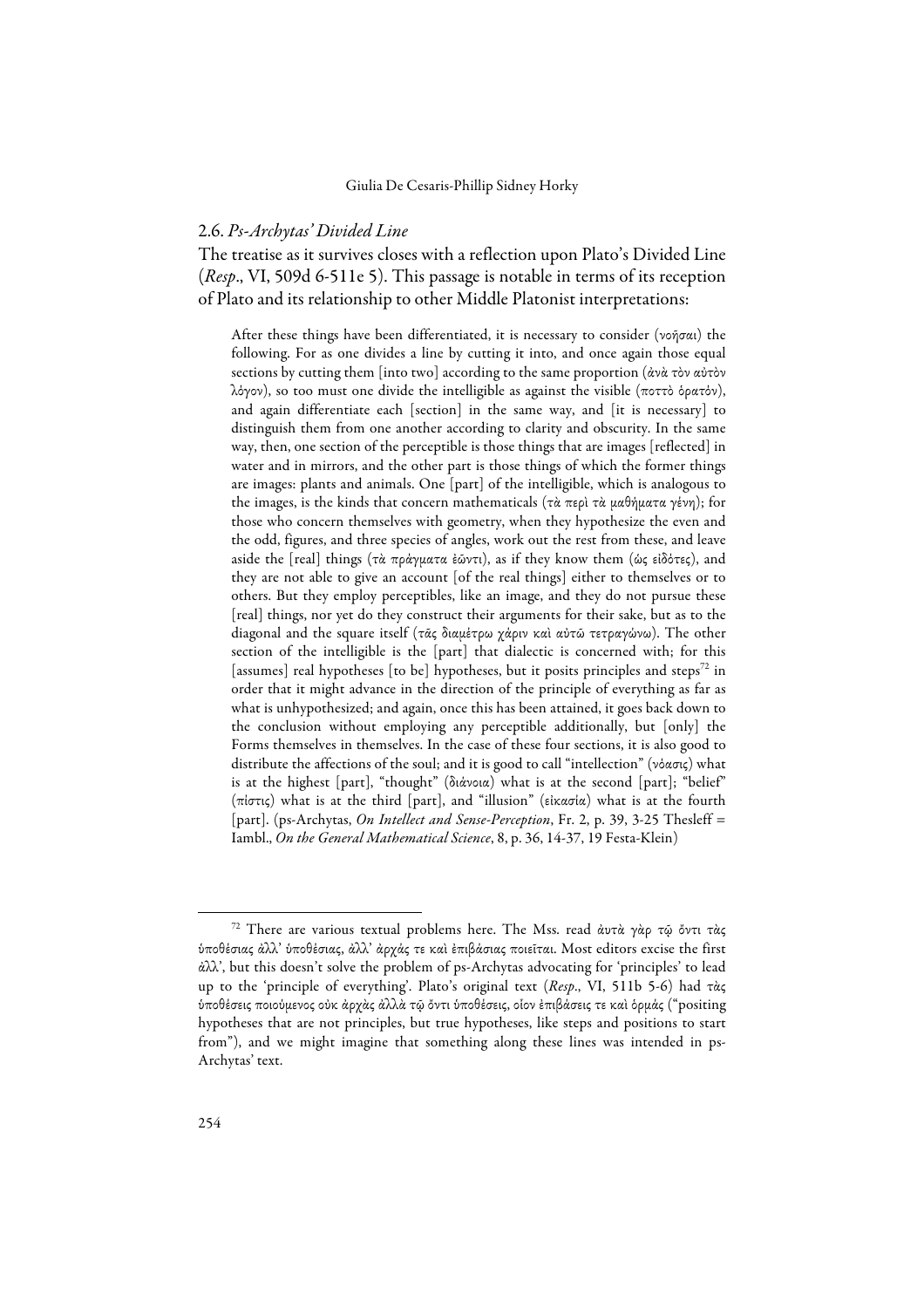As Ulacco has suggested, this passage presents a synthesis of Plato's text, albeit with some minor modifications of terminology; it is actually quite remarkable how many exact or near-exact phrases ps-Archytas retains. So we might think this passage constitutes a mere epitome. Still, there are two things that make ps-Archytas' Divided Line interesting. Firstly, it is remarkable that ps-Archytas shows approval of Plato's own terminology of νόησις, διάνοια, πίστις, and εἰκασία at the end of the passage – as though the author here were the original Archytas of Tarentum giving his blessing to Plato! Secondly, the fact that ps-Archytas follows the text of Plato so closely comes into conflict with what he has asserted previously in the treatise. For ps-Archytas diverges from Plato's Divided Line in holding, as we saw above, that διάνοια passes throughout the entire range of cognitive faculties and objects – from perceptibles through opinables and knowables to intelligibles (Plato of course held in the Divided Line that διάνοια is to be associated with the second, geometrical, portion of the intelligible).<sup>73</sup> Indeed, it is διάνοια that presents ps-Archytas and some Middle Platonists with some of the greatest interpretive challenges.<sup>74</sup> Consider the only surviving fragment of ps-Brontinus' *On Intellect and Discursive Thought*:

Discursive thought (διάνοια) is greater (μεῖζον) <sup>75</sup> than intellect, and the object of discursive thought [is greater than] the intelligible: for intellect is what is simple, uncombined, and the primary subject and object of intellection (τὸ πρᾶτον νοέον καὶ τὸ νοεόμενον) (and the Form is of this sort; for it is partless and uncombined and primary among the other things), but discursive thought is manifold, partitive, and the secondary subject of intellection (for it additionally takes on knowledge and reasoning (ἐπιστάμαν γὰρ καὶ λόγον προσείληφε)). And, similarly, with the objects of discursive thought: for these are things known and demonstrated, and generally things that are comprehended by the intellect through reasoning (τὰ καθόλω τὰ ὑπὸ τῶ νόω διὰ τῶ λόγω καταλαμβανόμενα). (ps-Brontinus, *On Intellect and Discursive Thought*, Fr. 1, p. 55, 22-29 Thesleff = Iambl., *On the General Mathematical Science*, 8, p. 34, 21-35, 6 Festa-Klein)

In some ways, ps-Brontinus presents a middle road between Plato's Divided Line and ps-Archytas' quadripartition of knowledge: like ps-Archytas, he accepts that intelligibles like Forms are partless and generally

 <sup>73</sup> Plat., *Resp*., VI, 511d 2-5.

<sup>74</sup> Cf. Ulacco's contextualization of ps-Brontinus with the ideas of Alcinous and Plutarch (Ulacco, *Pseudopythagorica Dorica*, p. 162-164).

<sup>75</sup> Iamblichus (*Comm. Math*., 8, p. 35, 7) interprets this to mean greater 'in quantity' (τῷ πλήθει) rather than 'in power' (τῇ δυνάμει).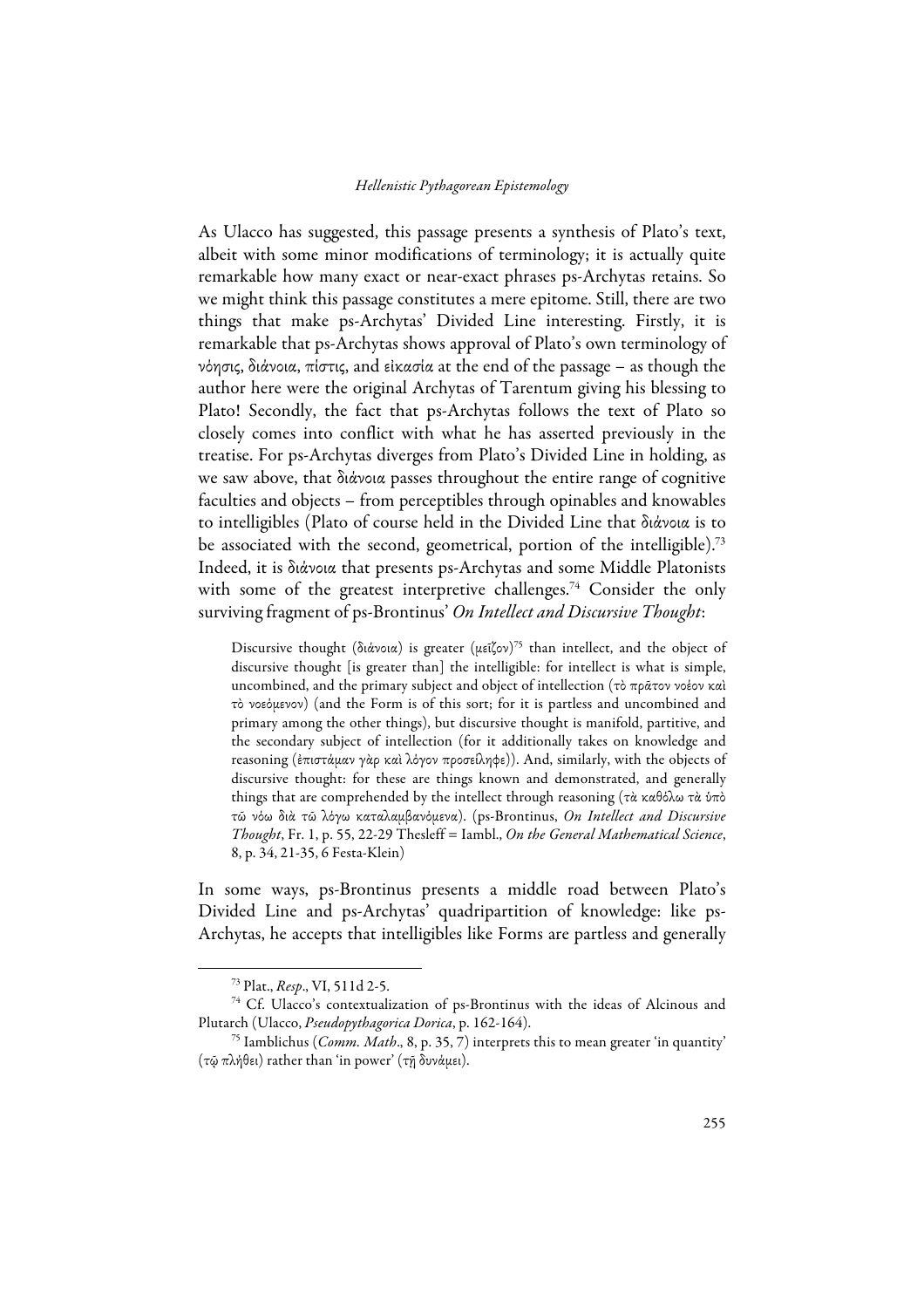indivisible; but like Plato, he associates διάνοια with the secondary objects, which ps-Archytas considers 'knowables' (τὰ ἐπιστατά). Ps-Brontinus even makes sure to associate διάνοια with the two activities that, broadly speaking, characterize ps-Archytas' knowables: reasoning (λόγος) and demonstration (ἀπόδειξις). Finally, like ps-Archytas, ps-Brontius asserts a close relationship between primary and secondary objects: ps-Archytas holds that intelligibles actualize knowledge and functions as their principles, and ps-Brontinus that objects of discursive thought are grasped (καταλαμβανόμενα) by the intellect when reasoning intercedes. We might wish to recall, however, that ps-Archytas strictly forbade the possibility of the intellect itself understanding knowables, due to his strict distribution of faculties to their respective domains. Whether or not ps-Brontinus would disagree with this depends on what exactly ps-Brontinus means when he speaks of τὰ ὑπὸ τῶ νόω διὰ τῶ λόγω καταλαμβανόμενα – the text is too brief to be sure.76 But we will see that its presence here did not escape the notice of Aëtius, to whom we turn in the conclusion.

# 3. *Conclusions*

If we return to Aëtius' description of Pythagorean epistemology mentioned in the introduction to this paper, we can now see more clearly how the doxographical report has interpreted the text of ps-Archytas (assuming that the transmission of influence goes from the more complex and nuanced text of ps-Archytas to the simpler doxographical report). Aëtius takes the fourfold division of faculties/beings and filters it through the typical lens of Hellenistic philosophy, with ps-Archytas' quadrivium

 <sup>76</sup> The closest comparison we can find to these passages is in Philo (*The Special Laws*, I, 46-49), where God responds to Moses by asserting that His powers/qualities and essence cannot be comprehended (ἀκατάληπτοι) by humans – neither by sense-perception nor by mind – although they present "a certain impress and copy of their activity" (ἐκμαγεῖόν τι καὶ ἀπειόνισμα τῆς ἑαυτῶν ἐνεργείας). He goes on to name "some" humans who "name these "ideas" since they bring form to everything that exist, put into order everything that is disordered, give limit to what is unlimited, definition to what lacks definition, and shape to what is shapeless". He concludes this fascinating passage by claiming that the spectacle of the universe is "comprehended not by the eyes of the body but by the unresting eyes of thought" (οὐ σώματος ὀφθαλμοῖς ἀλλὰ τοῖς διανοίας ἀκοιμήτοις ὄμμασι καταλαμβάνεσθαι).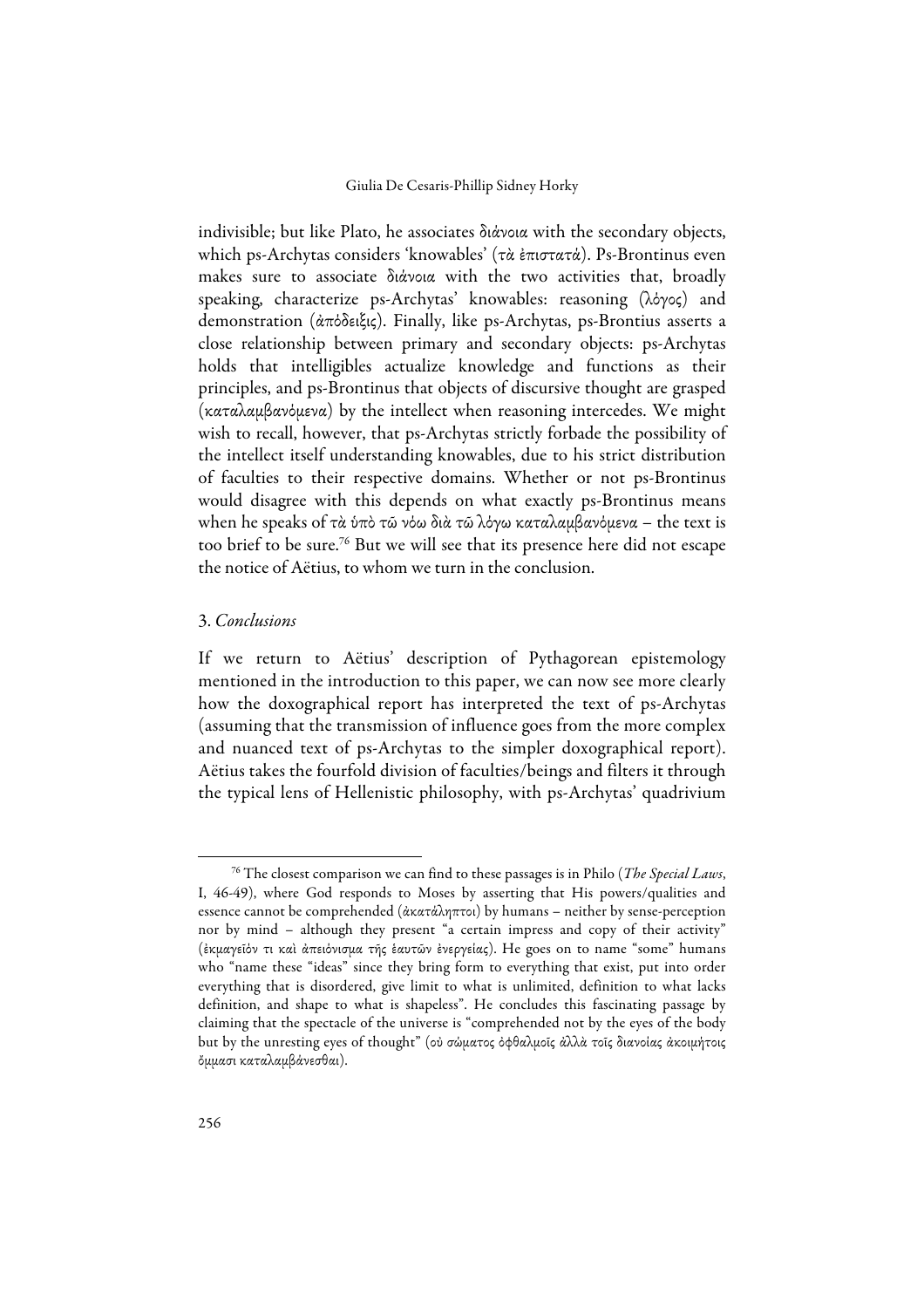of intellect (νόος), knowledge (ἐπιστάμα), opinion (δόξα), and senseperception (αἴσθασις) being classified accordingly:

| Faculty                                                               | <i>Epistemic Activities</i>                                                         | Materials it Works<br>With                                                   | Examples                                                   |
|-----------------------------------------------------------------------|-------------------------------------------------------------------------------------|------------------------------------------------------------------------------|------------------------------------------------------------|
| Intellect<br>(νοῦς), or 'Monad'<br>(ή μονάς)                          | Contemplation in<br>respect of unit<br>(κατά μονάδα θεωρεῖ)                         | Forms and Kinds in<br>respect of units<br>(τὰ εἴδη καὶ γἐνη κατὰ<br>μονάδας) | Oualified<br>Forms/Kinds.<br>e.g. 'rational<br>Man-itself' |
| Knowledge<br>(ἐπιστήμη), or<br>'Indefinite Dyad'<br>(ή δυὰς ἀόριστος) | 'Comprehension'<br>(κατάληψις), i.e. bring<br>to conclusion (συνάγει)<br>syllogisms | Demonstrations and<br>proofs<br>(άποδείξεις καὶ πίστεις)                     | None given                                                 |
| Opinion $(\delta \delta \xi \alpha)$ , or<br>'Triad' (ή τριάς)        | Unclear <sup>77</sup>                                                               | <i>'</i> Many' (πλῆθος)<br>qualified particulars                             | 'Thrice-Blessed<br>Danaans'                                |
| *Sense-Perception<br>(αἴσθησις)                                       | *Unknown                                                                            | *Unknown                                                                     | *Unknown                                                   |

What emerges by way of comparison with ps-Archytas' *On Intellect and Sense-Perception* is that Aëtius has added crucial information not found in the original text. With regard to all four faculties, he assigns a numerological title ('Monad' for intellect, 'Indefinite Dyad' for knowledge, etc.) which helps to explain each faculty's epistemic activities: intellect contemplates Forms or Kinds with an eye to unity, whereas knowledge takes two contradictory views and adjudicates between them by moving through agreed premises to a conclusion – by moving from disagreement to agreement. For Aëtius, intellect still deals with Forms and Kinds, and it also admits essential qualities that identify each kind, e.g. 'rational' Man-itself; but notice how mathematical Forms have dropped out entirely for intellect, and the essential qualities of mathematical objects for knowledge.<sup>78</sup> The

<sup>&</sup>lt;sup>77</sup> Aëtius claims that it is by virtue of opinion's being 'many' (πλήθος) that it is a triad, and that it arises 'out of comprehension' (ἐκ καταλήψεως), but he does not explain exactly how these are meant to relate to one another.

 $78$  To be sure, these omissions could be explained by the abbreviated presentation of the doxography.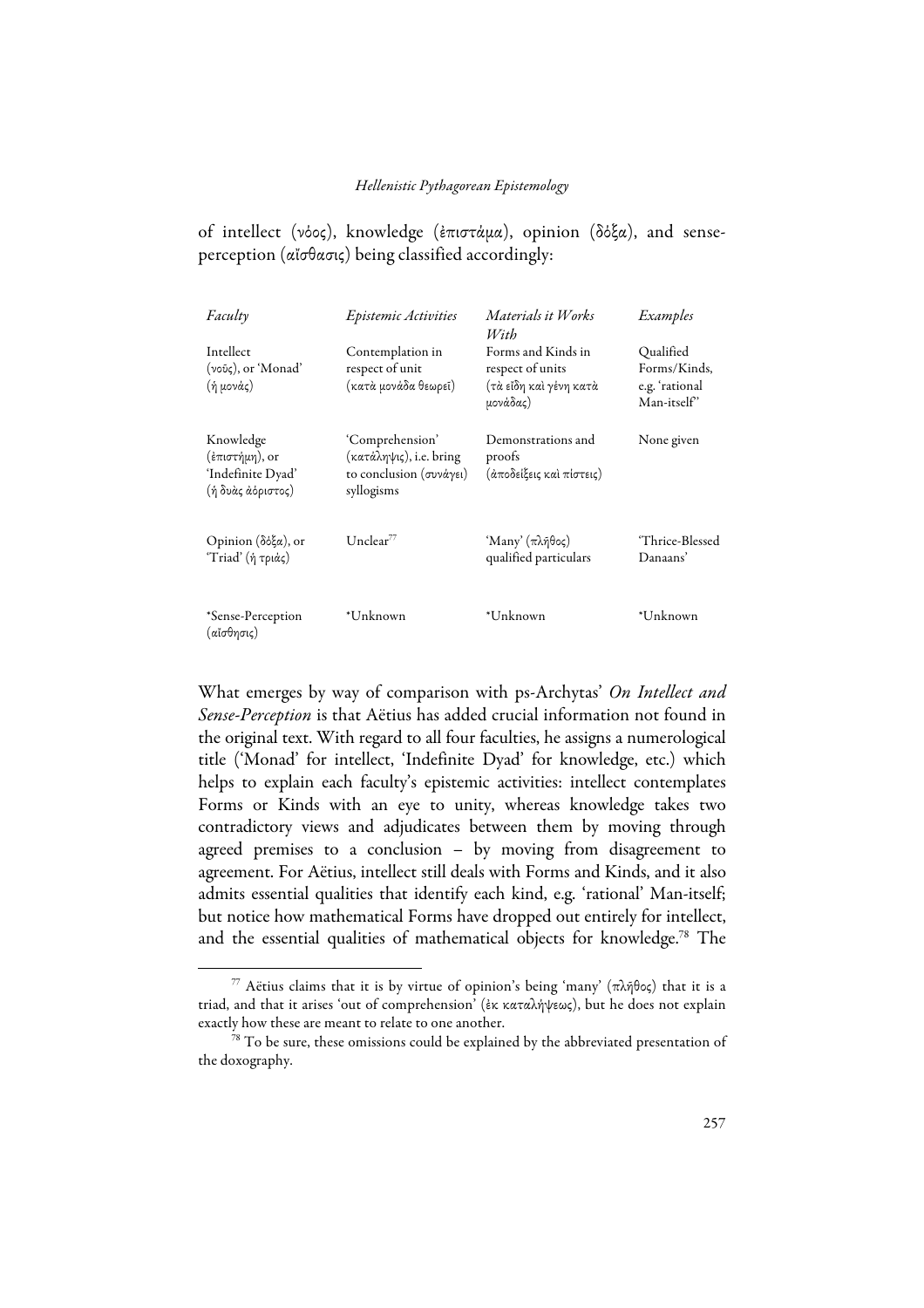other very notable presence is the notion of 'comprehension' (κατάληψις), which is associated with knowledge/the Indefinite Dyad and would appear to be the basis for opinion, but which never appears, in any form, in the fragments of ps-Archytas. But we will recall that it does appear at the end of the fragment of ps-Brontinus' *On Intellect and Discursive Thought*, where ps-Brontinus claims that διάνοια pursues "things that are comprehended by the intellect through reasoning" (τὰ ὑπὸ τῶ νόω διὰ τῶ λόγω καταλαμβανόμενα). Remarkably, either Aëtius has sought to arbitrarily associate ps-Archytas' έπιστάμα with (a broadly) Hellenistic<sup>79</sup> κατάληψις, or, as we believe, he has combined the accounts of ps-Archytas' ἐπιστάμα and ps-Brontinus' διάνοια into a single 'Pythagorean' synthesis, a unified theory of Pythagorean epistemology that, unsurprisingly, is associated with "Pythagoras of Samos, son of Mnesarchus" (Aët., *Plac*., I, 3, 8, *Dox.* 280). By comparing Aëtius' doxographical account with the surviving epistemological fragments of ps-Archytas and ps-Brontinus, not only do we see the gradual emergence of a broad Hellenistic/post-Hellenistic Pythagorean epistemology; we also bear witness to the doxographical method employed to make this curious and somewhat original epistemological system 'Pythagorean'.

We conclude that ps-Archytas offers a complex account of the process of understanding and the cognitive faculties involved in it. By making use of and exploiting Platonic and Aristotelian notions, ps-Archytas develops an account for the acquisition and production of knowledge which goes well beyond the foundations it stands upon by developing its own Pythagorean criteriology. At the beginning of the treatise, ps-Archytas provides us with a presentation of the objects populating this world and classified on the basis of their understandability (either autoevident or non-autoevident). He stipulates that only immediately manifest objects, which can be comprehensively divided into intelligibles and perceptibles, have as criteria for understanding them, respectively, intellect and sense-perception. From the beginning, the treatise reveals that the main concern is not to provide an account of the criterion of the truth, as other Hellenistic schools might have it, but of the criterion of being. The effectiveness of our intellective and sense-perceptive faculties to transmit truth is never questioned: immediately manifest objects are straightaway evident to their respective

<sup>&</sup>lt;sup>79</sup> We do not wish to associate this concept expressly with one school or another. What is clear, however, is that this conceptualization does not in any way reflect the Stoic notion of the 'kataleptic impression' (καταληπτικὴ φαντασία).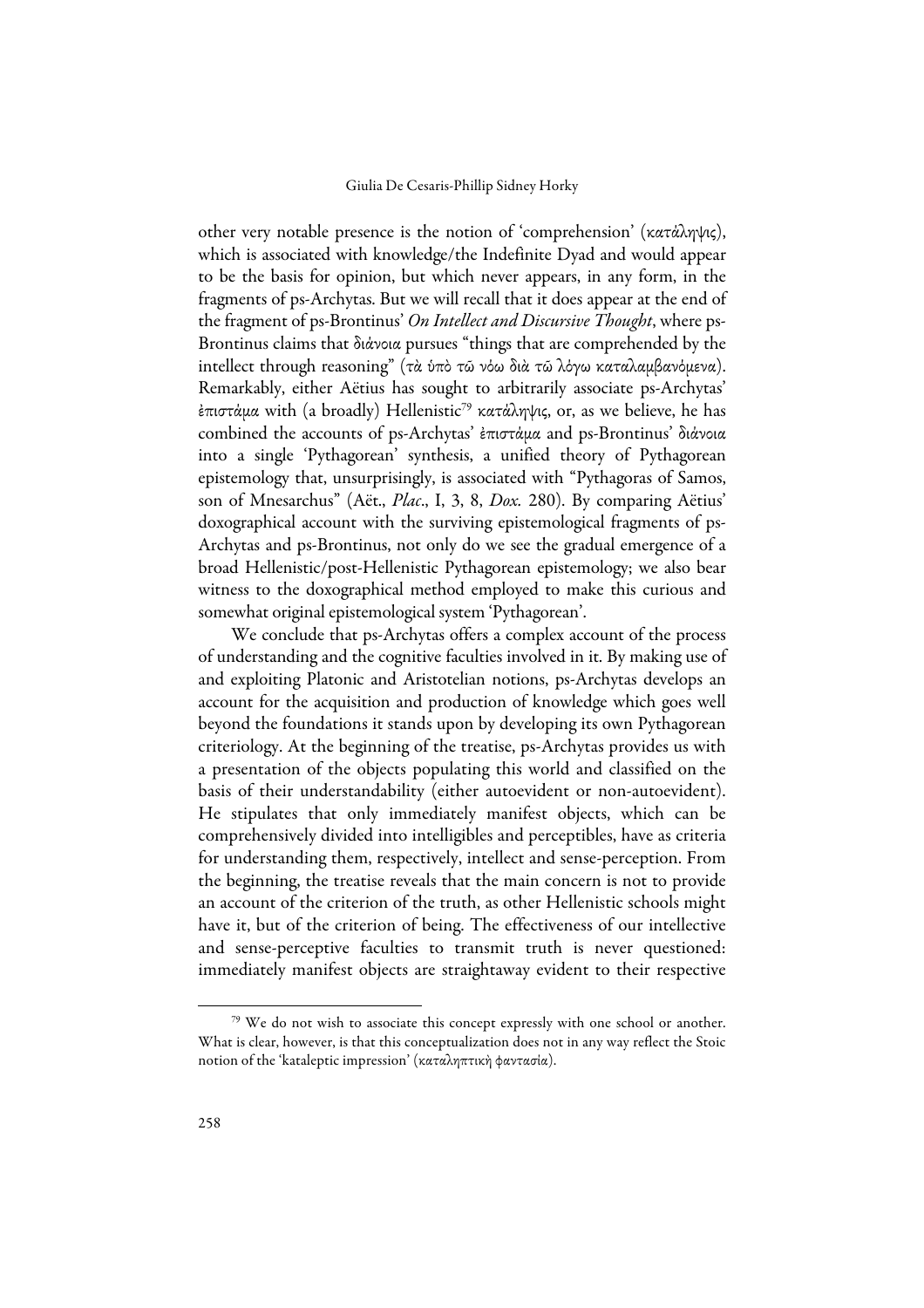cognitive faculties and stimulate the process of understanding. What is initially judged by these faculties, and what needs to be verified once again by the faculties at the end of the process is, somewhat surprisingly, the account related to their objects and accomplished by our reasoning. By shifting the discussion away from the philosophical pitfalls that characterise Hellenistic debates, ps-Archytas offers a detailed account of the role that intellect and sense-perception play in constructing accounts related to the objects they evaluate. The text suggests that we should understand the process as two-fold, involving diverse operations in the cases of intelligibles and perceptibles. The acquisition and elaboration of data for understanding is articulated in three steps: first, an initial acquisition of the material performed by sense-perception (obtaining the τὸ ὅτι ἐστιν, or the τὸ οὕτως ἔχει) *or* the intellect (acquiring the τί ἐστιν), respectively; and second, an articulation and determination of this material, authorized by the intellect in both cases, which produces an account of the object in question. When addressing perceptible objects, the account deals with both individuals and universals; when addressing intelligible objects, it deals with universals only. This step of the knowledge-process is fundamental and guarantees the status of each faculty as a criterion of its objects: it makes sure that the account, which is syllogistic, is homogeneous with the objects it addresses, and it constitutes the basis for the production of valid propositional facts (in the case of individual sensible objects), or explanatory reasons for the facts (the τὸ δία τι). Third, the account is verified, once again, by one of the two faculties: sense-perception tests whether the conclusion is sound, and intellect confirms whether the inferences drawn have been valid.

As principles, these cognitive faculties function as criteria for all objects in existence, but the epistemological system as a whole requires ends as well. This commitment to teleology allows ps-Archytas to associate the intellective and sense-perceptive faculties with principles of the soul and the body, and, consequently, of the ends, knowledge and opinion, respectively. Indeed, on the one hand, our intellective and sense-perceptive faculties guide us by providing us with judgments about things which are useful for our soul or our body; on the other hand, insofar as they work as the criteria for intelligibles and perceptibles, intellect and sense-perception are also principles of the appropriate knowledge for those objects, namely, knowledge and opinion – the end points of the processes. In this way, ps-Archytas successfully adapts the ontological classifications in Plato's Divided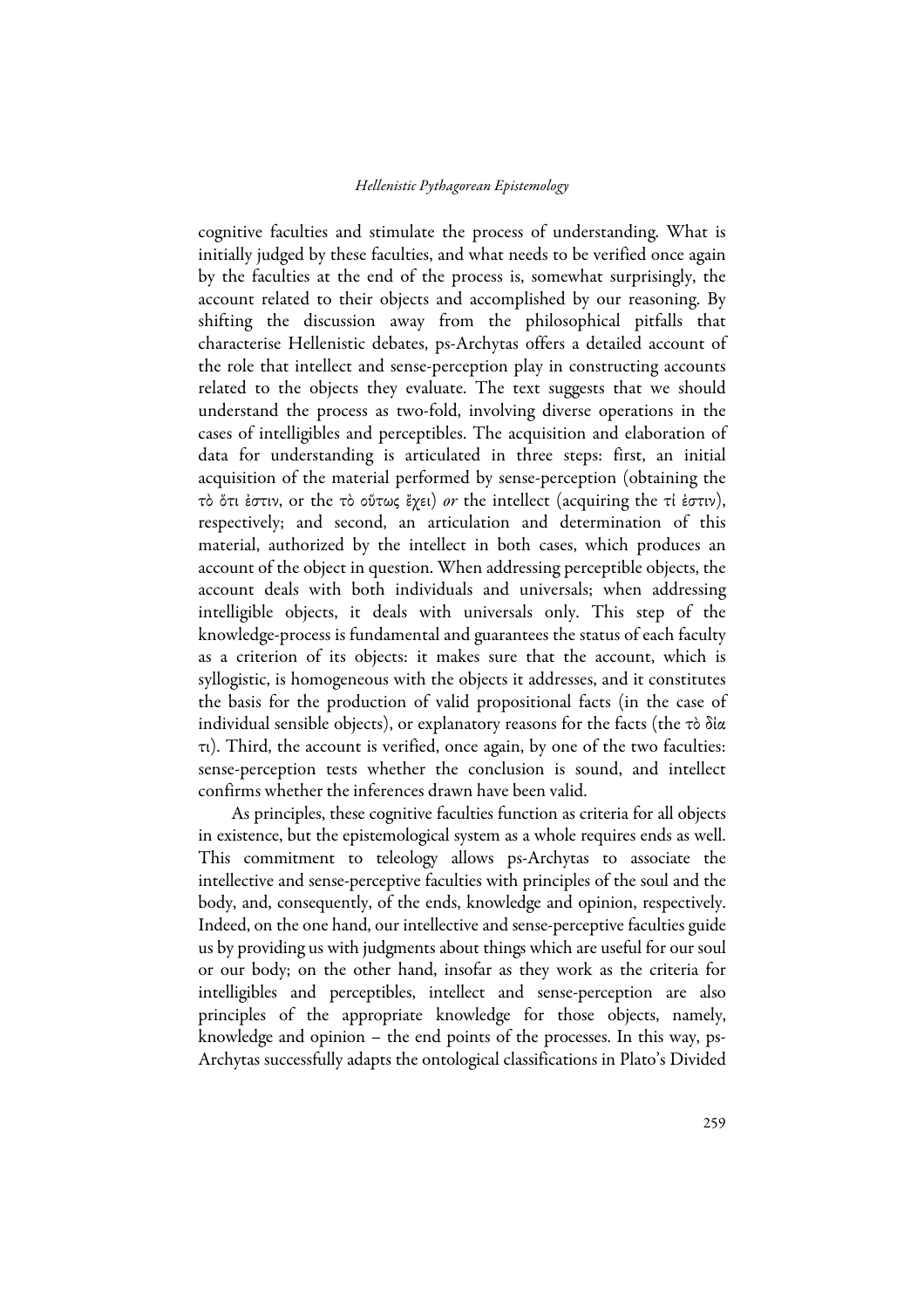Line by avoiding a rigid dichotomic distinction and allowing for a more continuous conception of the process of knowledge and of their related objects. Far from the initial doxographical account provided by 'Hippolytus', Hellenistic/post-Hellenistic Pythagorean epistemology is revealed to be much less rooted in mysticism and numerology than one might expect. On the contrary, by softening Platonic distinctions through appeal to nuances derived mostly from Aristotelian epistemology, ps-Archytas achieves a more continuous conception of reality which grants διάνοια the capacity to range throughout the entirety of understandable objects, thus advancing a coherent epistemological process that recognizes the specific competences of each cognitive faculty.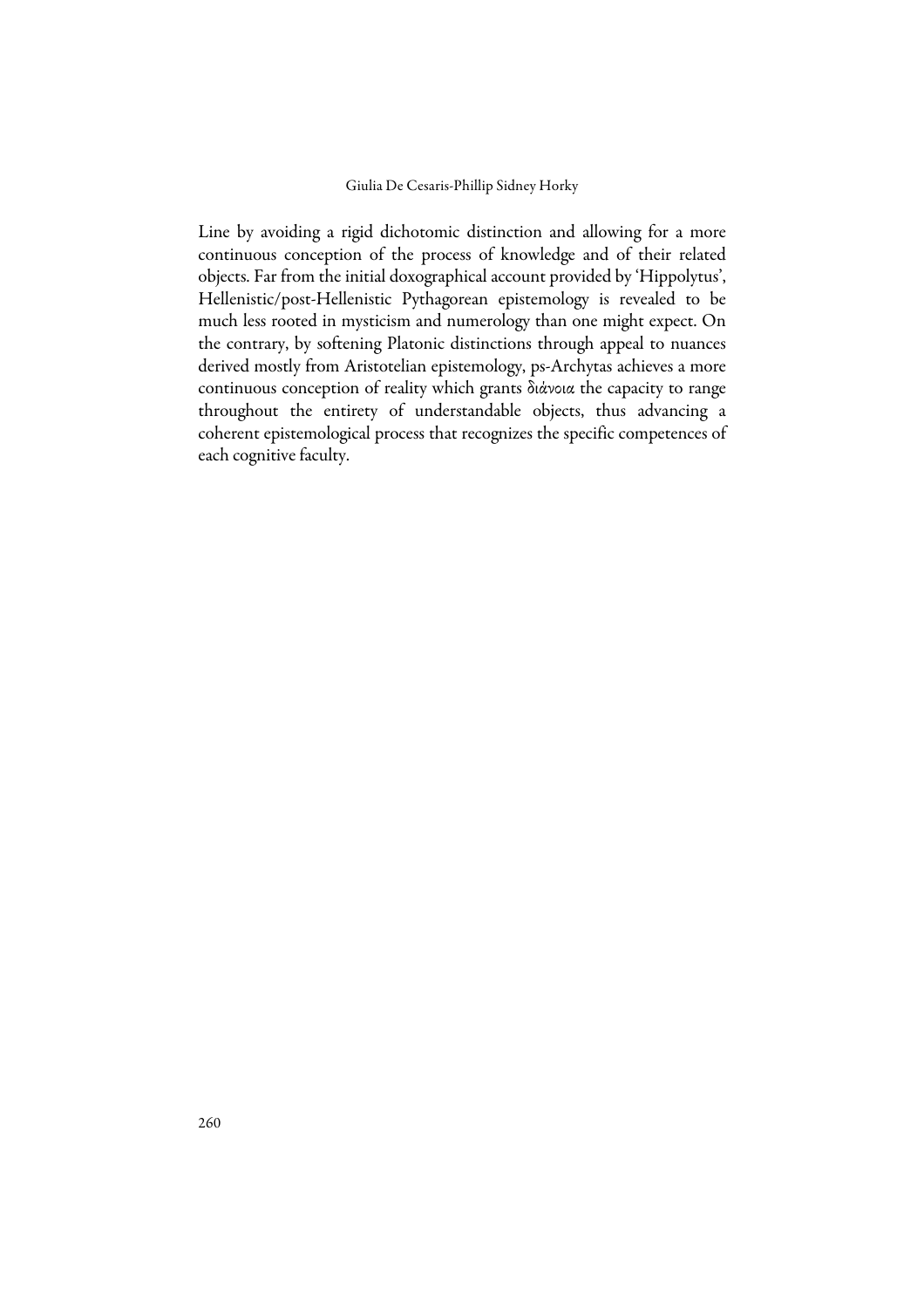REFERENCES:

- Berti, Enrico, "Socrate e la scienza dei contrari secondo Aristotele", *Elenchos*, 29 (2), 2008, p. 303-315.
- Bonazzi, Mauro, "Eudorus of Alexandria and the 'Pythagorean' pseudepigrapha", in Gabriele Cornelli-Constantinos Macris-Richard McKirahan (eds.), *On Pythagoreanism*, Berlin, de Gruyter, 2013, p. 385-404.
- Bonazzi, Mauro, "Pythagoreanising Aristotle: Eudorus and the Systematisation of Platonism", in Malcolm Schofield (ed.), *Aristotle, Plato and Pythagoreanism in the First Century BC: New Directions for Philosophy*, Cambridge, Cambridge University Press, 2013, p. 160-186.
- Bonazzi, Mauro, "La teoria della conoscenza nel medioplatonismo", *Rivista di storia della filosofia*, 80 (2), 2015, p. 339-357.
- Boys-Stones, George, *Platonist Philosophy 80 BC to AD 250: An Introduction and Collection of Sources in Translation*, Cambridge, Cambridge University Press, 2018.
- Centrone, Bruno, *Pseudopythagorica ethica. I trattati morali di Archita, Metopo, Teage, Eurifamo*, Napoli, Bibliopolis, 1990.
- Centrone, Bruno, "The pseudo-Pythagorean Writings", in Carl Huffman (ed.), *A History of Pythagoreanism*, Cambridge, Cambridge University Press, 2014, p. 315-334.
- Corcilius, Klaus, "Ideal Intellectual Cognition in *Tim*. 37a2-c5", *Oxford Studies in Ancient Philosophy*, 54 (1), 2018, p. 51-105.
- Diels, Hermann (ed.), *Doxographi Graeci*, Berlin, Reimer, 1879.
- Duncombe, Matthew, "Thought as Internal Speech in Plato and Aristotle", *Logical Analysis and History of Philosophy*, 19, 2016, p. 105-125.
- Feke, Jacqueline, *Ptolemy's Philosophy: Mathematics as a Way of Life*, Princeton-Oxford, Princeton University Press, 2018.
- Horky, Phillip S., "Pseudo-Archytas' Protreptics? *On Wisdom* in its Contexts", in Debra Nails-Harold Tarrant (eds.), *Second Sailing: Alternative Perspectives on Plato*, Helsinki, Societas Scientiarum Fennica, 2015, p. 21-39.
- Horky, Phillip S., *Plato and Pythagoreanism*, Oxford, Oxford University Press, 2013.
- Huby, Pamela, "Theophrastus and the Criterion', in Pamela Huby-Gordon Neal (eds.), *The Criterion of Truth*, Liverpool, Liverpool University Press, 1989, p. 107-123.
- Huffman, Carl A., *Archytas of Tarentum: Pythagorean, Philosopher and Mathematician King*, Cambridge, Cambridge University Press, 2005.
- Petridou, Georgia, *Divine Epigraphy in Greek Literature and Culture*, Oxford, Oxford University Press, 2016.
- Petrucci, Federico M., *Teone di Smirne. Expositio rerum mathematicarum ad legendum Platonem utilium*, Introduzione, traduzione, commento, Sankt Augustin, Academia Verlag, 2012.
- Schiefsky, Mark, "The Epistemology of Ptolemy's *On The Criterion*", in Mi-Kyoung Lee (ed.) *Strategies of Argument: Essays in Ancient Ethics, Epistemology, and Logic*, Oxford, Oxford University Press, 2014, p. 301-331.
- Smyth, Herbert W., *Greek Grammar*, Cambridge, MA, Harvard University Press, 1956.
- Striker, Gisela, "Kριτήριον τῆς ἀληθείας", in Ead. (ed.), *Essays on Hellenistic Epistemology and Ethics*, Cambridge, Cambridge University Press, 1996, p. 22-76.
- Taormina, Daniela P., "Platonismo e Pitagorismo", in Riccardo Chiaradonna (ed.), *Filosofia tardoantica*, Roma, Carocci, 2012, p. 103-127.